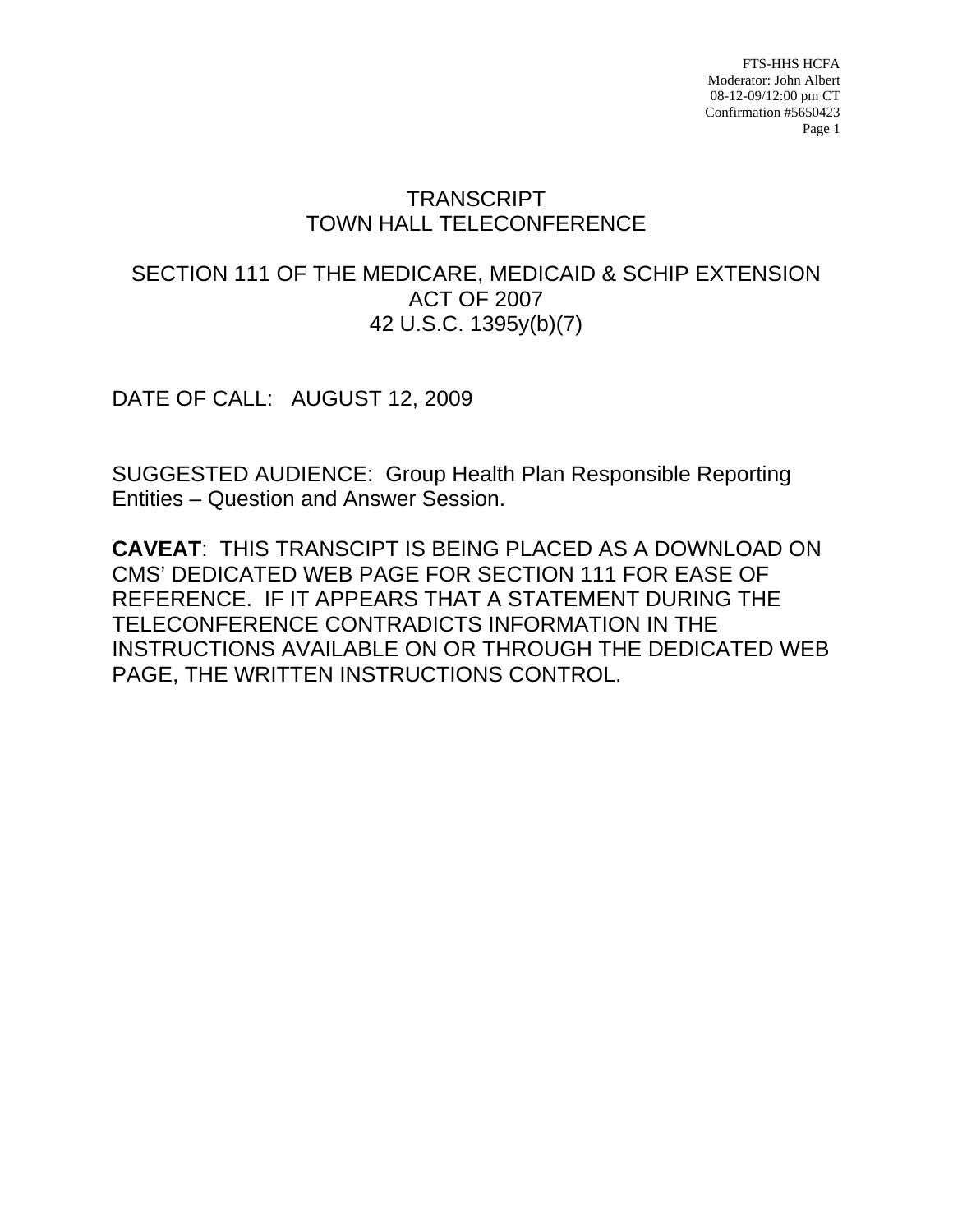#### **FTS-HHS HCFA**

### **Moderator: John Albert August 12, 2009 12:00 pm CT**

Coordinator: Welcome and thank you for standing by. At this time all participants are in a listen-only mode until the question and answer session at which time you may press star 1 to ask a question.

> Today's conference is being recorded. If you have any objections you may disconnect at this time.

I would now like to turn the call over to John Albert. Thank you sir, you may begin.

John Albert: Good afternoon everyone. Today is Wednesday, August 11, 2009 and this call is for Group Health Plans who are reporting under the Section 111 Mandatory Insurer Reporting Provision.

> This call follows the format of the other calls that many of you have already attended and basically we will have a presentation by Ms. Pat Ambrose to go over some updated information, etcetera and we will open it up to a question and answer session.

A couple of things that I wanted to talk about very briefly before I turn it over to Pat. One of the things that CMS has seen some signs of an issue that's raising concerns for CMS is potential inappropriate use of the RRE IDs to access Medicare entitlement data through our phone system.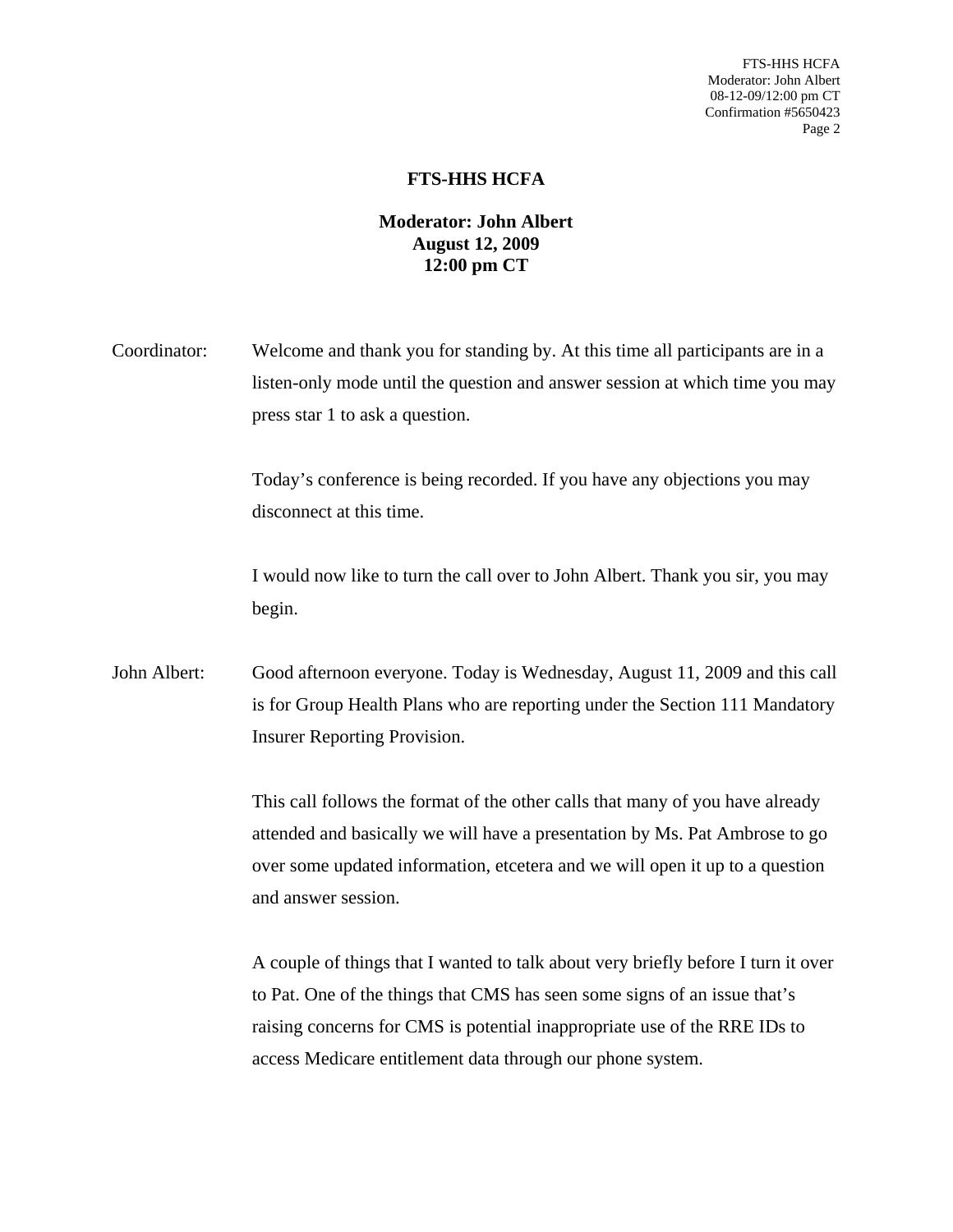We've been receiving a high volume of calls soliciting Medicare entitlement information and we remind all RREs on call that whether it's they or any agents that they use, that the processes set for Section 111 are govern under the prime CX and that there are rules that as required under the data use agreement that you signed when your registered regarding the use and disclosure of that information and access to that information. So we will actually be reaching out to some of the RREs directly to confirm that the individuals being inquired about are in fact their customers or enrollees.

So please again, be sure to police yourselves and especially your agents regarding access to Medicare entitlement data through any of the processes because I, you know, this is something that CMS and any federal agency takes very seriously and if it turns out that we were having problems maintaining the confidentiality of beneficiary data because of unauthorized access to it, that would cause us to essentially shutdown access to that data and we don't obviously want to do that.

But again, it's just a friendly reminder to please make sure that, you know, your company and any agents you use are, you know, are using the Section 111 processes appropriately and for the reasons that Section 111 is here, which is to report back MSP data t us.

Other than that, you know, the GHP portion of this has been ongoing for quite awhile now. We actually have a lot of new RRE ID that have never done the data exchange with CMS like some of the old voluntary data share partners and we're happy to report that there are a number of new participants who are reporting data to us. We haven't heard a lot directly in terms of any major issues, but again that's why we have these calls to keep a line of communication open between yourselves and CMS and of contractors.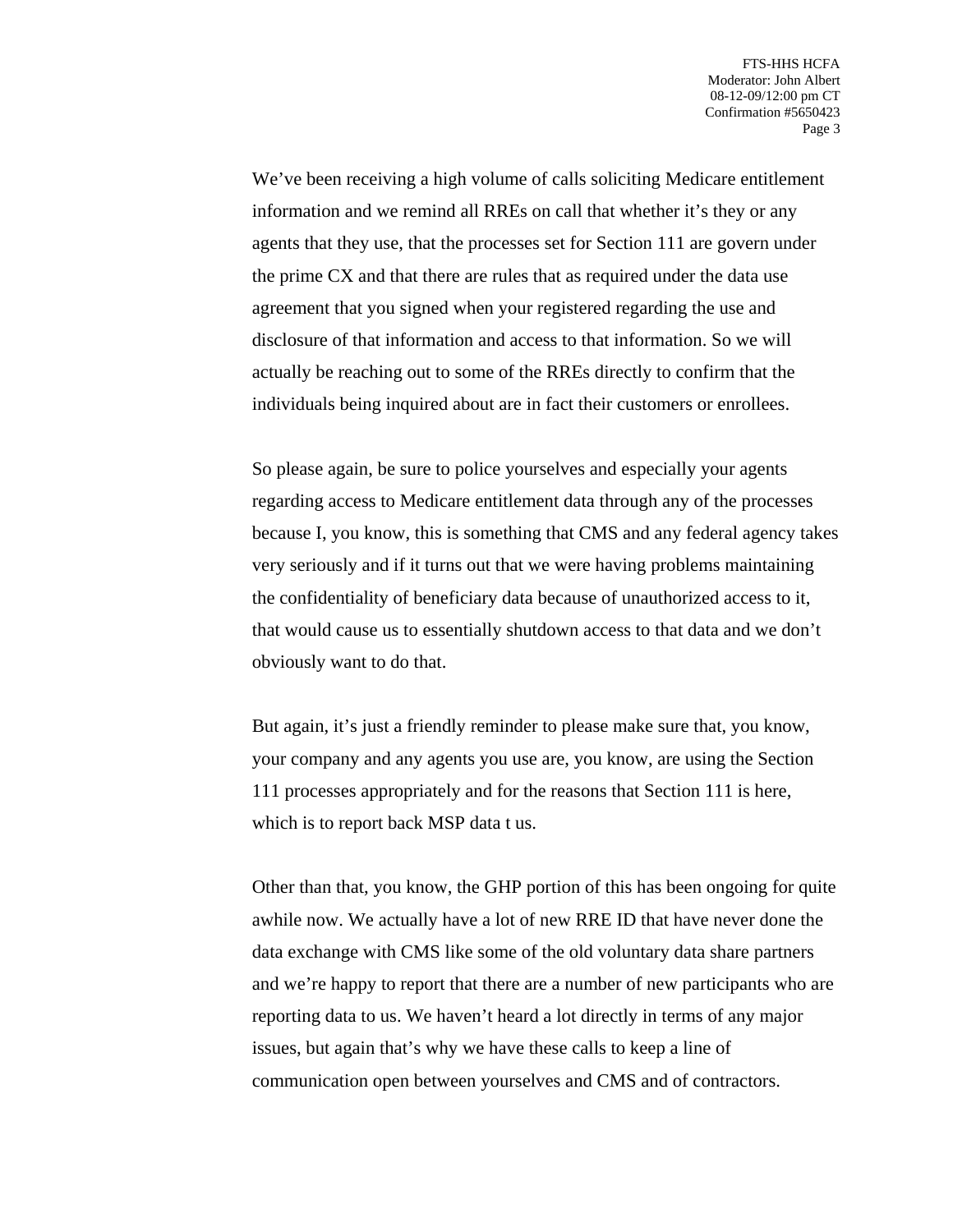Again, I've said this in the past calls, if you have issues that you aren't getting satisfactory resolutions to regarding technical support, there is that escalation process in the User Guide that tells you basically if you don't get a response from an EDI department representative timely and about how to escalate that up the chain to make sure that you get the help that you need.

Keep in mind that the EDI department cannot answer more like policy type questions that are more the domain of CMS and those types of questions should continue to be submitted through the resource mailbox at CMS that's on the Mandatory Insurer Reporting Web page.

Again, we look at those every day and catalog them and try to use those questions or issues to improve the materials that we offer.

Also keep in mind that there are also computer based training modules out there available that you can take at any time. Processes are documented on the Mandatory Insurer Reporting Web page on how to enroll and also receive updates when new training courses or updates are made to the existing courses that are out there right now.

Other than that, that was the only thing that I had at this time and I'm going to turn it over to Pat Ambrose who is going to go over some issues that have come up recently and try to answer some questions that have come into the resource mailbox and then we will open it up to a question and only session after her presentation.

Thanks.

Pat Ambrose: Thanks John. First I'll start with some general announcements.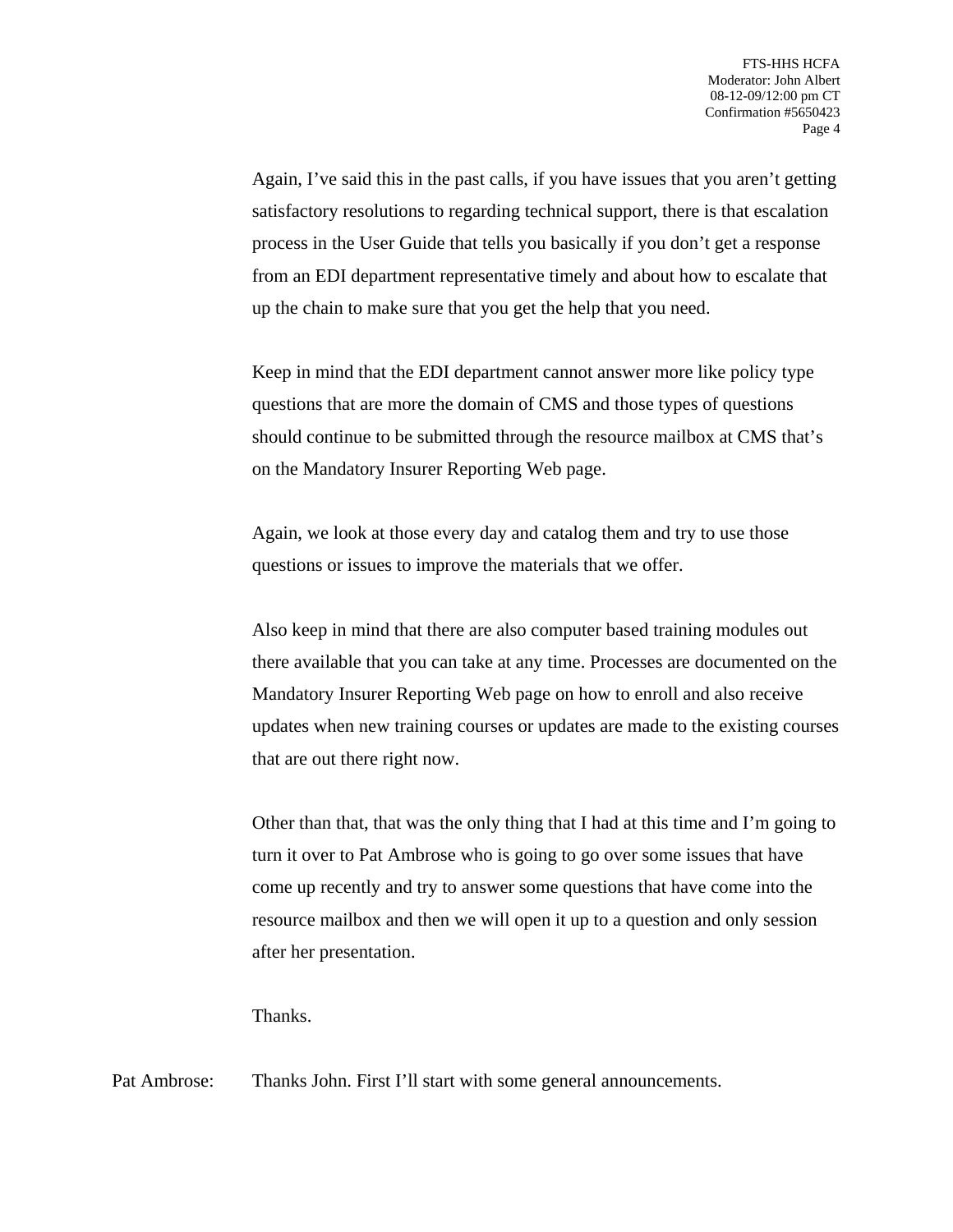There have been some recent postings to the Section 111 Web site. They can be found at www.cms.hhs.gov/mandatoryinsrep. The reporting do's and don'ts, what page or section of that Web page has been updated with some additional information.

Also on that page we have temporarily posted an alert for GHP and non-GHP RREs related to providing information about your authorized representative and account manager during the registration process.

Another note, if you are developing and using a new form or process to ask a covered individual if they are a Medicare beneficiary, please be sure that includes a request for their Medicare Health Insurance Claim Number or the HICN, often times referred to as the HIC number if that is available and not just the SSN.

The HIC number is Medicare's official identifier for Medicare beneficiaries and is the preferred data element to submit on MSP input files if it's available.

John mentioned the escalation process for problems reported to your EDI representatives. The escalation process can be found in Section 12.2 of the User Guide. Please contact your EDI representative first and then allow them a reasonable amount of time for follow-up. At least a couple of days and then proceed to the escalation process if you need further assistance.

Just a reminder for those who might not have completed registration that during the new registration step on the COB Secure Web site, you must provide authorized representative information and then the account setup step which is the second step performed after you receive your Personal Identification Number or the PIN number, mailed to the authorized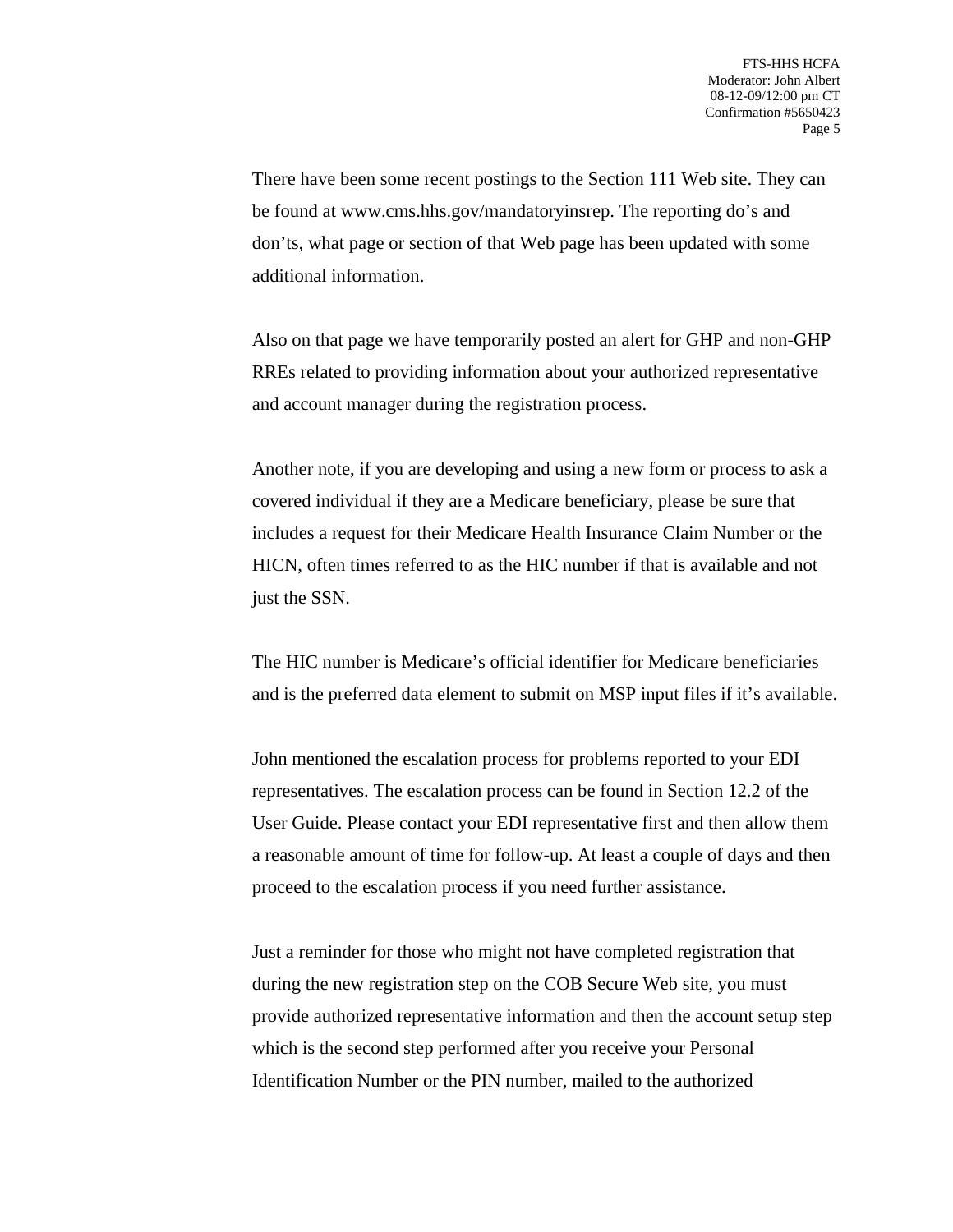representative, that account setup step must be completed by the account manager.

We've had several requests for changing the e-mail address for the authorized representative, which are actually not appropriate. The authorized representative e-mail address should reflect that individual's personal e-mail address.

We assume that these requests are an attempt to avoid having e-mails go to your authorized representatives. In the last version of the User Guide we listed the e-mails that are generated by the system and sent to the authorized reprehensive and they are quite limited, but it is important that those e-mails be delivered to that actual individual who plays the role of your authorized representative. So please make sure that that e-mail address reflects your authorized representative only.

Some notes on issues with the Section 111 COB Secure Web site. In the recent past there were some problems with files that appear to be uploaded successfully, but they were not showing then subsequently on the COB Secure Web site. These issues have been resolved.

However, if you are still experiencing problems where you submitted a file, but the Web site does not display its status of having received that file at the COBC, then please be sure to contact your EDI representative and report that.

There also was an issue with files that were still in process that had not yet completed and a response file had not yet been created were showing erroneously on the Web site with a response file date of the year 2003.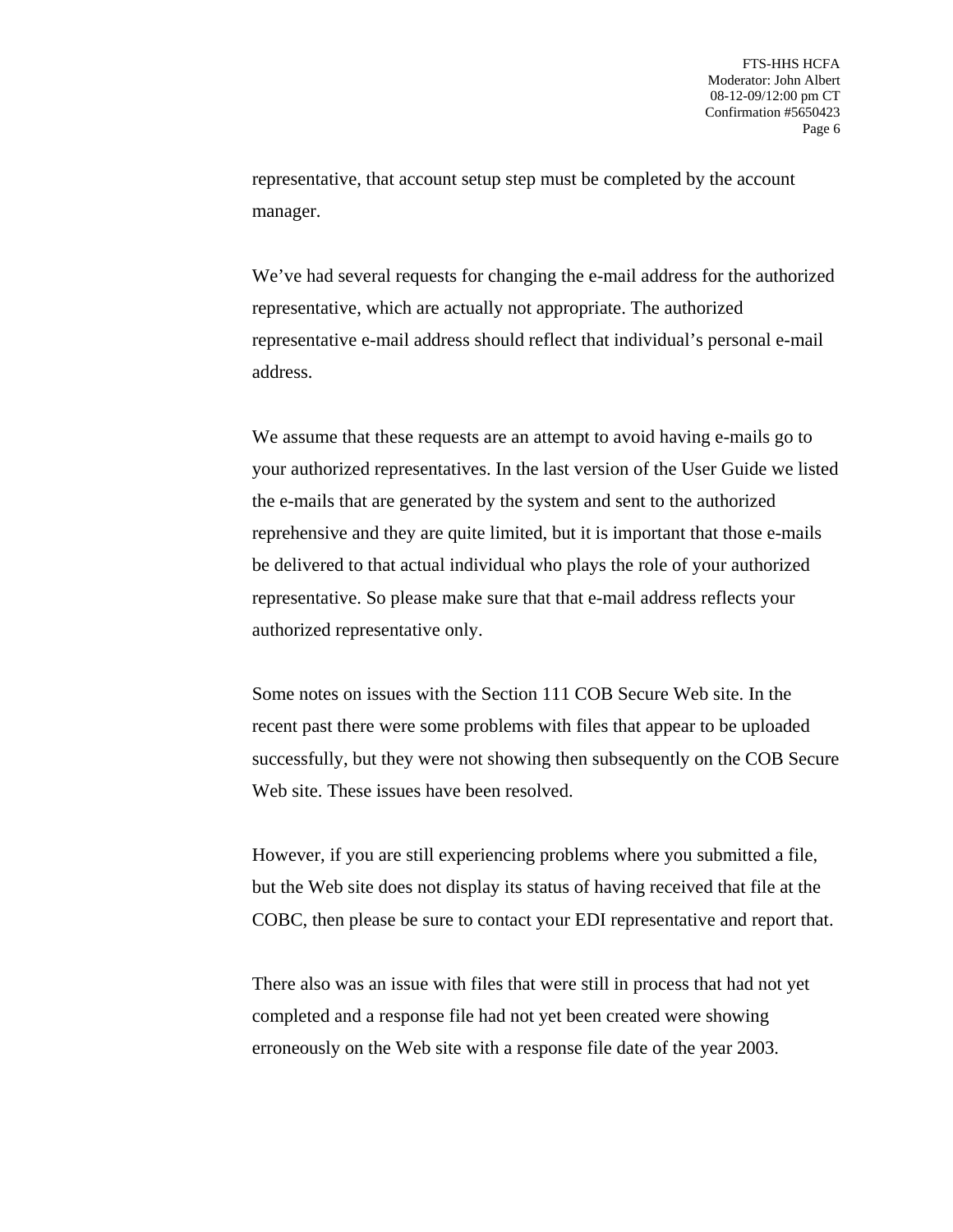The file status for those files did show that the file was in process though. The correct response date will display once the file is actually completed and you see that the status of the file shows that that file is completed. This display problem has been corrected for any new file submissions going forward.

We are also addressing some performance issues related to the secure file transfer process and particularly with login IDs that are associated with a large number of RRE IDs.

If you experience problems timing out during the secure FTP attempt, please notify your EDI representative.

Some other notes about the HIPAA Eligibility Wrapper software or the H-E-W software often referred to as the HEW software. Please be sure to obtain the most current version of the HEW software with your - from your...

Please be sure to obtain the most current version of the HEW software there and use that with your Section 111 RRE ID. There were some problems reported with RREs who were formerly DDSA partners using the old version of the software with their new RRE ID. The best way to correct any issues that you've had or problems related to that with the HEW software is to get the most recent version of the HEW software that was developed for Section 111.

In order to obtain a copy of the HEW software, you may login to the COD Secure Web site and download the Windows (unintelligible) Server version or else you may contact your EDI representative or the general ED - CDOP EDI department number to have a copy of that software sent to you.

The mainframe software is not available as a download and you must contact an EDI representative to have the mainframe software sent to you.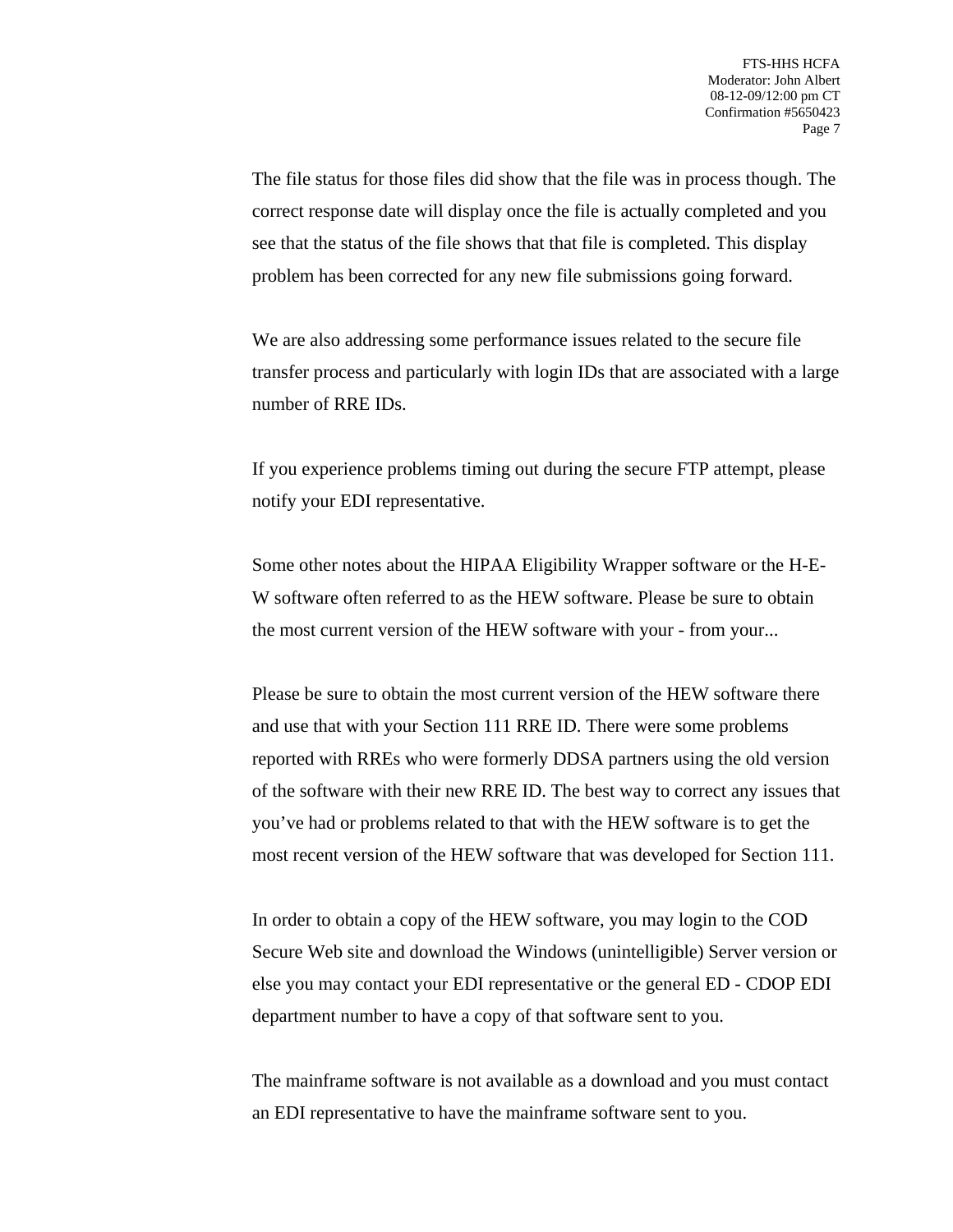If you're using the HEW software, we recommend that you do not change the .ini file, I-N-I files provided with the HEW, particularly the values used for field and record delimiters for the F12 Q70, 271 transaction set.

Another note related to the HEW software is that input files to the HEW software must be MS doc text files, not UNIX based text files at this time. We're looking to add a (unintelligible) query downloads however in the meantime a workaround is to open the file in Wordpad, not Textpad and save the file selecting the MS-DOS text as the file type.

As a follow-up to the previous GHP Town Hall conference call, when a response record is generated for a successful delete, the system does not return - does return the MSP affected and term date related to that MSP occurrence that is being deleted as well as the other Medicare coverage information for the Medicare beneficiary on the response record.

That was a question that was asked during the last conference call which we didn't have an answer to at the time.

So that delete record response record will contain the MSP effective and term dates that were applicable to the MSP occurrence that was being deleted, as well as the other Medicare coverage information on the response record.

Now, I'll go to some of the questions that were submitted to the CMS Section 111 resource mailbox.

There were numerous questions submitted again related to collection of the SSN and HIC number for covered individuals and what to do when an SSN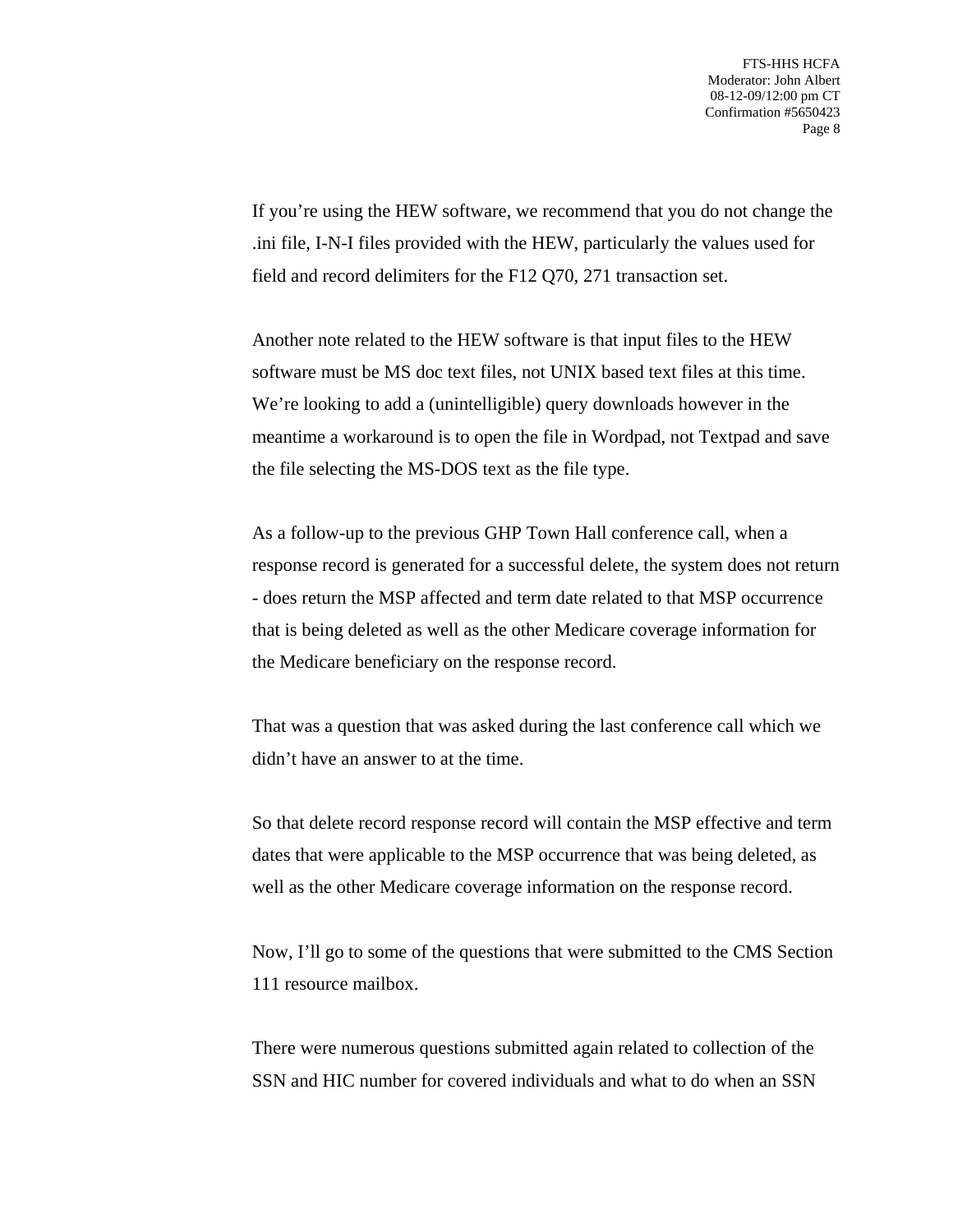cannot be or a HIC number cannot be obtained. What to do if an individual - a covered individual does not have an SSN at all.

Please refer to the Section 111 Mandatory Reporting Web site on the URL which I gave earlier and on the What's New page of that Web site you will see on May 26, 2009 Compliance Guidance document regarding the collection of SSN and HIC numbers and the model language that CMS has produced on for use in that collection.

On the GHP page of the Mandatory Insurance Reporting Web site or Section 111 Web site, you'll also see a compliance document for GHP responsible reporting entities dated December 16, 2008, which gives you some information about what to do or what steps to take in addition while you're trying to collect the SSN and HIC numbers.

Please note that if no SSN or HIC number is available for a covered individual, do not send the record. It will only be rejected with an error code and no record of that submission is retained by the COBC.

If an individual and so what you need to do is obtain the SSN and/or HIC number and submit that record when those data elements are available.

If an individual does not have an SSN at all, they cannot be a Medicare beneficiary and therefore reporting of that individual is not required, RREs are only required to report Medicare beneficiaries on the MSP input file.

Also not the definition of an active covered individual and the age threshold in that definition that's in the User Guide.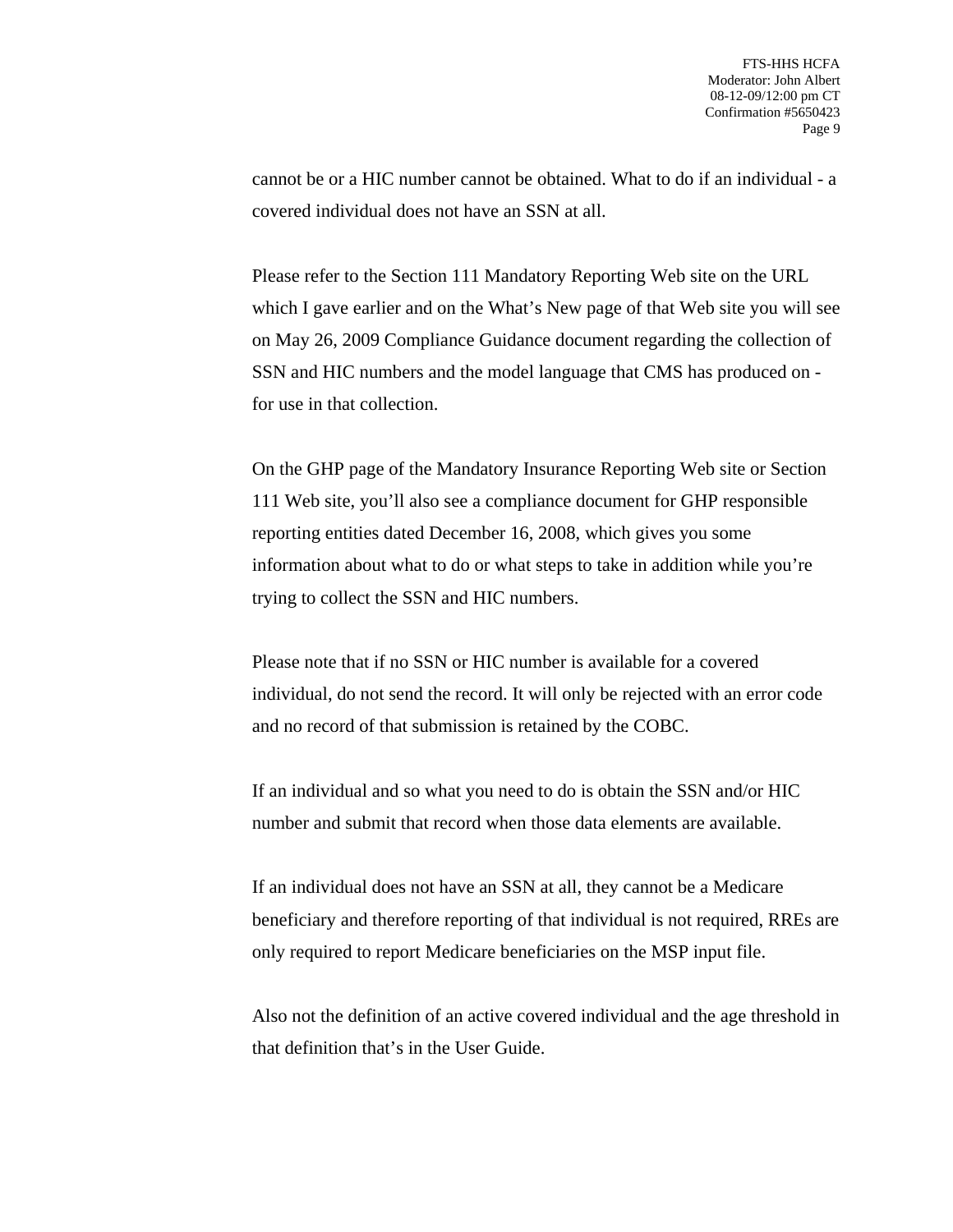Another note related to the SSN and HIC number collection. Please also see Section 7.2.8, the Special GHP Reporting Extension for Dependents regarding when reporting is required for certain dependents whose coverage was affected prior to 1-1-2009 and also note that there is no CMS requirements to terminate a members coverage if they refuse to provide an SSN or HIC number.

Again, the documents on the What's New page provide instruction on what to do in that circumstance.

There were some questions related to the Employer TIN and the use of a Plan Sponsor TIN in the Employer TIN field. We discussed some of these issues during the July 8, 2009 Town Hall meeting. Please note that the current version, Version 2.3 of the GHP User Guide in Section 7.2.2 space, a Plan Sponsor TIN may be used in place of an Employer TIN in the case of a multiple employer/multi-employer plan that uses an hours bank arrangement.

The Plan Sponsor TIN should be entered in Field 21, which is the Employer TIN Field on each of the applicable MSP input file detail record and affected with files processed July 1, 2009 and subsequent corresponding TIN reference file detail records should be submitted with a value of F in the TIN Indicator Field 8.

With the TIN name and address of the plan sponsor provided in Fields 1 through 7 of that TIN reference file.

Several issues related to the use of the Plan Sponsor TIN in the Employer TIN Field still under review at CMS include whether the use of the Plan Sponsor TIN will be expanded to a broader set of multi-employer or multiple employer plans. That has not been determined, so currently the User Guide states that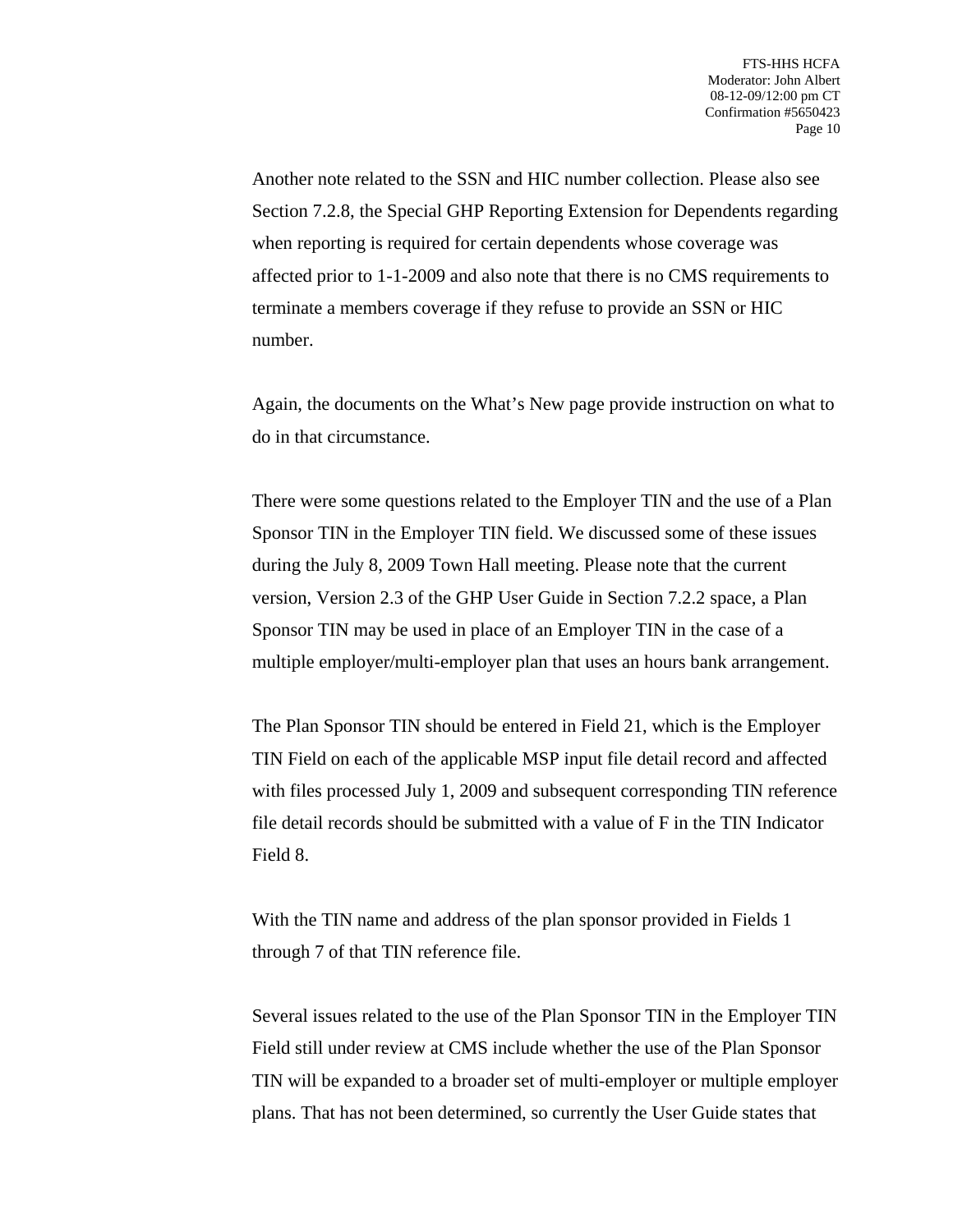it's only to use in the case of a multiple employer/multi-employer plan that uses an hours bank arrangement frequently at Taft-Hartley type of arrangement.

Another issue that is still under consideration is whether the Plan Sponsor TIN must be used in those cases or whether that's actually an option.

And then lastly, the situation - a situation that's under review is where an individual common law employer is different than the employer whom the individual receives health benefits. For example the individual who works for Employer A, which is a (unintelligible) Employer B and Employer B provides the GHP coverage.

So again, those issues are still under review at CMS and will provide information or updates on those as soon as possible.

A question was submitted related to the 45-day grace period. Particularly this questioner was stating that they planned to use the finder file or query only file method to first determine active covered individual Medicare status and then subsequently those who are matched Medicare beneficiaries report them on the MSP input file and there was a concern about during the course of that quarter, individuals that become newly enrolled in the plan after the finder file has been submitted and processed, but before the MSP input file has been submitted and processed.

I recommend that you take a look again at Section 7.2.9.6, the Late Submission and Compliance section of the User Guide and also review the applicable CBT, Computer Based Training module related to this.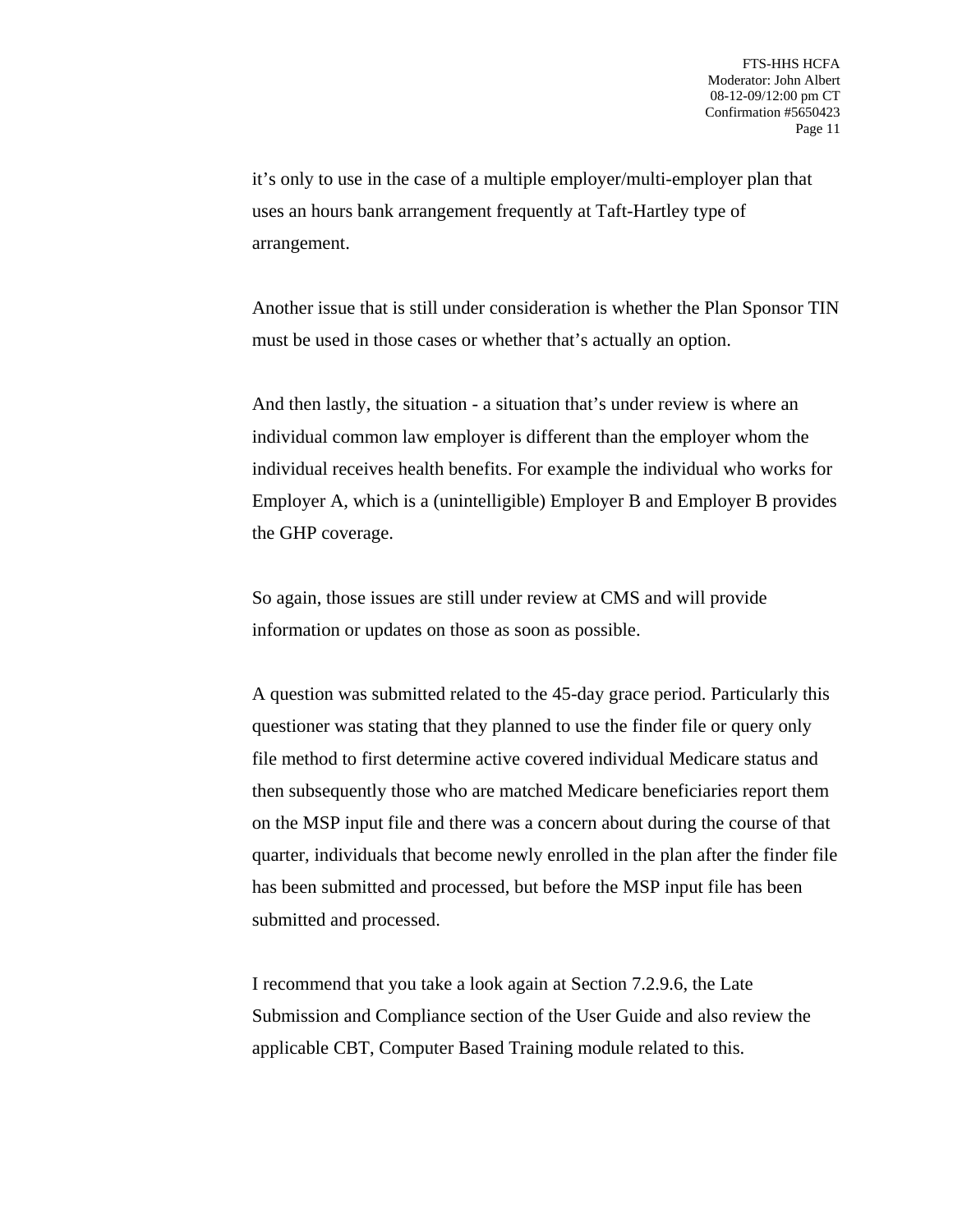Probably another way to look at the late submission calculation and this 45 day grace period is to consider that a record is marked late if the effective date submitted on the Add record is more than 135 days older than the start date of the current file submission time frame.

So in an example where perhaps your MSP input file is due on the first day of the first month of each quarter, July 1, October 1 and so on and a members effective date of July1, but you submit that information in your October 1 file, that would less than 135 days prior to the current file submission timeframe and that record would not be flagged as late because July 1 is not 135 days prior to October 1.

So again, please review that section in the User Guide in the CBT and perhaps that will reassure you that you do have adequate time to add these new enrollees in your next quarter file submission without having that record be marked as late.

Another question was asked about what individuals could be included on the query only file, particularly, possibly individuals whose coverage was terminated in the plan. Please note that RREs may include any, any of their covered individuals on the query only file and on the query records in the P file regardless of their actual coverage date and regardless of the reasons for their coverage, whether it's due to current employment or not.

So you may include other individuals aside from those defined as active covered individuals on your query only file and on the query reference of a non-MSP file if you're a expanded submitter.

Another question was submitted related to the compliance flags for the insurer and Employer TIN submitted. If you received a compliance flag for an insurer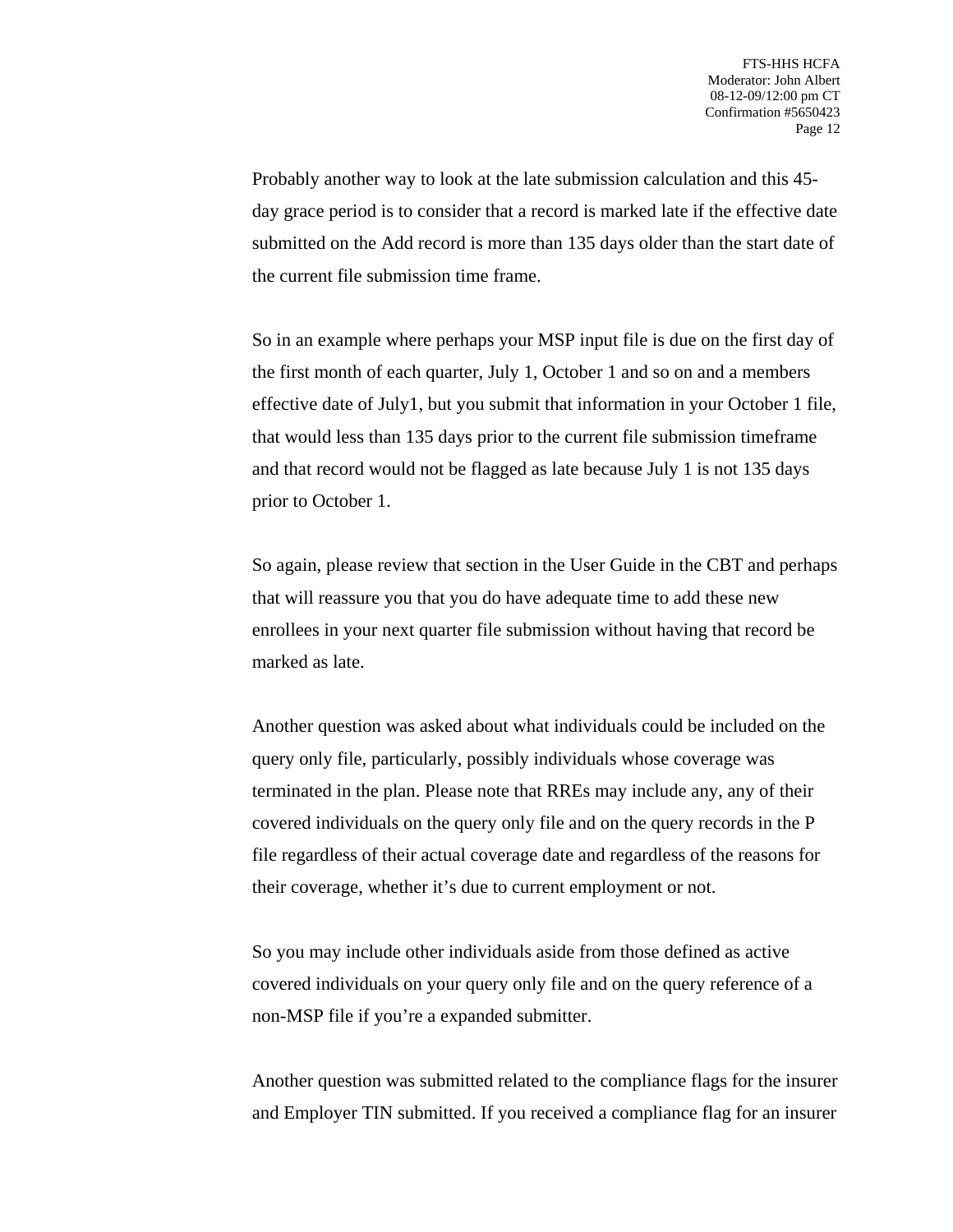employer TIN submitted on the MSP input file in your TIN reference file, but believe that TIN is actually valid, please contact your EDI representative. You will be asked to provide documentation that will demonstrate or prove that the TIN is indeed valid and it will then be added to the COBC database with valid TIN's after that verification has been done.

For COBC only validates the TIN's submitted on the MSP input file. It does not try to match the associated name and address that you provide on your TIN reference file to the sources of TIN validation since that address particularly that you're providing on your TIN reference file should be the address where communications related to Section 111 and coordination of benefits and subsequent recovery efforts should be directed and that address is not necessarily the address associated to the TIN by the IRS.

So during the processing of your MSP input files and TIN reference files, the TIN's are only the actual TIN field is being validated.

Some additional questions were submitted related to MSP occurrences that are or rather GHP coverage that reflect a period of time of less than 30 days. As we stated in the User Guide, we are not able to post MSP occurrences to the common working file, Medicare's CW Web file that are less than 30 days.

If you send an ad or an update record that reflects a period of time less 30 days, you will receive an SP32 error code back and the record will actually be rejected.

This is a CWS edit that can't be controlled by the COBC and because the CWS will not accept MSP occurrences of less than 30 days. That record will actually be rejected.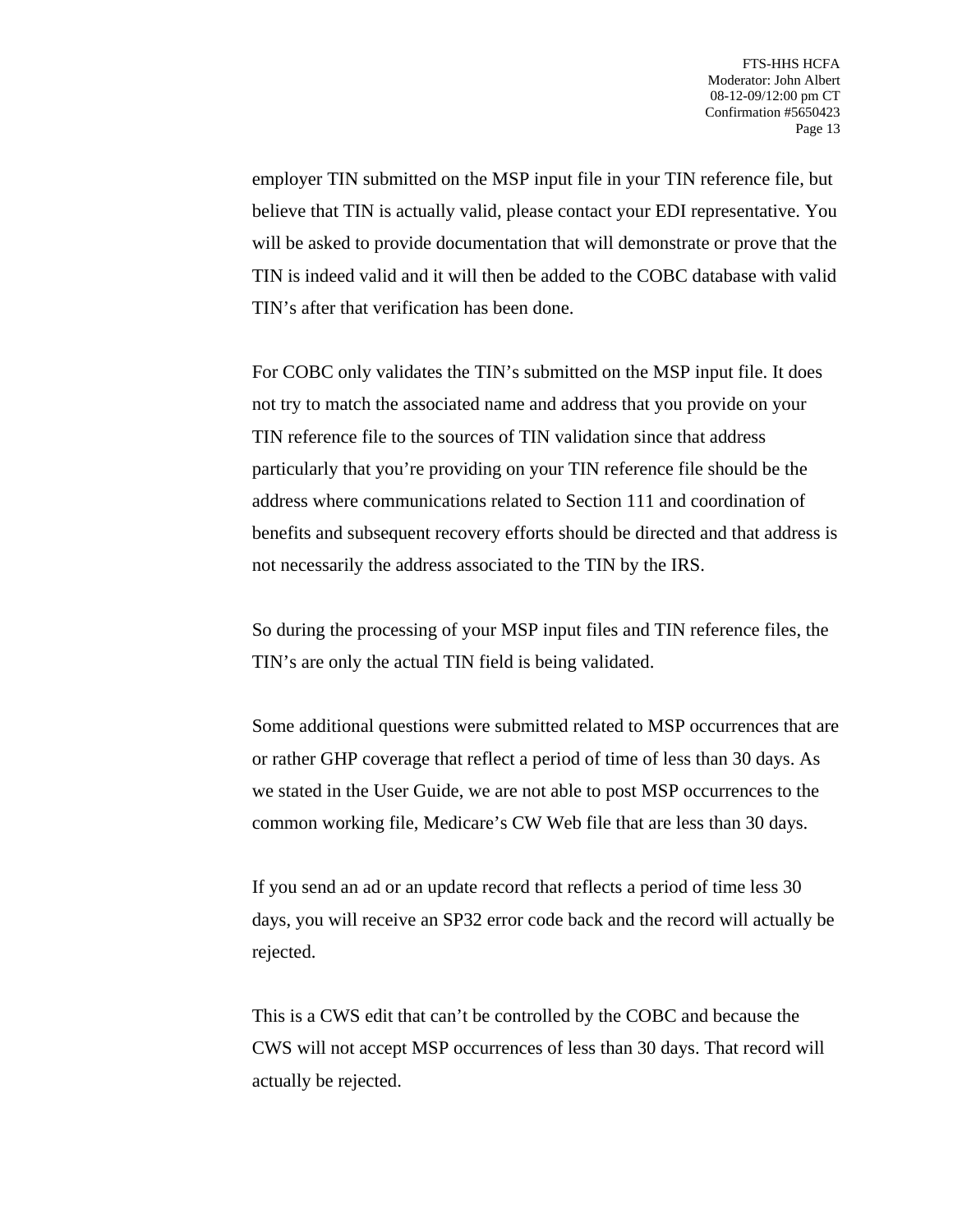The question goes on to ask if a new member gains and loses coverage in a span of time that's less than 30 days, should we not even bother to send an Add record for individuals and that is actually a correct action to take if you know that the effective and end dates of the GHP coverage are less than 30 days apart, do not send the record since we are not able to process that record.

Another related question went on to ask what to do in the case that the coverage - the GHP coverage changes in less than 30 days, but coverage continues, you must send one update record. So what should we do if coverage does not continue?

So in this example, they were saying the month to month member previously accepted by the COBC and CMS and the record was returned with (unintelligible) but then there were changes from family to single GHP coverage type, but then also at the same time at the end of that same month they termed their coverage, what is the expect transaction?

You have no choice but to delete the record if it was previously accepted with an open ended term date or a term date that reflected more than 30 days prior, but now your update would reflect less than 30 days and if indeed that coverage has been terminated there's not real choice other than actually deleting that record.

There were some discussion on the last GHP conference call about foreign employer addresses, particularly in one scenario Canadian employers who employee US citizens that work in the US, who have coverage under a US based group health plan insurer. CMS, this issue is still under review by CMS. There are several things that we are trying to work out related to what address should be submitted for the employer and also the various scenarios about what situations are actually reportable in those cases.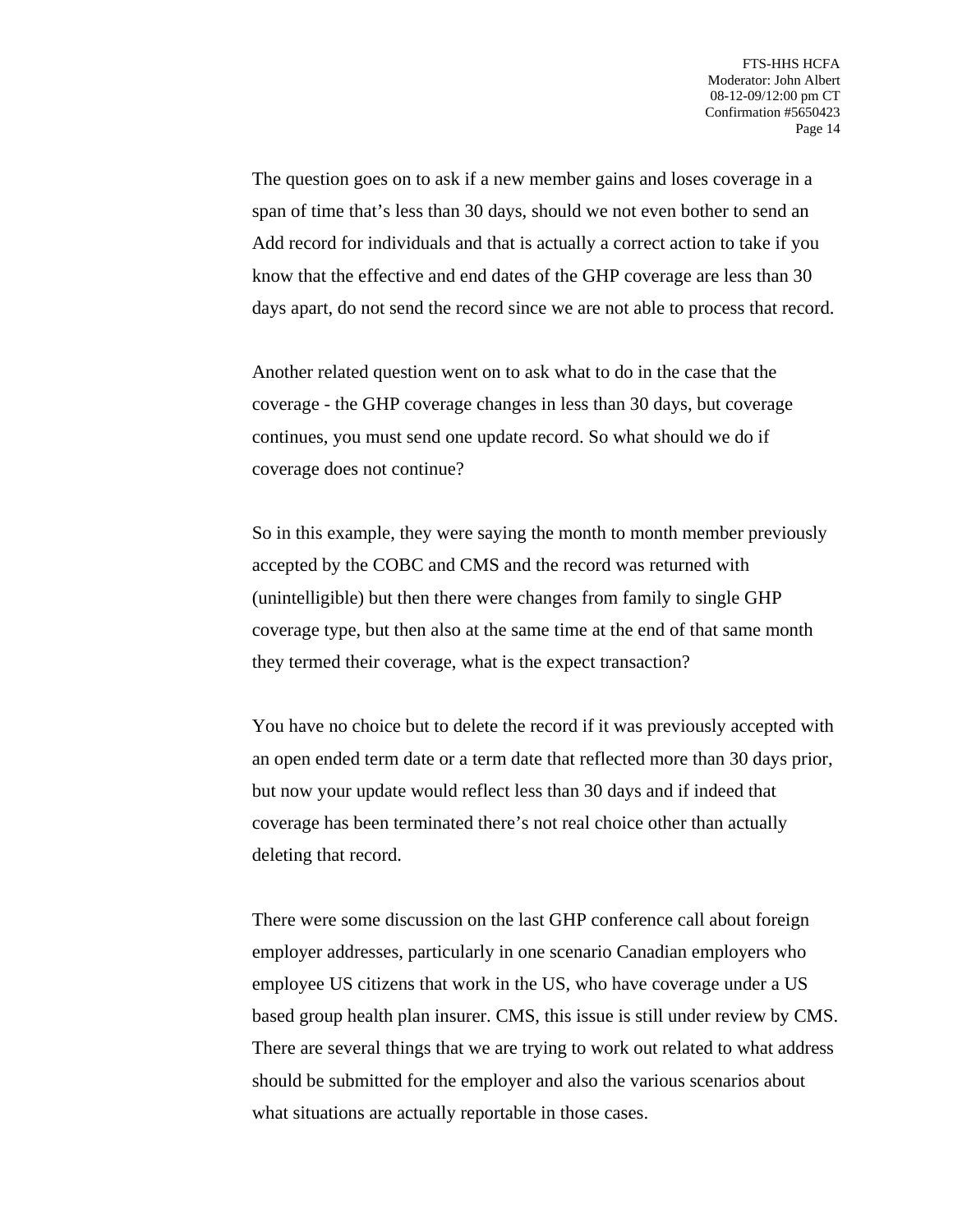So again, that's something that is still under review and we'll get back to you as soon as possible with information regarding that.

A question was asked about test files that are submitted by various RREs that happen to have the same SSN's or HIC numbers submitted on them. I think the conditions here might be a case where there is several TPA's involved with group health plans for particular employees or TPA's that are being used by an insurer.

To answer the specific question, saying that is there a problem if multiple RREs submit test files with the same SSN or HIC numbers. There is no issue with test files being submitted by different RREs that happen to have the same Social Security Numbers or HIC numbers.

Do make sure that in this scenario you have determined accurately who are the RREs and who should report in these cases. Technically there should be no overlap of reporting of the same GHP coverage, but it is conceivable that people have multiple- are covered under multiple plans and will be reported by multiple RREs and that's a perfectly acceptable situation in both test and production.

A question was submitted about how future changes to Section 111 reporting, both technical requirements and policy changes, how those will continued to be communicated.

They will continue to be communicated in the way that they are done now. All Section 111 updates will be published on the CMS Section 111 Mandatory Insurance Reporting Web page and as you know that provides an automatic notification if you sign up for that, you will get an e-mail when that Web site,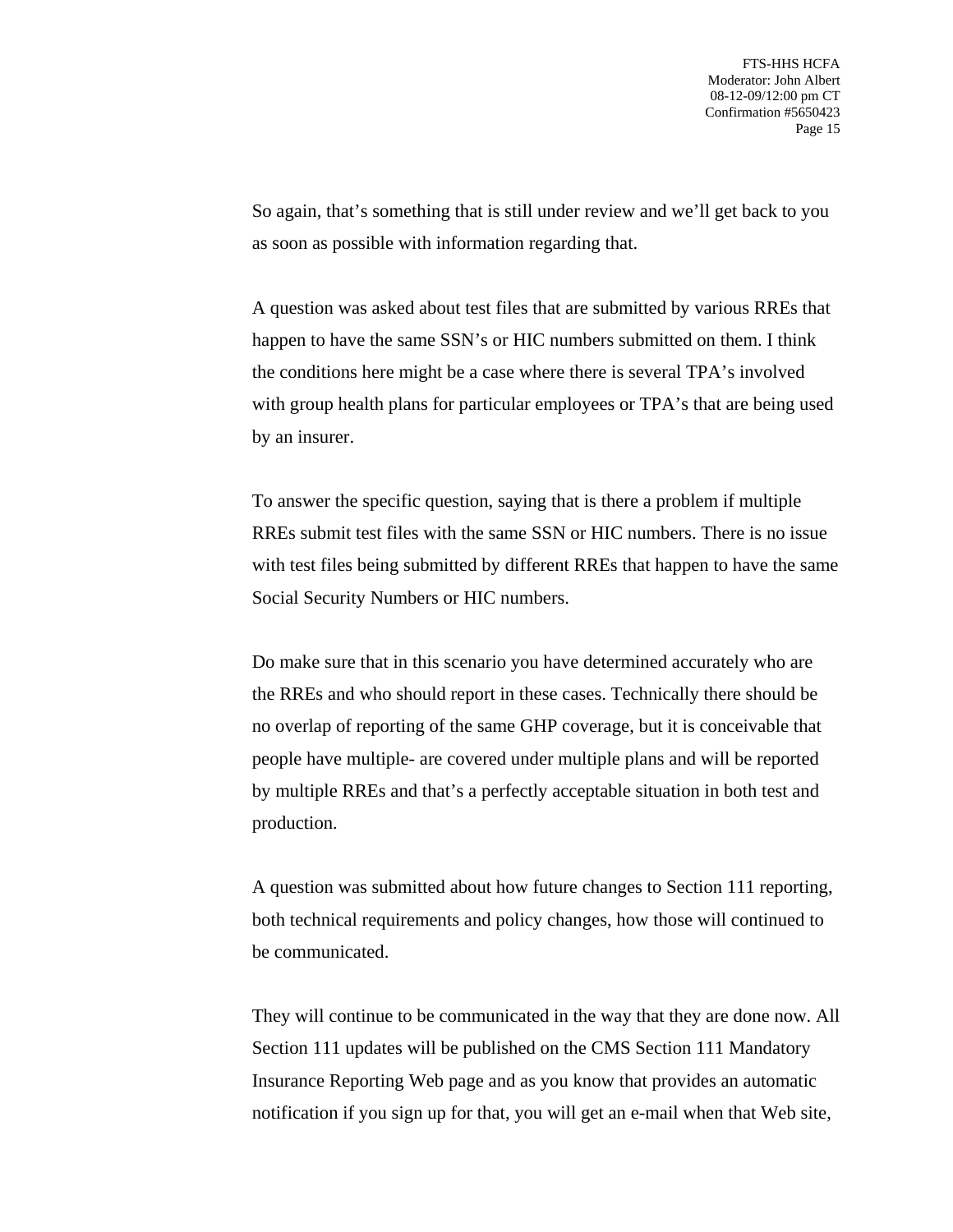anything that has been posted to that Web site and information is also posted on the What's New page. Even though you do get notification, we encourage you to go out to that Web site in the What's New page on a frequent basis looking for updates.

RREs will receive at least 90 days notice, but usually 180 days notice or six months of any significant changes that would affect your coding per Section 111 Reporting.

So, don't expect any, you know, sudden changes of which you would need to comply in less than six months usually six months.

Someone pointed out that the registration application on Section 111 COB Secure Web site only allows for a four digit telephone extension and many people have five digit telephone extensions. These are optional fields and so don't bother filling out the phone extension if it's more than four digits and you are not able to submit that information on the Web page.

A question was asked about an employer that has both employees in the US and employees overseas and would the overseas employees count toward the total employee count and yes, see the User Guide Section 7.2.7 which states employers size must be based on the size of the entire company or corporation, not just the subsidiary and when calculating the number of employees, RREs should use the total number of employees in an organizational structure of the parent subsidiaries and siblings rather than just the number of employees in a particular subsidiary being reported on. It goes on to say that subsidiaries of foreign companies must count the number of employees of the organization worldwide.

So again, that document is in Section 7.2.7.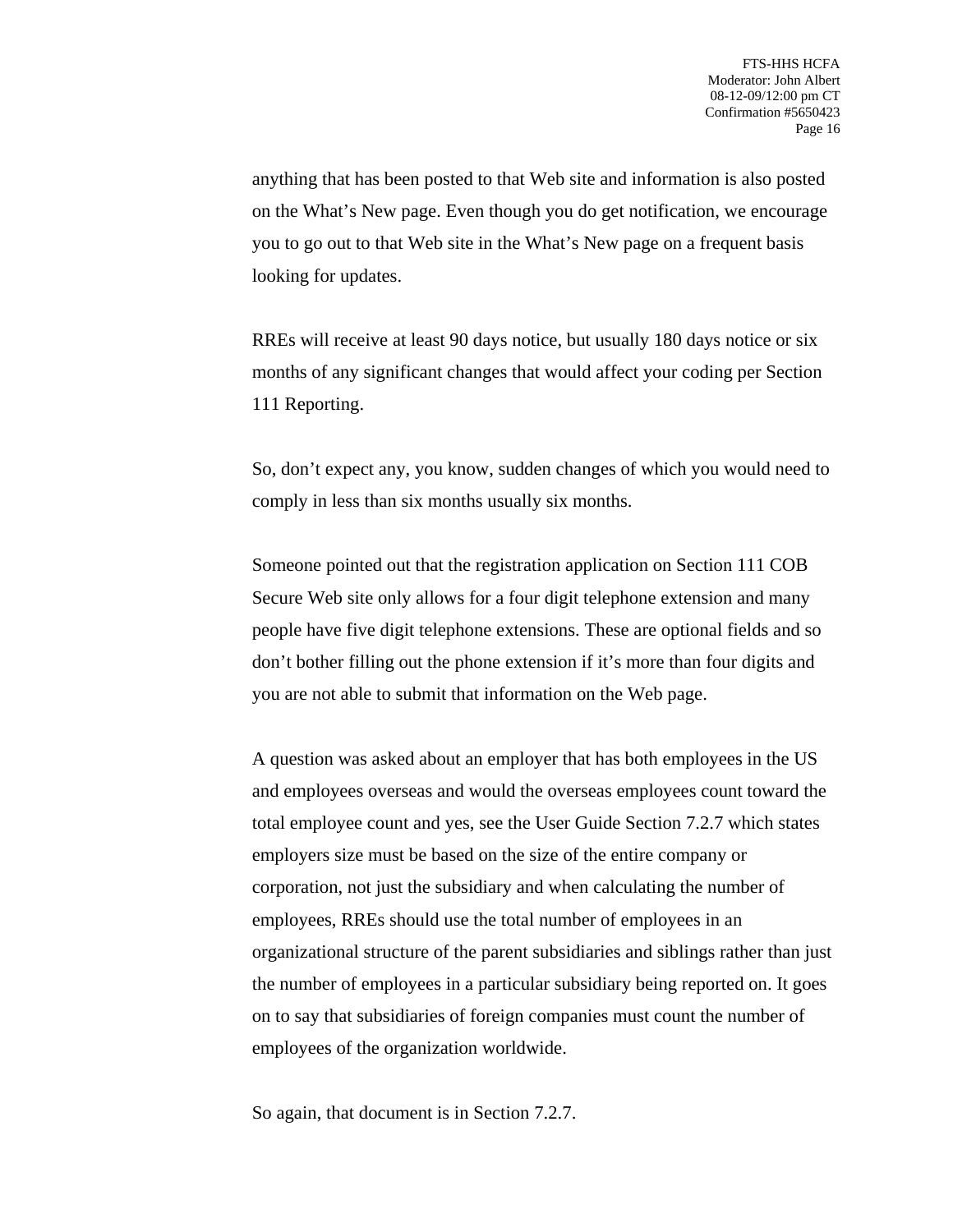There was a question submitted about a group health plan that covers inmates that are being transferred but get hurt between facilities. The questioner stated that there is no employer/employee relationship. These individuals are not covered due to current employment status, so they are not considered active covered individuals and therefore are not to be recorded on your MSP input file.

I personally can't state whether that plan would be defined by CMS as an actual GHP, but I - we can state that those individuals would not be active covered individuals.

- John Albert: Those individuals the injuries would not be covered the Medicare because they would be considered in custody which is an exclusion under 1862A.
- Pat Ambrose: Okay. There you have it.

Another question came in stating that an RRE has an employer group that gave them a tax exempt code and not the employer group TIN and can we accept a tax exempt code, which is not formatted like a tax identification number and the answer to that is that no we can only accept actual IRS assigned tax identification numbers in the employer TIN field.

- John Albert: If there's an issue between a non-taxable entity and an employer EIN give us the EIN.
- Pat Ambrose: Okay. There was a question submitted related to changes in the Relationship Code field which is Field 12 on the MSP input file and as you know this is defined as a key field for MSP occurrences.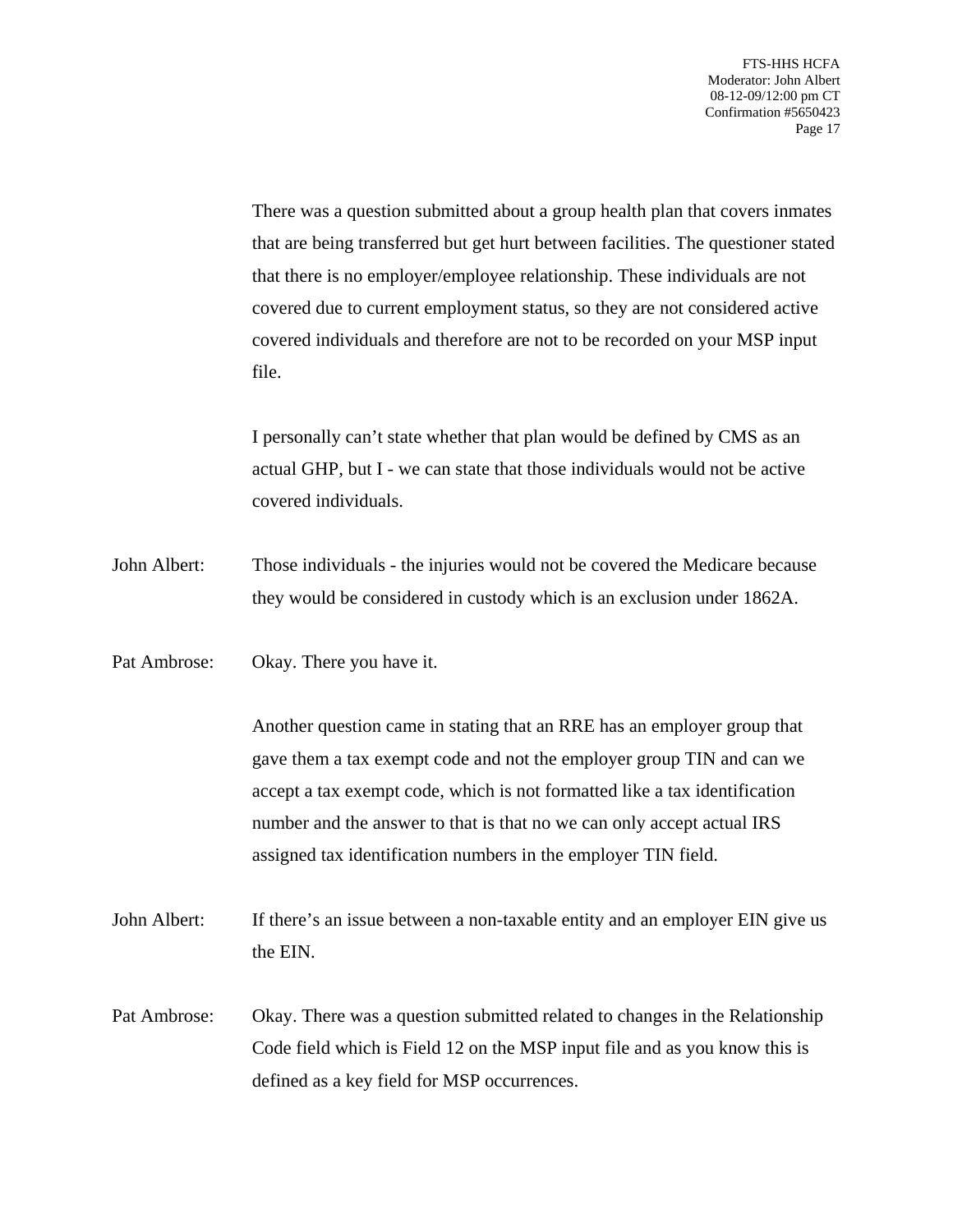The particular RRE is not currently - does not currently capture the date of the relationship code actually changes and so the question went on to ask how to submit these changes.

You really need to start capturing the date of the change to the relationship code in order MSP occurrences to be created accurately and result in proper payment by the GHP and Medicare since that's a key field in determining MSP in most cases.

Just sending a delete record followed by an add record with the new information would result in simply a complete replacement of the original MSP occurrences and again could result in improper claim payments. Sending an update record with the new value without deleting the original record would just create a overlapping or duplicate, not really duplicate, but would create a new MSP occurrences since it's a key field and so there would be two overlapping occurrences with different patient relationship and that is not accurate either.

So the only recommendation I have is that the RRE make a change to their system to start capturing that date that the relationship (unintelligible).

Another question was submitted about a situation related to scenarios given in the event table, but does not seem to be exactly covered and this has to do with gap, recorded gaps in coverage.

So in this example, a covered individual is covered by the GHP for January and February and then not covered for March and April, but then becomes covered again in May, June and July and this could happen in those hours bank and Taft-Hartley scenarios.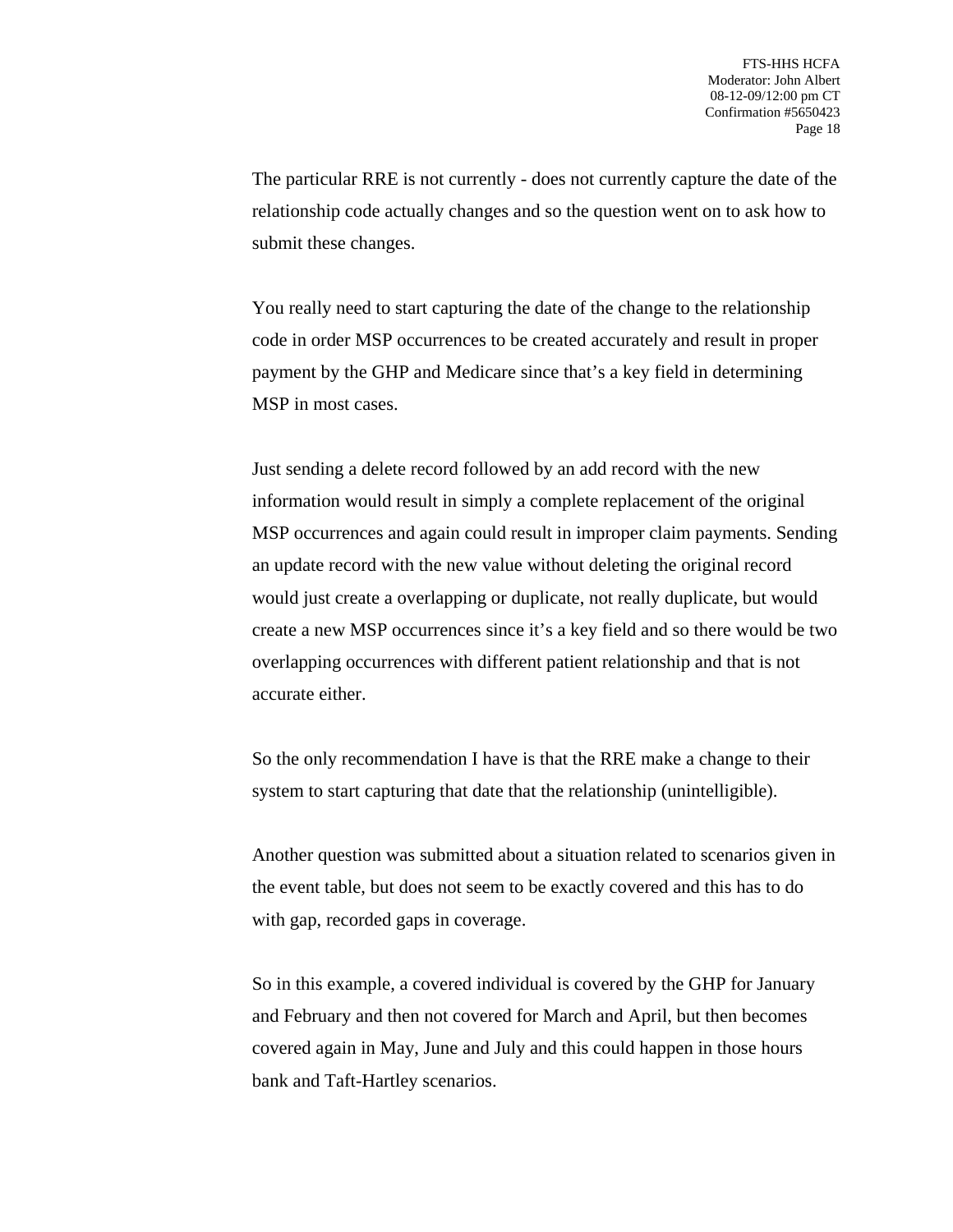Then, so the RRE has submitted two records. One for the January through February, an effective date of January 1 and a termination date of February 28 and then submitted a second record with an effective date of May 1 and a termination date of July 31.

Then prior to creating their next quarterly file submission they discover that the individual actually was covered during that gap of March and April and they were asking what the proper approach would be to take.

So currently we have two MSP occurrences with different dates and that gap in between them, but really what the scenario is, is that the individual is covered from January through July continuously.

So assuming that the coverage is exactly the same, for all these time periods, the RRE should submit an update for the first period that was beginning in January and extend that occurrence through to termination date. So send a new termination date and that original first record will become then January through July 31 and then send a delete for the coverage that has started on May 1.

And so again, what you're trying to do is end up with just one MSP occurrence for this individual reflecting January through July. So update the first one for July through - January through July and delete the second one as that just shows a duplicate time period.

Again, that assumes that the coverage is actually the same.

Another question was submitted related to an employer that has a self administered executive medical reimbursement plan that covers very few employees and no dependents. And the question is really whether they need to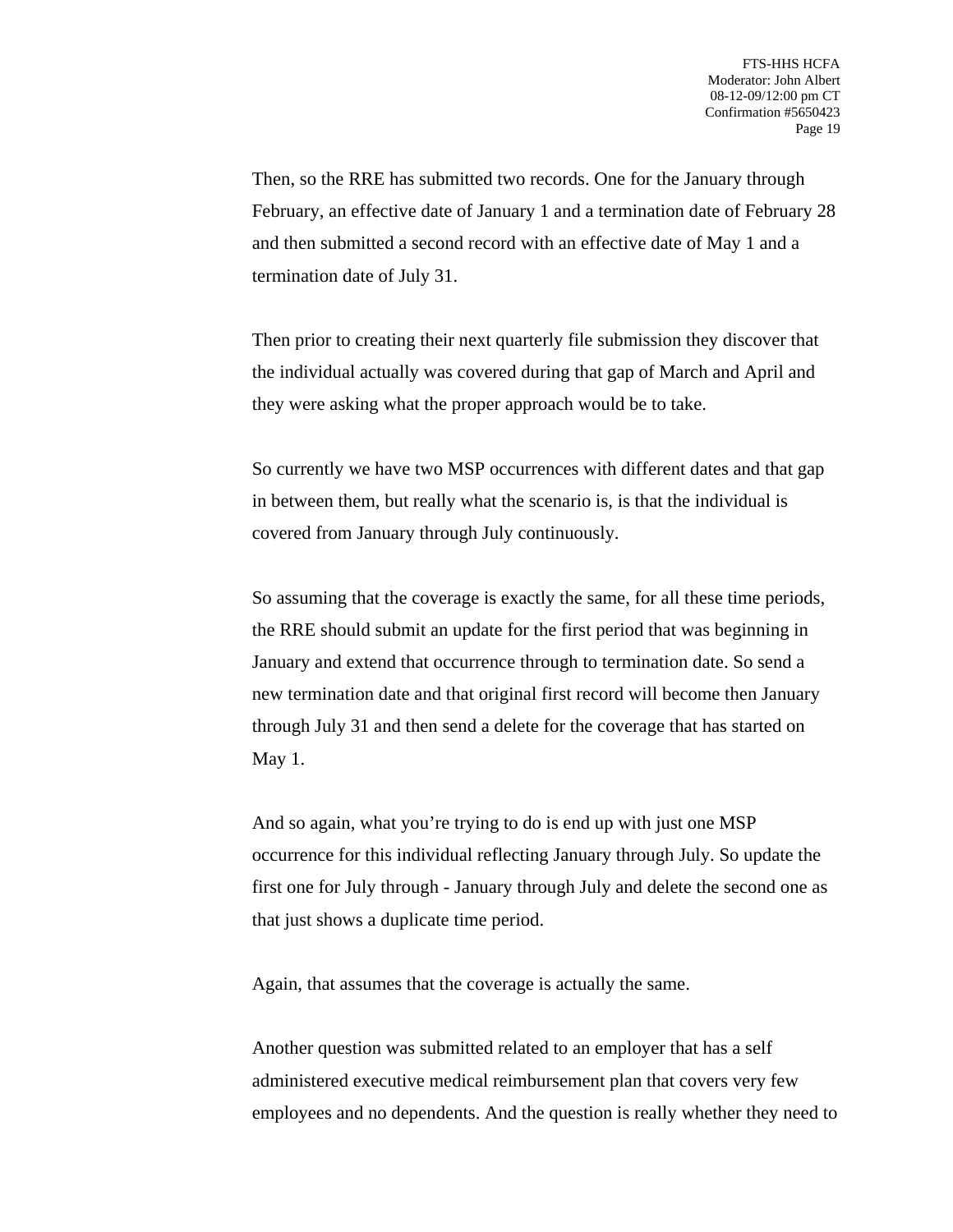register as an RRE and report if none of these individuals are Medicare beneficiaries.

The question included a possibility of using the finder file approach, however in order to use the finder file or the query only file, you must register in order to obtain an RRE ID in order to submit that file.

So, that said, you have - if you go ahead and register as an RRE and use the finder file, then of course we're going to expect a quarterly file submission even if you have nothing to report and you'll be submitting that empty file over and over again.

However, if you can confirm that the covered individuals are not Medicare beneficiaries by some means other than the finder file, then the RRE does not need to register until they expect to have something to report. Note that you need to continue to monitor those covered individuals and their Medicare status.

See the a note at the end of Section 7.1.6.1 of the User Guide, which talks about RREs that may have nothing to report and therefore have no need to register until such time they do.

Another question, I'm going to read this one. It says sometimes we are not aware that a group number is disabled and eligible for Medicare until several months or years after the fact. What date should we use as the effective date in this situation, should the effective date be recorded as the date we discovered the member is Medicare eligible or the date the member is actually - the member actually became eligible for Medicare.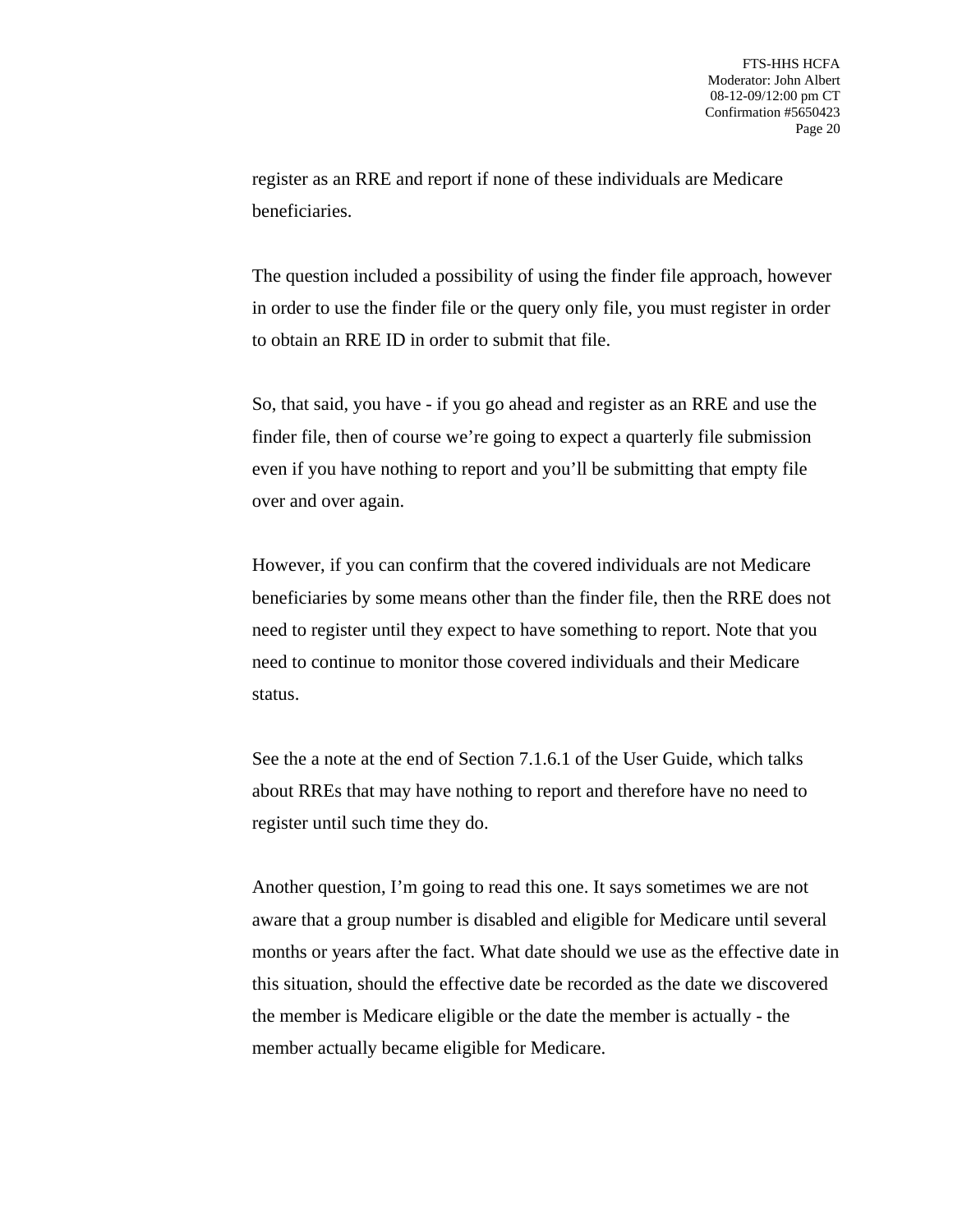I want to be sure to stress that the date you submit on the MSP input file is the effective date of the actual GHP coverage. When you are submitting your MSP input files, you are not submitting Medicare entitlement or eligibility date, you are submitting a GHP effective and termination dates on that MSP input file.

So, RREs do not report on Medicare effective dates, they report on the GHP coverage effective dates. The COBC will determine when the individual became covered by Medicare and it will use your GHP effective and termination dates as well as Medicare coverage dates to determine the effective date for any application MSP occurrences.

Another question goes on to ask about some possible duplication of reporting and it's a case that we have talked about on previous calls and is documented in the User Guide, where you have a GHP and an RRE who is going to report that main medical (unintelligible) GHP coverage, but there are certain PPA's that process claims for particular specific coverage's sometimes referred to as carve out coverage's including dental, vision, mental health, chiropractic services.

Again, this was covered on previous calls. The PPA providing claim services for dental, vision, mental health, chiropractic services that are not covered by Medicare, does not register and report as a separate RRE. So, there should be theoretically no duplication of reporting. Please see the note at the end of Section 7.1.6.1 and notes on this in Section 7.2.7 of the User Guide.

One last question was submitted about whether the COBC or CMS notifies a Medicare beneficiary that a GHP MSP occurrence has been posted and the answer to that is no. We do post those MSP occurrences and begin basing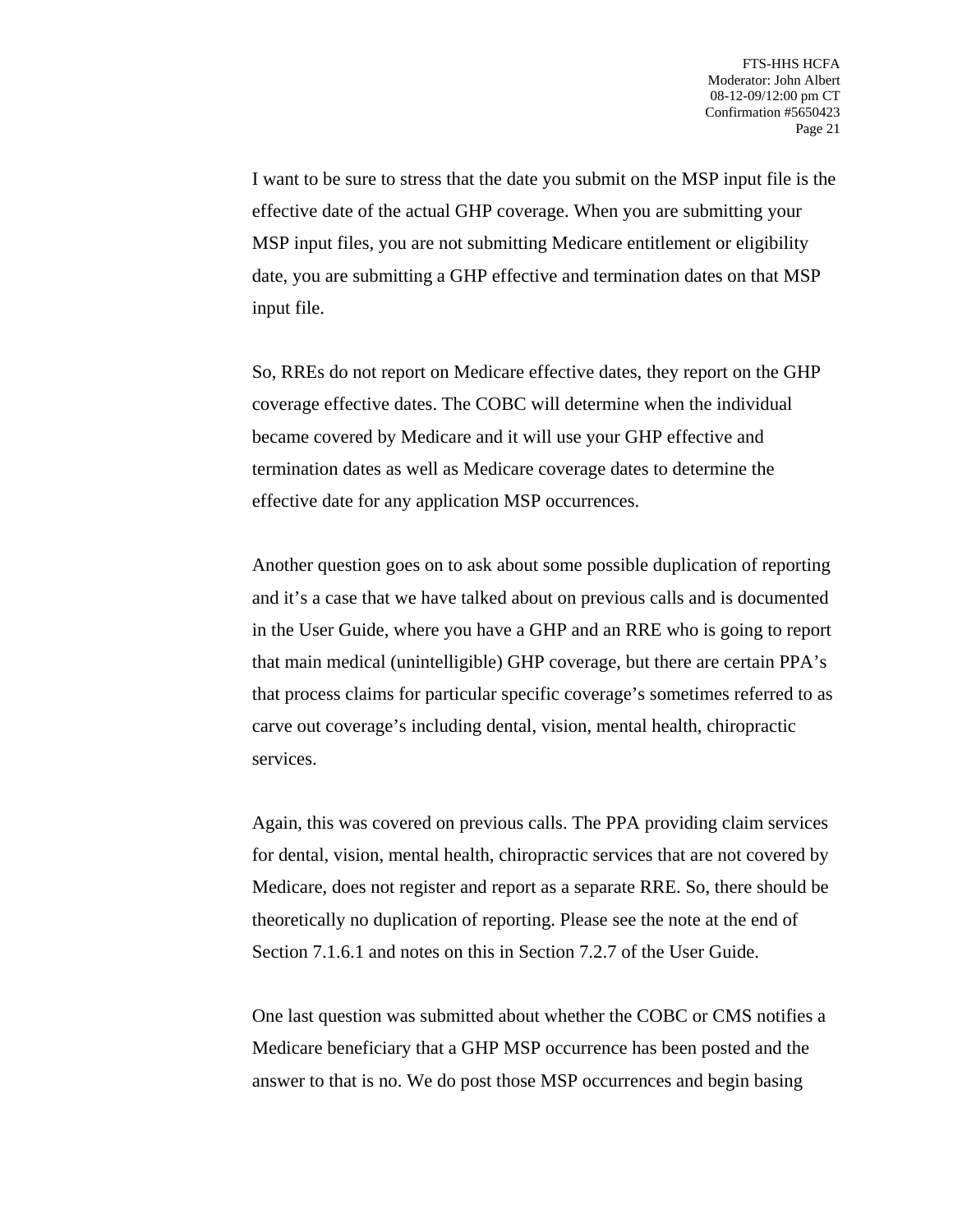Medicare claims payments on those looking for Medicare to pay secondary to the GHP coverage reflected in the MSP occurrences.

(Unintelligible) that information ultimately goes back to the provider and the Medicare beneficiary under explanation of benefits statements that claims that there is primary insurance and the claim needs to be submitted to that first and Medicare would pay secondary and so on. If a Medicare beneficiary has an issue with the MSP occurrence and the primacy payment by Medicare versus the GHP, they very frequently contact the COBC, who then handles that situation directly with the Medicare beneficiary and may need to follow up with the RRE.

So with that I will turn it over to John again and we'll proceed to the question and answer session.

John Albert: Thanks Pat. Just a couple of more points I thought of while Pat was speaking and that is I just wanted to let everyone know that you probably noticed from time to time that documents - you will get notifications via the list service regarding new documents and there are on occasion where the documents aren't necessarily where you would expect them to be and that is because of ongoing issues we have regarding limitations with Internet postings through he CMS Web service.

> You know, the main thing is, is continue to check the What's New page in particular, as well as the GHP tab. There are occasions where we will have to put a document temporarily under one and then eventually move it hopefully to the GHP tab itself if it's truly related to GHP reporting.

So, again when you receive that notice, we recognize that it's sometimes difficult to determine where that new document or update was initially, but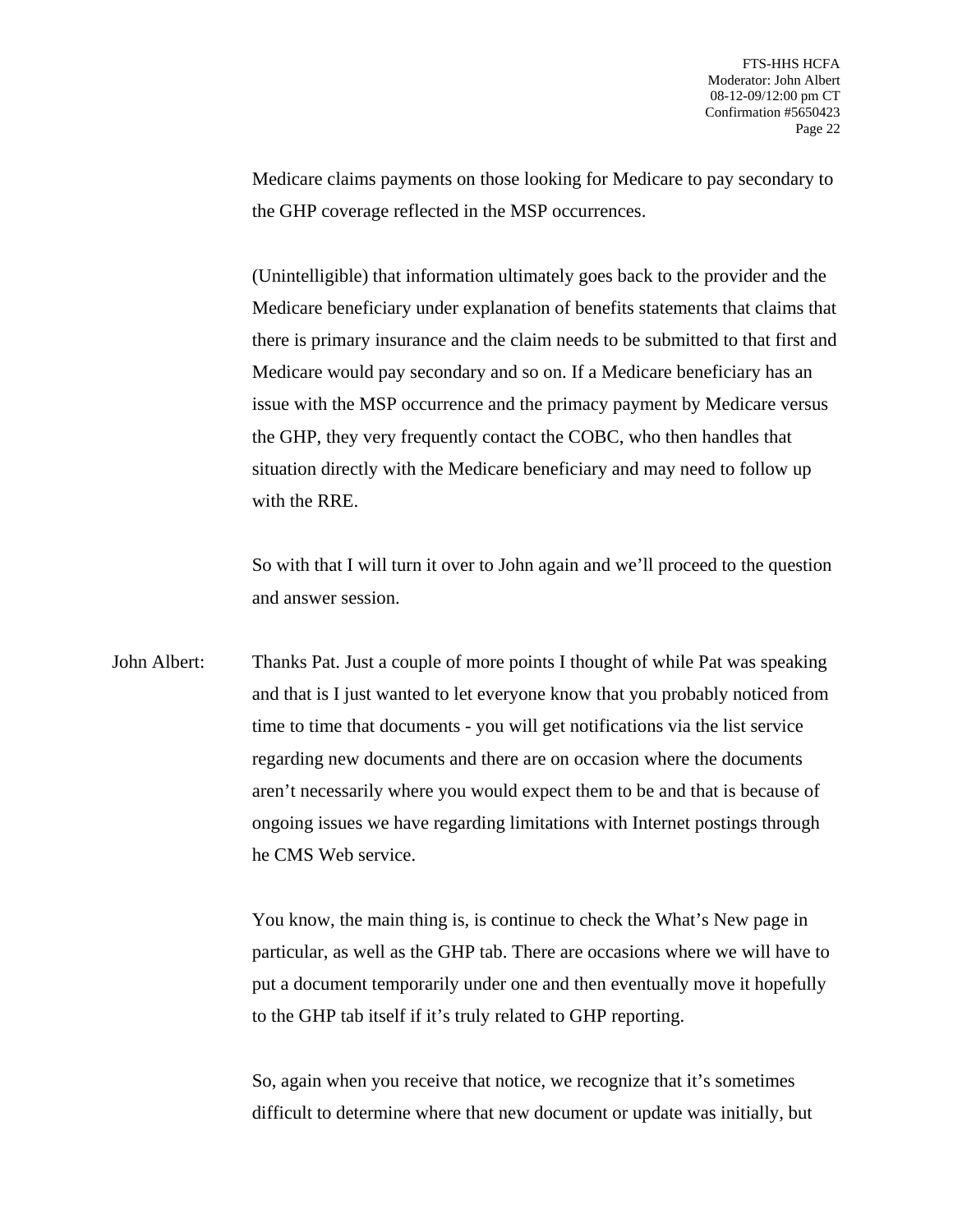that is - we want to get the information out as quickly as possible and then basically move it to the appropriate tabs as we can.

But please have patience on that respect. That's something the unfortunately that is out of our control and with there being so much new information going out to that Web page for both the GHP as well as the (unintelligible) health plan tabs, we sometimes have to shuffle stuff around just to get it out there as quickly as possible.

But either way, if you're getting a notification on the list server, that means there is something that's been posted. Occasionally the notice, the notice about the new document may actually beat the document itself.

They go into a large queue and occasionally the list server will talk about a new thing and the document might be delayed by a day or two. We've seen that happen a couple of times. So if you don't find it, just check back in, in a day or two and look for it. But again, that notification is what you should be looking for to determine whether something is new out there or should be out there shortly.

Some questions still continue to come in and I'll just make again a general statement that I made in the past regarding questions about compliance and I will stress that, you know, CMS doesn't haven't, you know, much out on the Web page right now regarding compliance other than the at risk.

But the main at risk document - what the main thing is, is to follow the procedures in the User Guide and report timely. If you demonstrate that you are making that effort, that's what CMS is looking for. We're much more interested in working with you to improve the process and get everybody up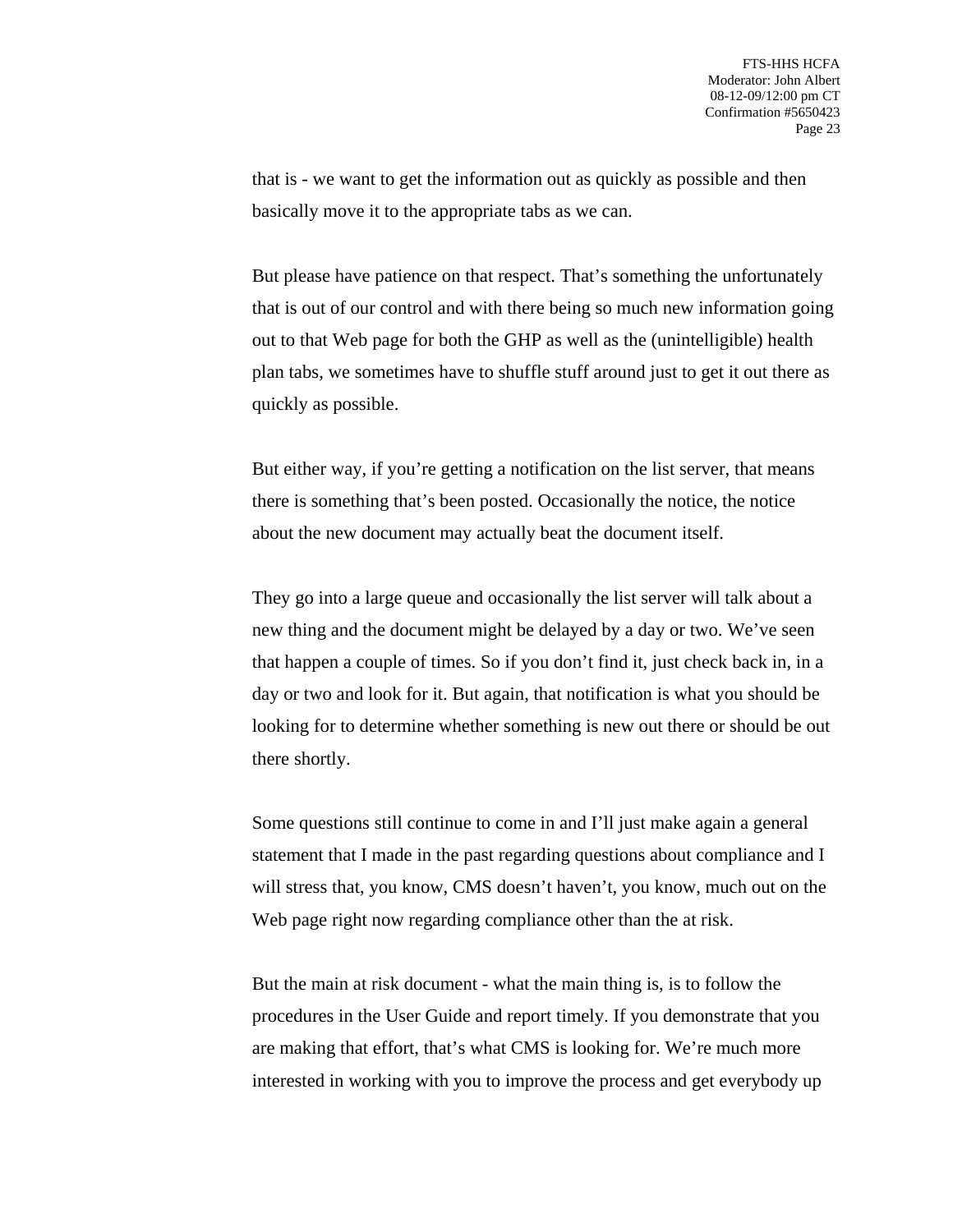and running on the reporting as well as receiving the response information from CMS than we are in CMP's.

So, just because I know someone will ask the question, we don't have any additional materials at this time regarding compliance. The main thing again is concentrate on improving your data exchange process with CMS and that's what we're looking for in terms of compliance.

So, I wouldn't even bother asking about those other questions because we don't have an answer for you on that because we are also focused primarily on building and getting the data exchange up and running.

And other than that operator, I guess we could turn it over for Q&A's. We'll probably address a couple of questions that were submitted as well, will probably come up by (unintelligible).

Operator?

Coordinator: As a reminder, if you do have a question please press star 1 at this time. Again that's star 1 for any questions and we do have a couple of questions that queued up earlier.

Our first question will come (Carol Leachman). Your line is open.

(Carol Leachman): Thank you.

On the Invalid TIN error, you said that we would need to prove that it was a valid TIN, how are we going to do that?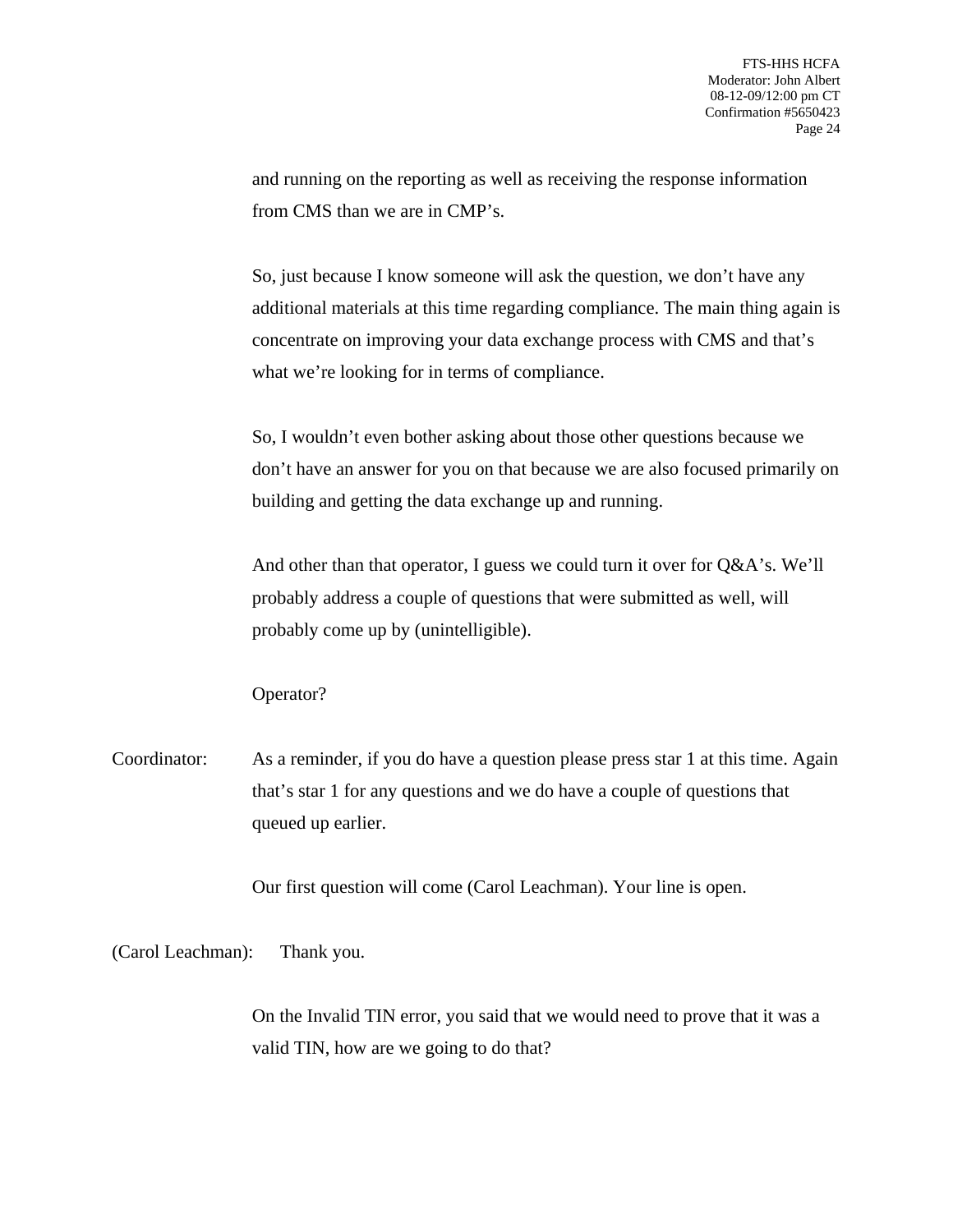Pat Ambrose: I forget the actual document off the top of my head. There is an IRS tax related document that could be submitted if you have access to that. Other than that, I'm not sure. I don't think that it's anything to burdensome, but you know obviously we need something that would demonstrate that that is a valid TIN rather than just some number or that it wasn't mis-keyed.

> But I'm afraid I don't have it in front of me as to what they will ask for, but we can follow up and get back to you on that.

(Carol Leachman): Okay and if it is an IRS document that we have to obtain from our employer group to prove that we need to have that put in the User Guide so that we can go to the employer group and say this is the document and here's the proof that you've got to give us this document.

Pat Ambrose: Yes. Understood.

(Carol Leachman): Thank you.

Coordinator: Our next question will come from John Downey. Your line is open.

John Downey: Good afternoon. Thank you.

I'm going to press the envelope here. I have two questions and a request for a clarification.

The most recent do's and don'ts list as posted had a three bullet point code for deletion, effective date, insurance coverage type and patient relationship. The GHP User Guide 2.3, page 51 also includes HICN and SSN. Which is correct?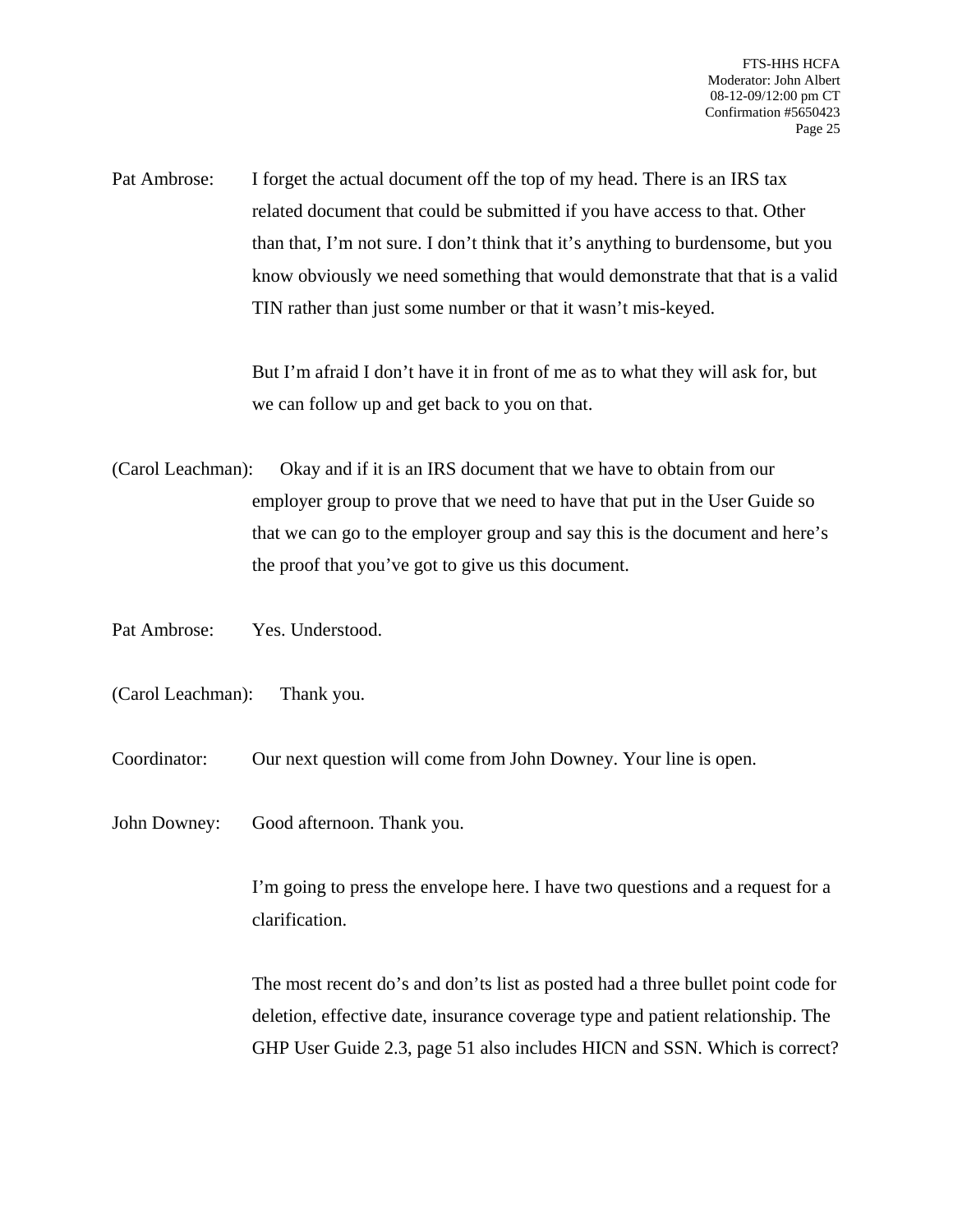- Pat Ambrose: The HICN and SSN are part of the key and you would use a delete/add in that case of changing the HICN and SSN. But the change to the HICN SSN really only has to do with you've reported the wrong person entirely.
- John Downey: Okay.
- Pat Ambrose: And essentially you're deleting that record because you should never have reported that person and then if there is another person that you should have reported instead or in lieu of that person, then you're sending an add. So we'll take a look at that again and see if we can add further clarification to it.
- John Downey: Thanks Pat. Now then for my two questions, getting a request from some of our marketing folks and sales folks, are there any instances in which the RRE would not be primary over Medicare for working-(ageds) for those employers and/or associations that have greater than 20 employees.
- John Albert: Not that I'm aware of.
- John Downey: Thank you, thank you. And can individual employers participating in associations, and I know our guidance is still with CMS on this, use individual employer size other than any method posted in filing a (SEE)?
- John Albert: The statute is very clear that it is -- and I'm assuming you're talking about working aged?
- John Downey: Yes.
- John Albert: If any employer in the group has TIN to multiple or multi-employer plan has at least 20 employees, Medicare is secondary until and unless a small employer exception request has been submitted and approved by the COBC.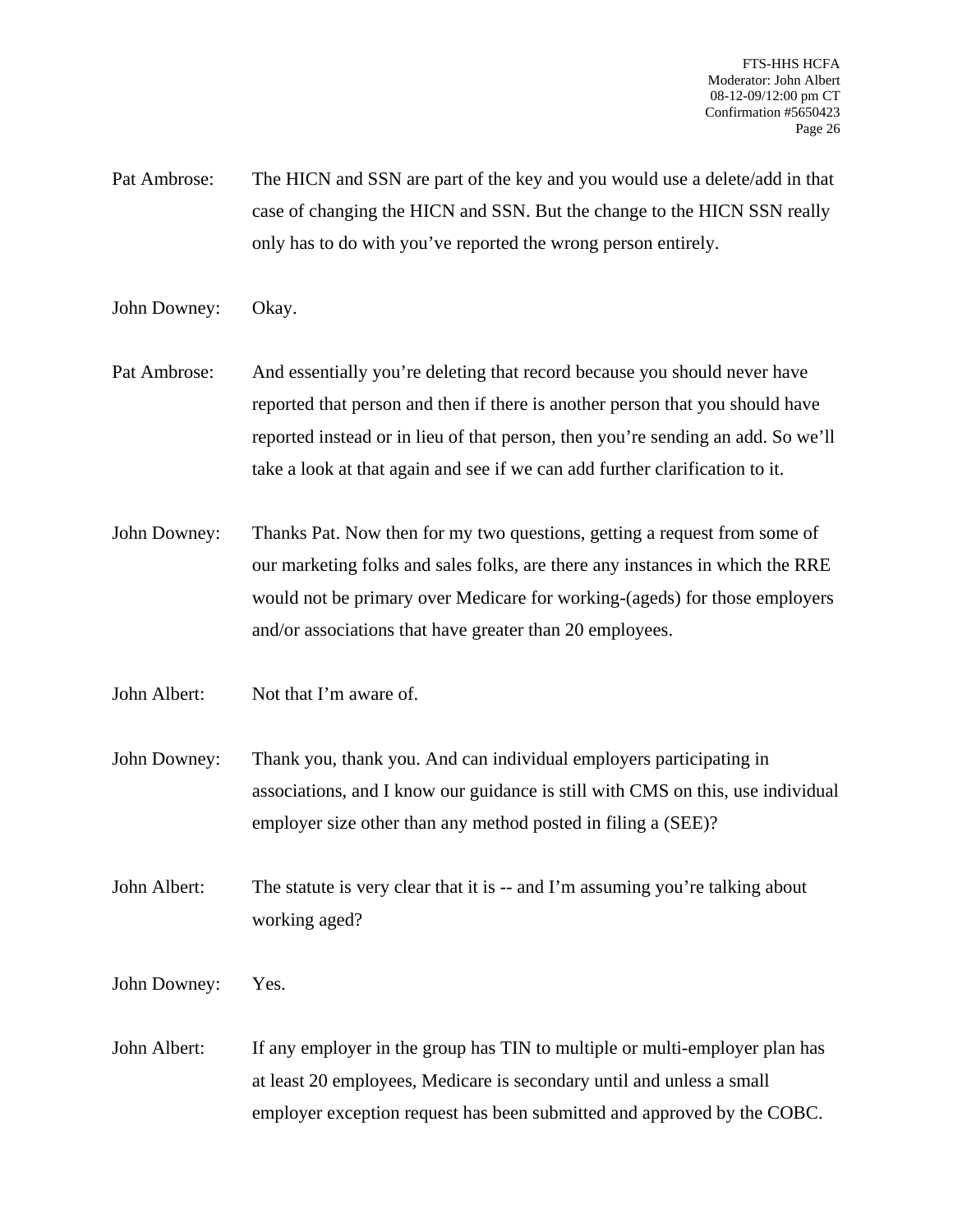So you need to report it -- and I don't have the user guide in front of me - unless there's a (SEE) I would report it as everybody's got over 20.

John Downey: Got you. I hear you loud and clear. And we'll pass that up the line. Thank you for your attention.

- John Albert: Thank you.
- Coordinator: Our next question will come from (Katherine Keifer). Your line is open.
- (Katherine Keifer): Hi. I have a question regarding (basis). We sent in the application for that I believe is was on June 8 and have not received anything back yet. I have spoken a number of times to my EDI rep and he said that it goes through some sort of review process before you get your packet of information. How long is that taking?
- John Albert: I assume that you've registered for Section 111 reporting and you're just following up with the (basis) request?
- (Katherine Keifer): That's correct.
- John Albert: All right. We're going to have to -- who is your -- what's your RRE ID?
- (Katherine Keifer): 10509.
- John Albert: 10509. And are you listed as a contact?
- (Katherine Keifer): I'm the account manager.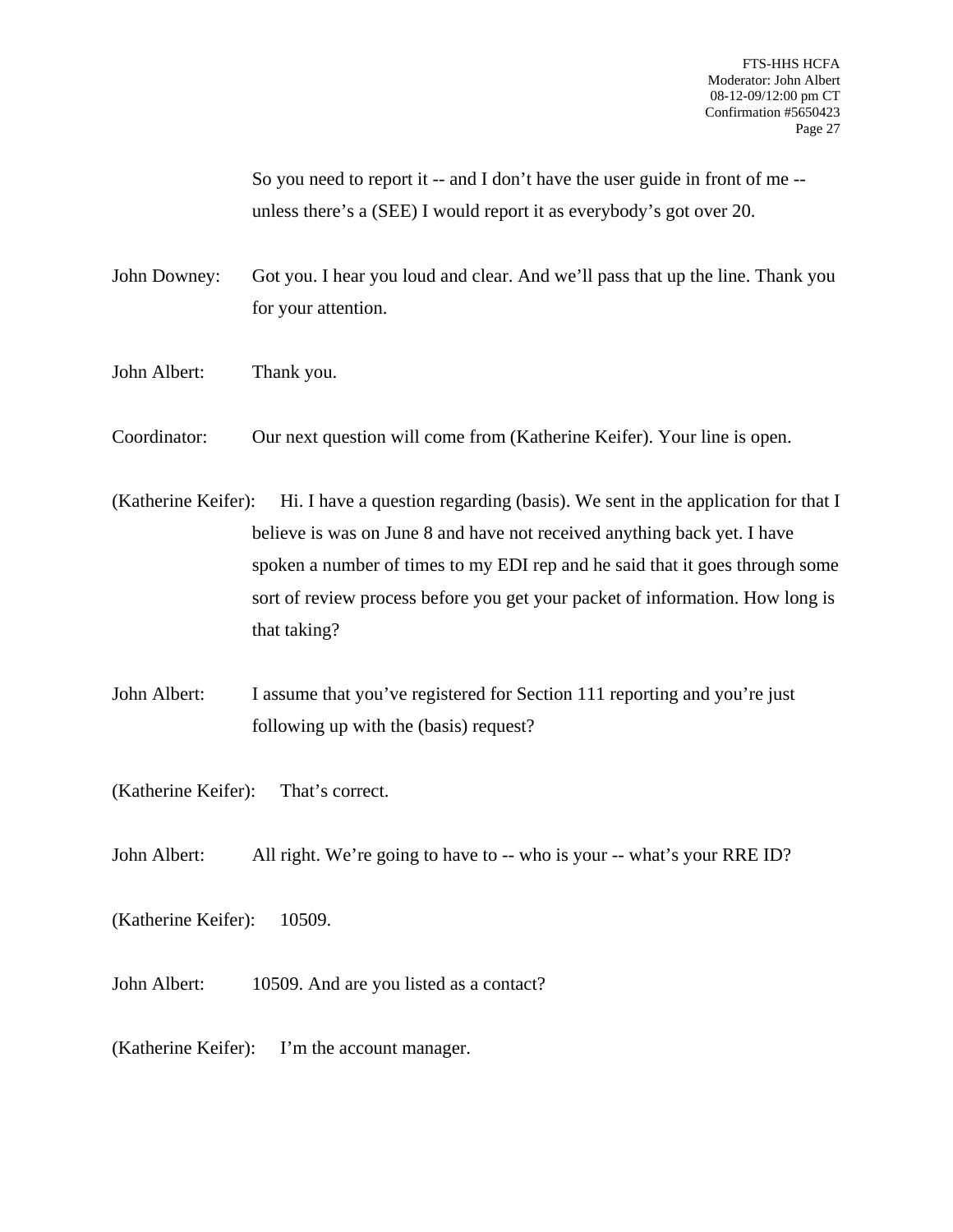John Albert: Okay. 10509. Okay, we'll check on that. It's one the things that we're trying to add to, you know, like maybe on the next version of the user guide or some of those type of expectation timeframes so that, you know -- you should have received something by now for sure.

> But one thing that we're trying to do as a result of some questions that have come in is to put out more timeframes to like set expectations in terms of what turnaround should be for certain steps of the process. But in the meantime we will follow up on this one.

> And hopefully the contractor is actually on the call and heard that contract number and can look into it as we speak. So thank you for bringing that to our attention. Did you bump it up to the next levels when you were -- when you didn't get what you were looking for?

(Katherine Keifer): No because I didn't consider that EDI.

John Albert: Okay. Okay.

(Katherine Keifer): I certainly can send an email up the line if you'd like me to.

John Albert: Yes, I mean, you don't need to do it now but I just -- in the future that if you're not able to get that response or, you know, because you have to get a response and if you don't, and this is anyone on the call, you know, it's one thing that, you know, maybe it's the response you don't want to hear, but if you basically just are not getting an answer, please refer that up the line in the future. But we'll take this and we'll be in touch with you very shortly.

(Katherine Keifer): Thank you so much.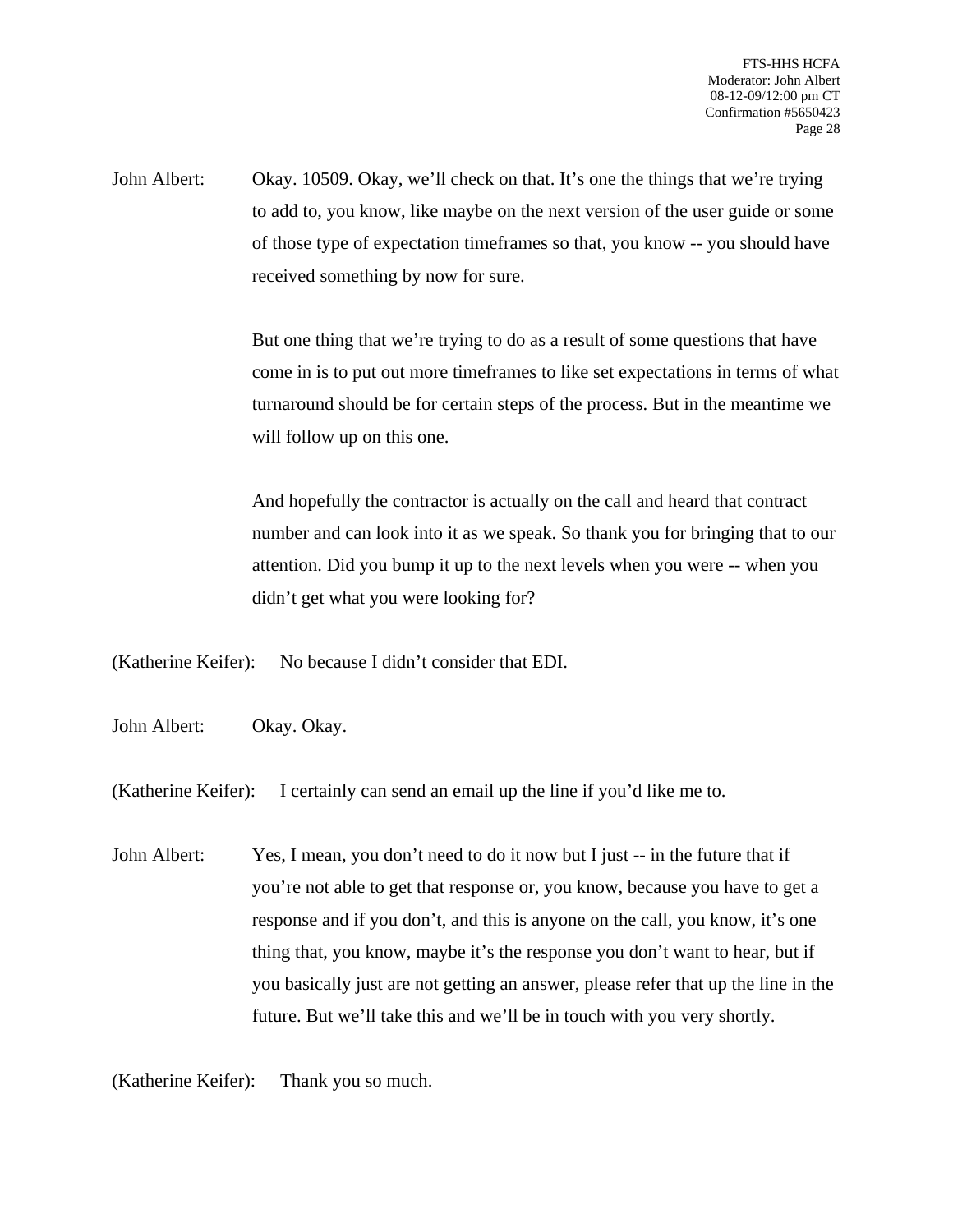John Albert: All right. Thank you.

Coordinator: Our next question will come from (Sharon Clayton). Your line is open.

(Sharon Clayton): Hi. I have a couple questions for you. The first one is in regards to the group health plan effective dates that we're sending on the MSP file. We were actually electing to use the MSP effective and term dates just for the fact that if we were using our group health plan effective date we could actually sometimes be sending you dates when there wasn't an MSP occurrence. Is that a problem?

- John Albert: Well what do you mean there was not MSP occurrence?
- (Sharon Clayton): They may be -- maybe there was a situation that should have actually been, and I know it doesn't happen often, but maybe Med was prime at that point. Yes, like in your ESRD situation. So we don't really want to send our group health plan effective date because that could maybe give you wrong information. So what we're actually doing is giving you the first date that the MSP is effective.
- John Albert: Okay. Can you hold on for just a second?

(Sharon Clayton): Sure.

John Albert: Hi. We're back. I mean the straight answer is that it really -- you should be reporting the date when they were an active covered individual essentially. You know, there's a lot of different scenarios where Medicare is primary versus secondary or changes. But in those cases those would probably be separate records being submitted anyway.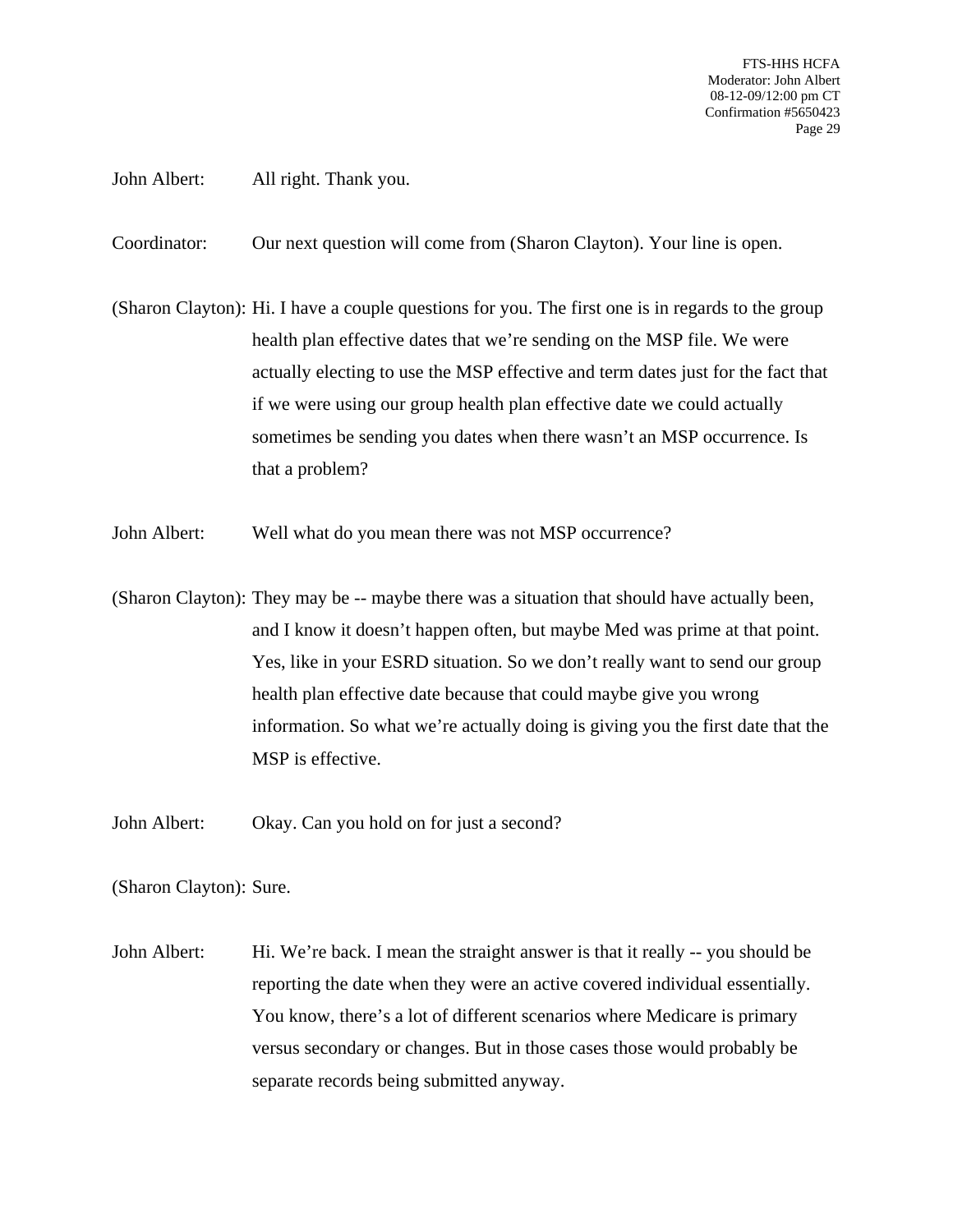(Sharon Clayton): You know...

John Albert: The risk obviously is if you're trying to make a determination as to when Medicare is secondary, you may be wrong because you don't have all the complete information.

> If you provide unique records of coverage to CMS as defined, you know, what an active covered individual is, that will be enough information for CMS to determine based on the various reasons for entitlement as well as the data provided such as employer size, et cetera, when there is an MSP period. So we ask that you submit, you know, the coverage beginning as when they were defined as an active covered individual.

(Sharon Clayton): How would that work then in a case where an employer changes its size. So his group...

John Albert: You would report a separate record. Because if the employer's size changed and they were 20 or more, that would be the first record. And then maybe - but maybe they're not found as entitled due to age, it's because of disability but when, you know, the 100 or more rule kicks in, you would report then. And then we would build a coverage record based on when that 100 or more threshold was met.

(Sharon Clayton): And that's going by the fact that they're large for each scenario. But if that scenario was where they're going from a large employer where it is actually Med secondary to a Med prime or vise versa, you know, they went from the small to a large, if I send you my group health plan effective date, I'm going to be showing...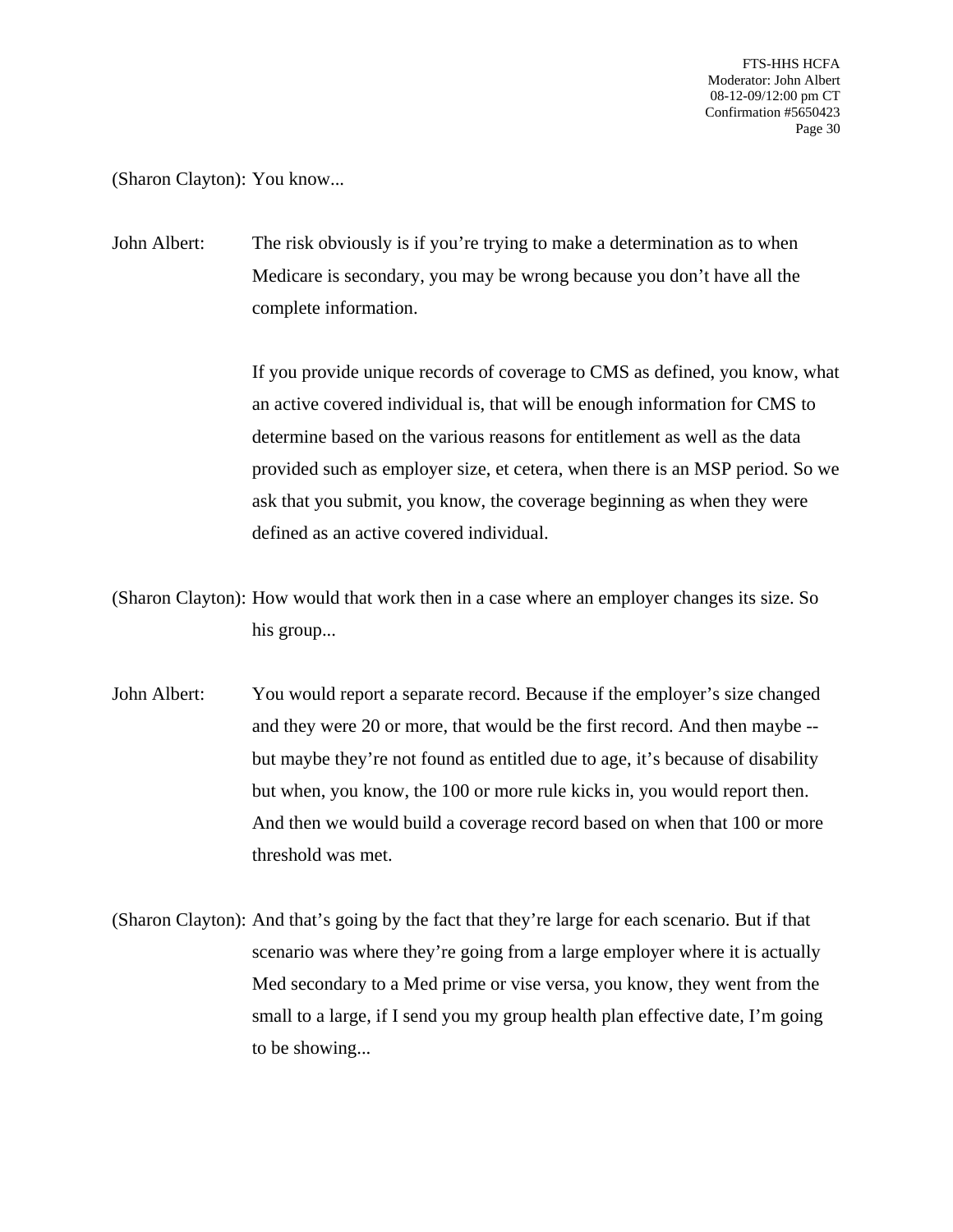John Albert: But you would report that record when they actually achieve that -- you know, and I won't get into the legal aspects but when that 20 or more rule kicked into effect that would be the start date of the coverage.

(Sharon Clayton): Okay. And then that's where I was questioning because...

((Crosstalk))

(Sharon Clayton): ...is our group health plan is truly effective for years.

- John Albert: Yes. I think I know -- we think we know what you're getting at and we understand but that's why we have that level of detail at the record level because obviously the employer's size is, you know, one of the fields that we look at to determine whether or not there is MSP or not. And depending on why they're entitled to Medicare will determine whether there is MSP is not as well as any of the other, you know...
- (Bill Davoyna): Pardon me. Remember you have to use the regulatory counting rules. For example, there's 20 employees for at least 20 weeks in this calendar year, toward the end of the year the employer size drops to 15 and remains 15 in 2010, you would not report a drop below 20 until the effective date of January 1, 2011 because of the way the regulations and statue is structured.
- John Albert: And we did receive a number of questions on employer size and I think that as a result of that we're going to try to provide more pointers to information that will help you with that.

But I mean the size rule for working age has been around since long before I started in CMS and it hasn't changed and the legislation doesn't change the MSP statue at all. But we'll see if we can, just based on the number of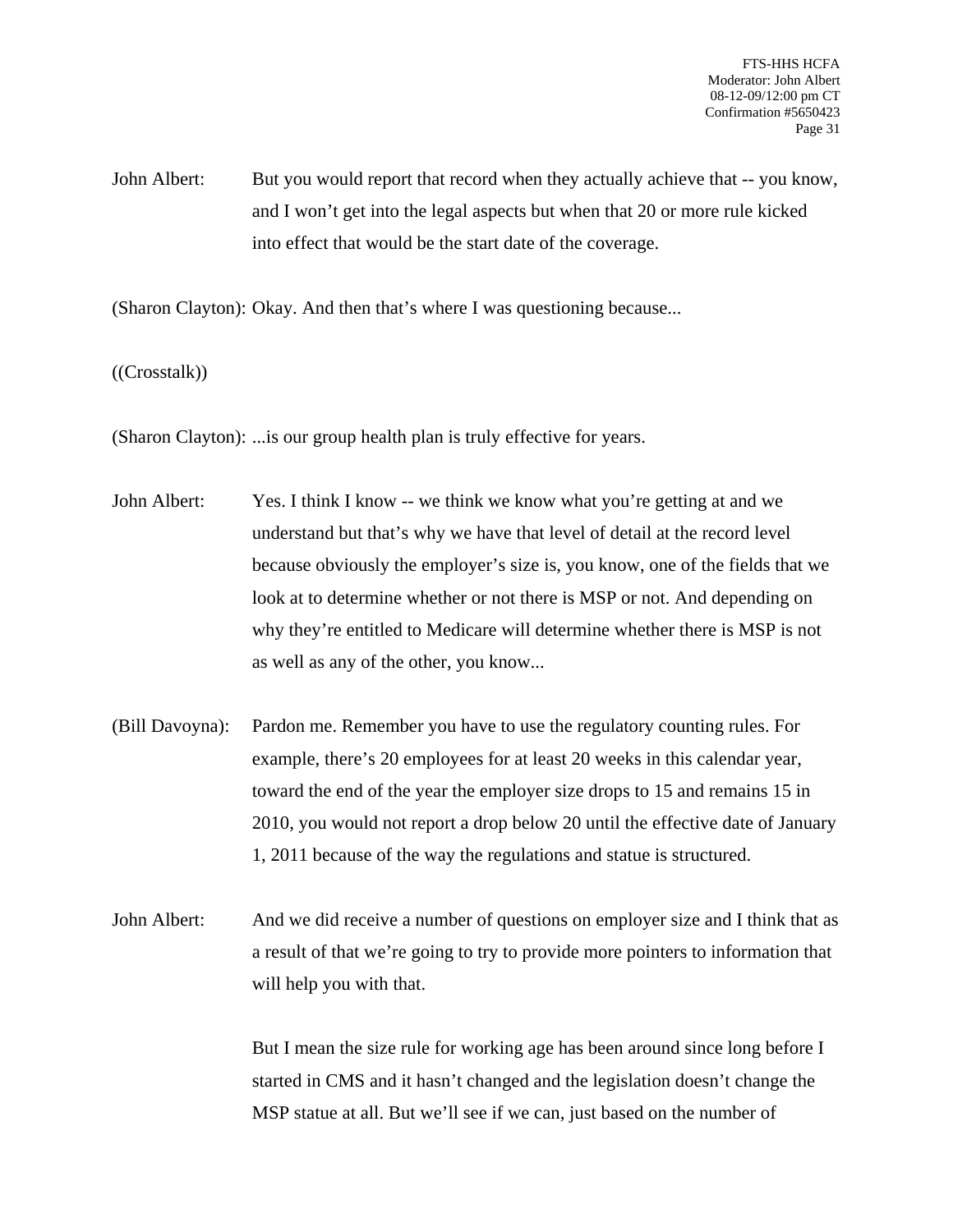questions we received, if we can put together or find some better information out there to point you to -- to help you with making that determination.

Pat Ambrose: I'd also like to point you to the event table that was added to the last version of the user guide and the scenarios of where you're making updates or changes to key field information and also below that to changing other fields that are critical to determination of MSP including that employer size and the instructions that it's giving you in terms of sending update and add records to reflect that change.

> But I'll take it as an action to then try to add further clarification in the user guide related to, you know, the effective date and exactly what should be reported in that effective date.

John Albert: Just keep in mind that the user guide is not intended to be an MSP policy document. It is there for purposes of setting up the reporting process for Section 111.

> So we would not make, you know, the user guide a primary source of, you know, MSP policy information but we will try to provide, you know, updates or clarifications where we can without overstepping that boundary because again, we don't want this document to be construed as some type of official payments policy document relating to MSP itself.

(Sharon Clayton): Okay. So just one clarification then. If I have a member who has been enrolled with our company and the same employer since January of 2000, has had Medicare since January of 2000, their group did not become large until this past year. You're saying that if I send to you from January of 2000 until the time that they became a large group, you're not going to put that as a Medicare secondary record?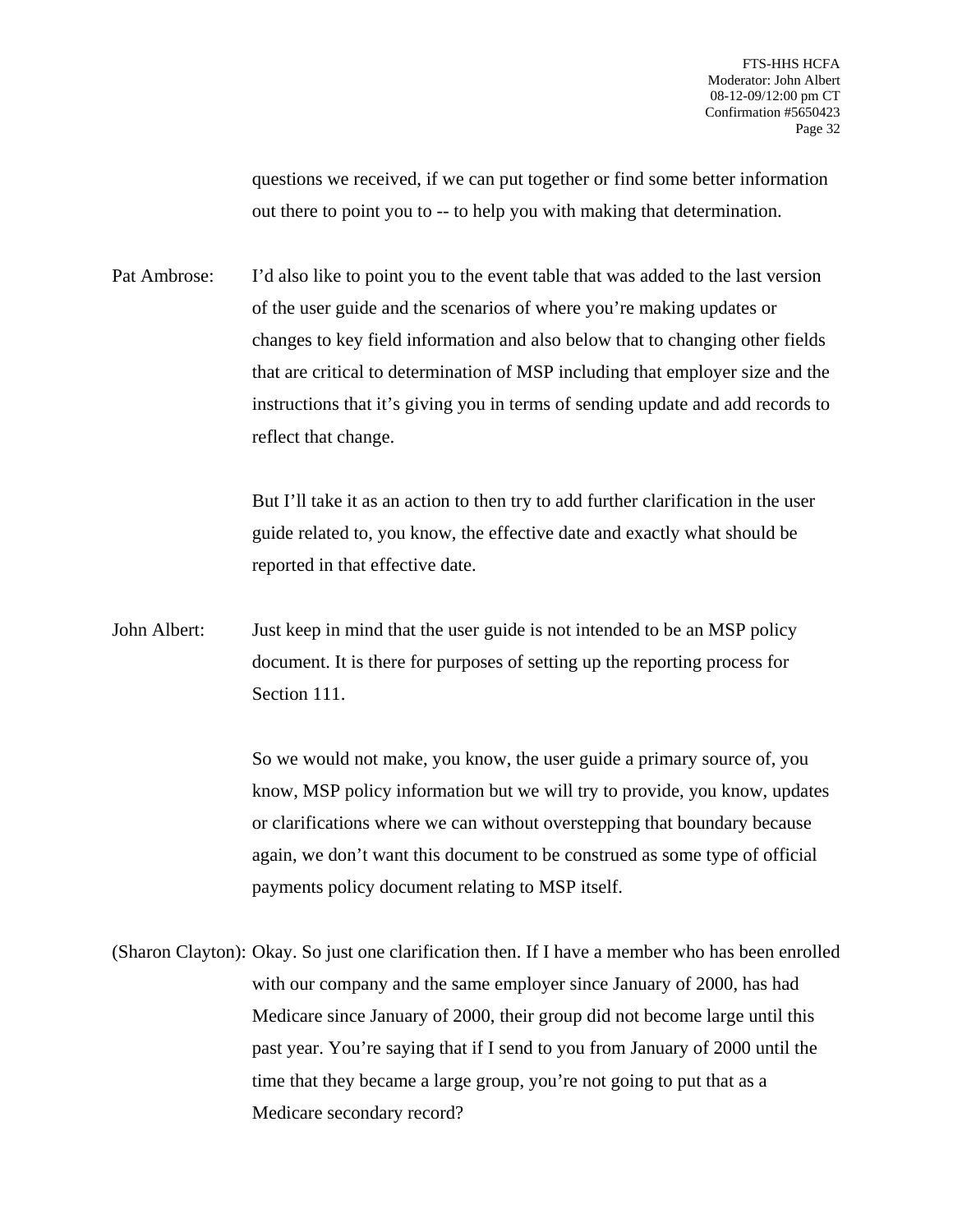Pat Ambrose: That's correct if you provide the proper information in the employer size field.

John Albert: If they were less than 20 and the reason that we determine they were entitled was due to age, then we would not build an MSP record for that individual if the entitlement was solely due to age.

(Sharon Clayton): Okay.

John Albert: Then you would submit a separate record for when they actually did exceed that threshold.

Pat Ambrose: The user guide also does state that, you know, for cases of less than 20 and, you know, don't quote me here. I know I'm being transcribed. But, you know, it does talk about when reporting is required and not in that -- in the case of an employer with less than 20 employees.

> But the system is -- the COB system will take that employer size field into account and while it's determining whether an MSP occurrence should be created. So if you provide the proper information in that employer size field and the appropriate effective and termination dates for changes in that employer size field, you should be good to go.

John Albert: And remember where it's a multi-employer group health plan, you use the size of the largest employer in the group when reporting.

(Sharon Clayton): Right. And I know our issue is just that we will get too many error codes coming back on our files. And that has happened with a couple of other plans. Because when we're doing that, then you get an error back for that record that's not truly MSP and then you're hitting your threshold limit.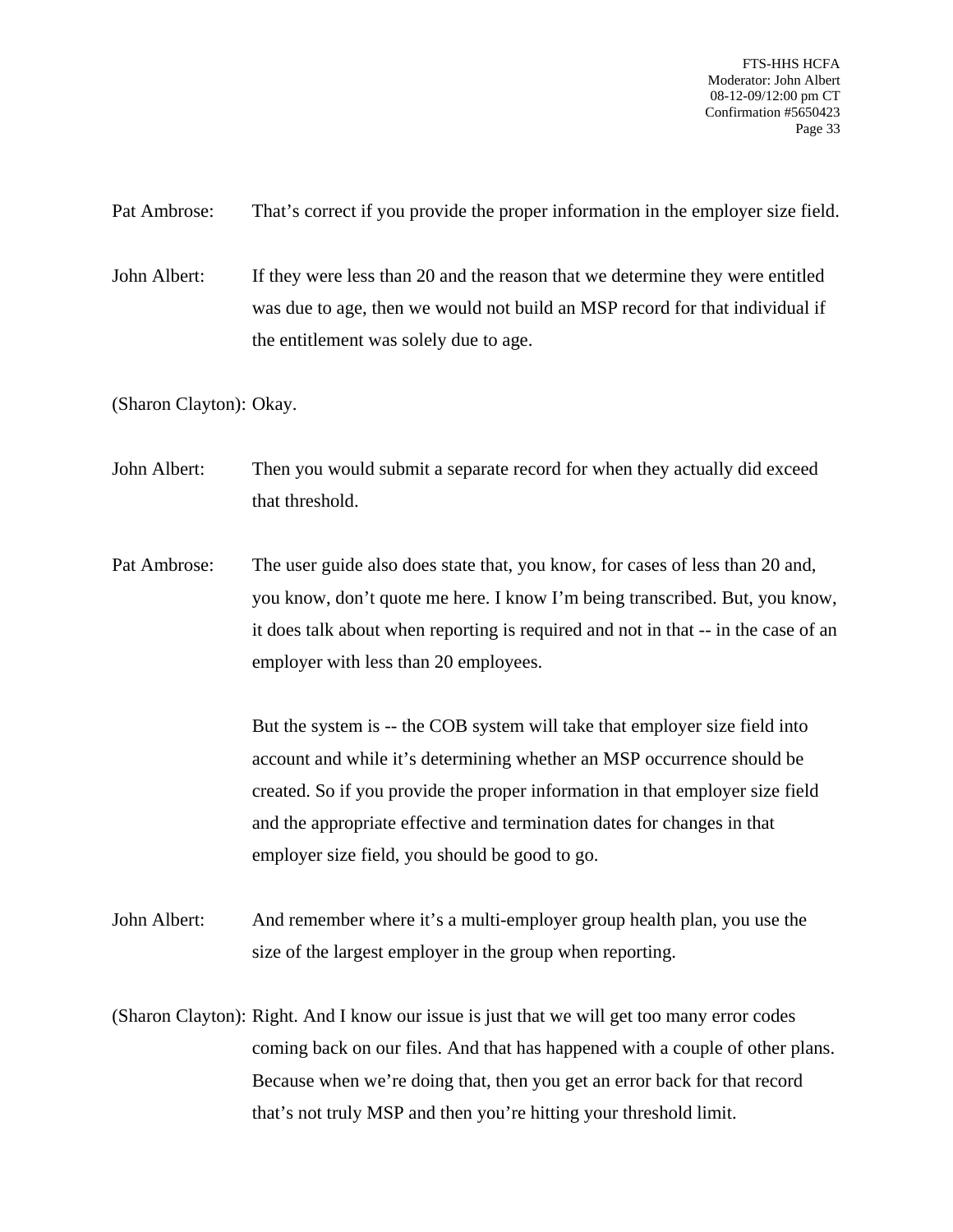John Albert: Well, that's okay. I mean those thresholds are not meant to be some type of penalty. They're just meant to be a check for us and for you to help us identify potential issues. That's all. Don't read anything for into it.

> That threshold is merely a safety valve for CMS to reach out to participants to make sure that they're doing it correctly and obviously there are going to be times when the thresholds would be legitimately exceeded.

But, you know, it's just a way to kind of check over time, like if you see the same group over and over again submitting certain errors at a high level, it's an opportunity for us to reach out and make sure that, you know, they don't have some issues that we could help them with.

Sometimes they're legitimate but that's all. They're not meant to be any type of threat or anything like that. They're mainly tools to help us monitor the process and to help you as well.

(Sharon Clayton): Okay. Thank you.

| Coordinator: | Our next question in queue will come from (Seenet Tonvy). Your line is open.                                                                                                                                  |
|--------------|---------------------------------------------------------------------------------------------------------------------------------------------------------------------------------------------------------------|
|              | (Seenet Tonvy): Hi. I have a couple of questions. I've been trying -- I went online and tried to<br>look for the HEW wrapper application, the download for that. Can you<br>provide me with that direct link? |
| Pat Ambrose: | Yes. You need to go to www.section111.cms.hhs.gov. That's the Section 111<br>COB secure Web site.                                                                                                             |

(Seenet Tonvy): I'm sorry. Section 11.cms....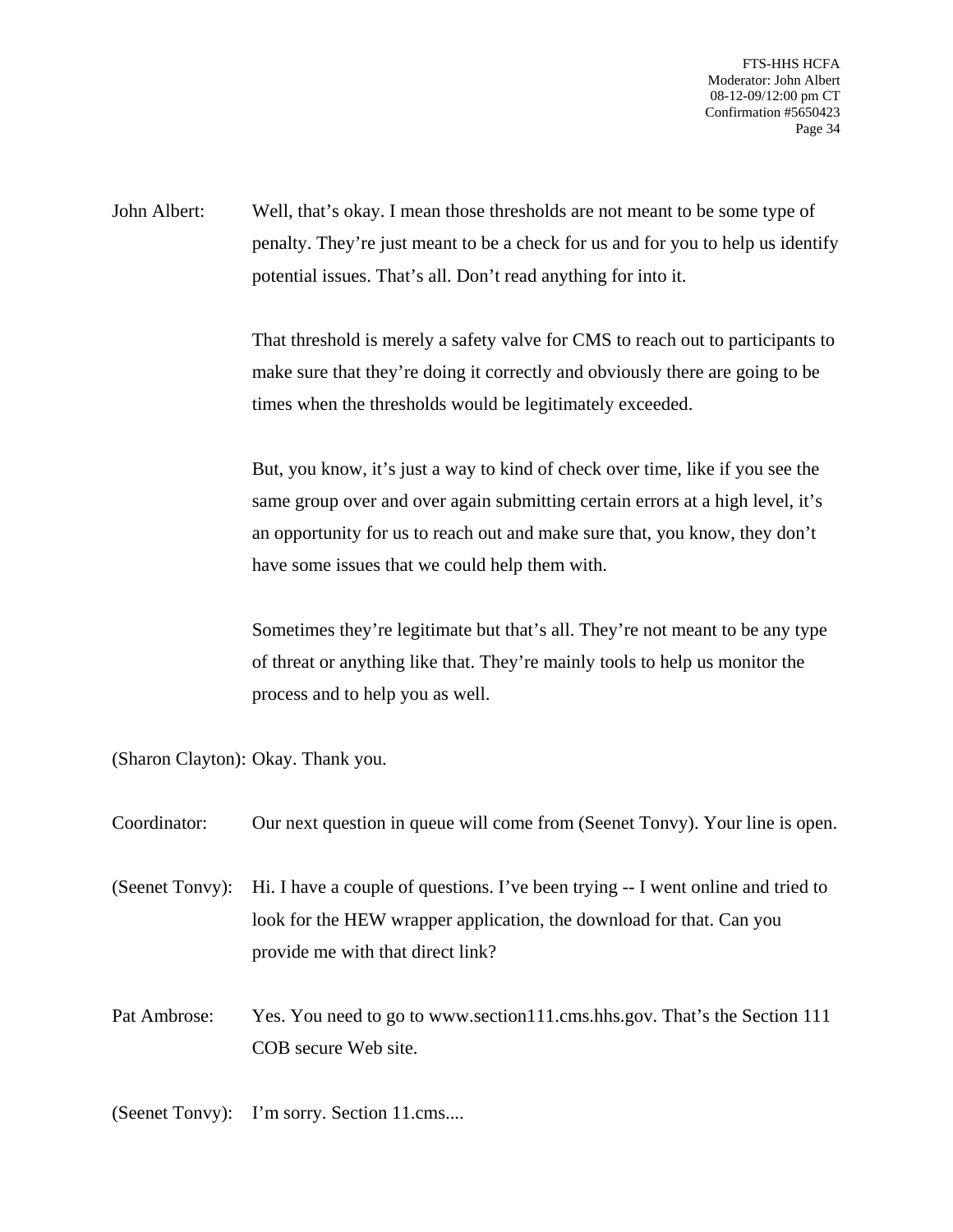- Pat Ambrose: hhs.gov
- (Seenet Tonvy): hhs.gov. Okay.
- Pat Ambrose: Yes. Now you need to have registered and be a user.
- (Seenet Tonvy): Right. We are.
- Pat Ambrose: Okay. And so a user needs to log in to the Web site and then on the menu options once you've logged in, you'll see how to go about downloading it.
- (Seenet Tonvy): Okay.
- Pat Ambrose: So yes, it's on the COB secure Web site rather than on the CMS's Web site with the mandatory insurer reporting information for Section 111.
- John Albert: And just to make sure, you said it's Section 111 not 11.

(Seenet Tonvy): Right. 111. Okay. And the second question has to do with the Query File 270, 271. In (Loop) 2000Z in the name segment, CMS is requesting that we send the RRE. But according the HIPAA guidelines that field was used on NPI.

> So our Level 1, Level 2 validation on our system it will fail if we send the file using the RRE. So my question is how -- is that the value that CMS is expecting? And how are other -- what are other companies doing to bypass that validation?

Pat Ambrose: Were you saying the NPI, National Provider Identifier?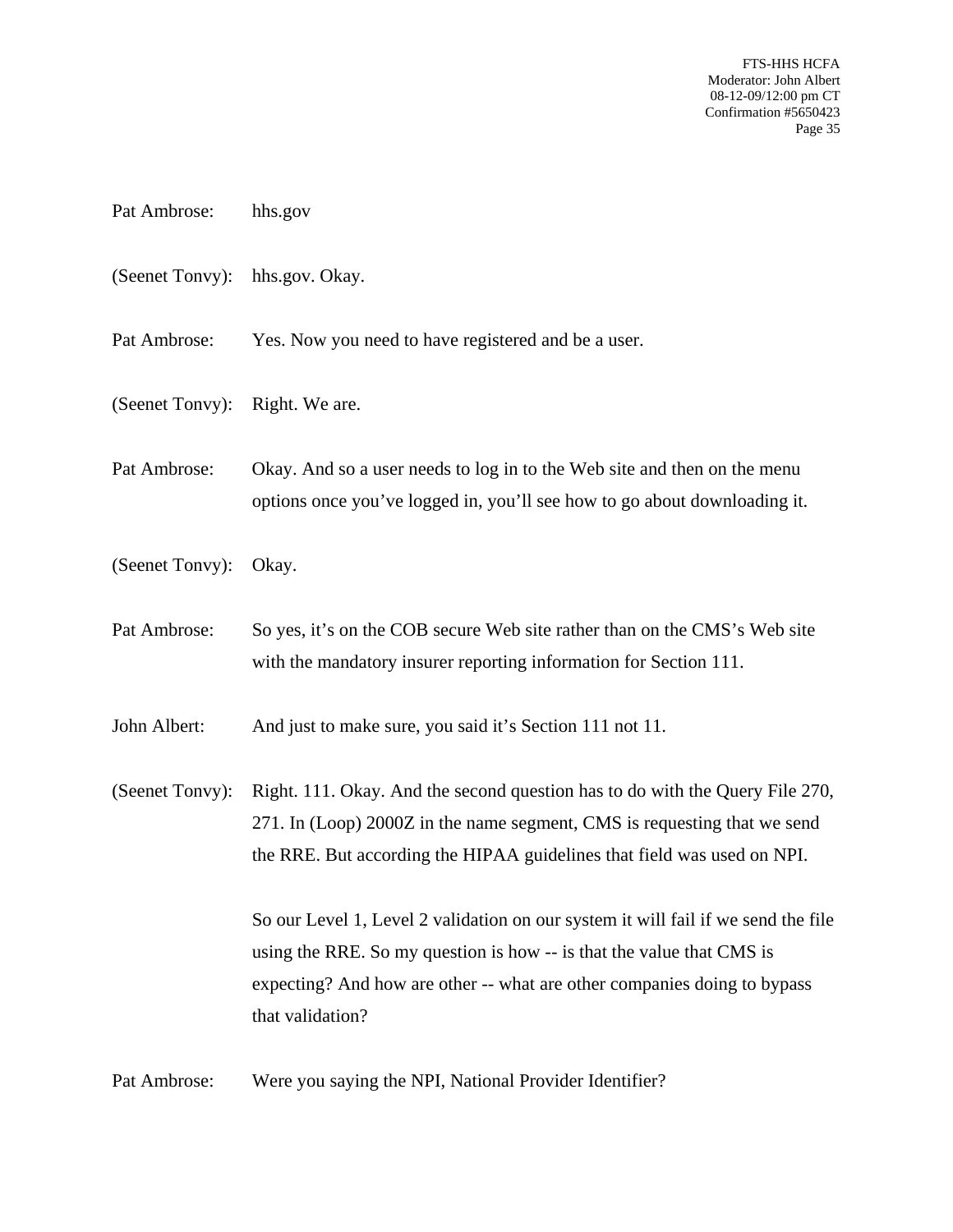(Seenet Tonvy): Right.

Pat Ambrose: You know, we don't actual collect the National Provider Identifier in our X12 270, 271 transaction set.

John Albert: I think they're just using that as a way to put that RRE ID because there's nothing in the transaction set called RRE ID?

(Seenet Tonvy): Right. But in the HIPAA guideline what it's saying is those fields are used for like the value on NM108 that's -- the value is PI for provider information, but what -- according the HIPAA standard it's supposed to be XX for NPI and the value below that, the 109 is supposed to be the NPI and not no other value. It's supposed to be a ten-digit NPI number.

- Pat Ambrose: We don't really have the appropriate people in the room here to get down into that level of detail. So could you please report that issue through your EDI representative and we'll take a look at it.
- (Seenet Tonvy): Okay.
- John Albert: What's your RRE ID?
- (Seenet Tonvy): It's 11357, with four leading 0s.
- Pat Ambrose: Okay. Thank you.
- (Seenet Tonvy): Thank you.
- Coordinator: Our next question in queue comes from (Rich Walker). Your line is open.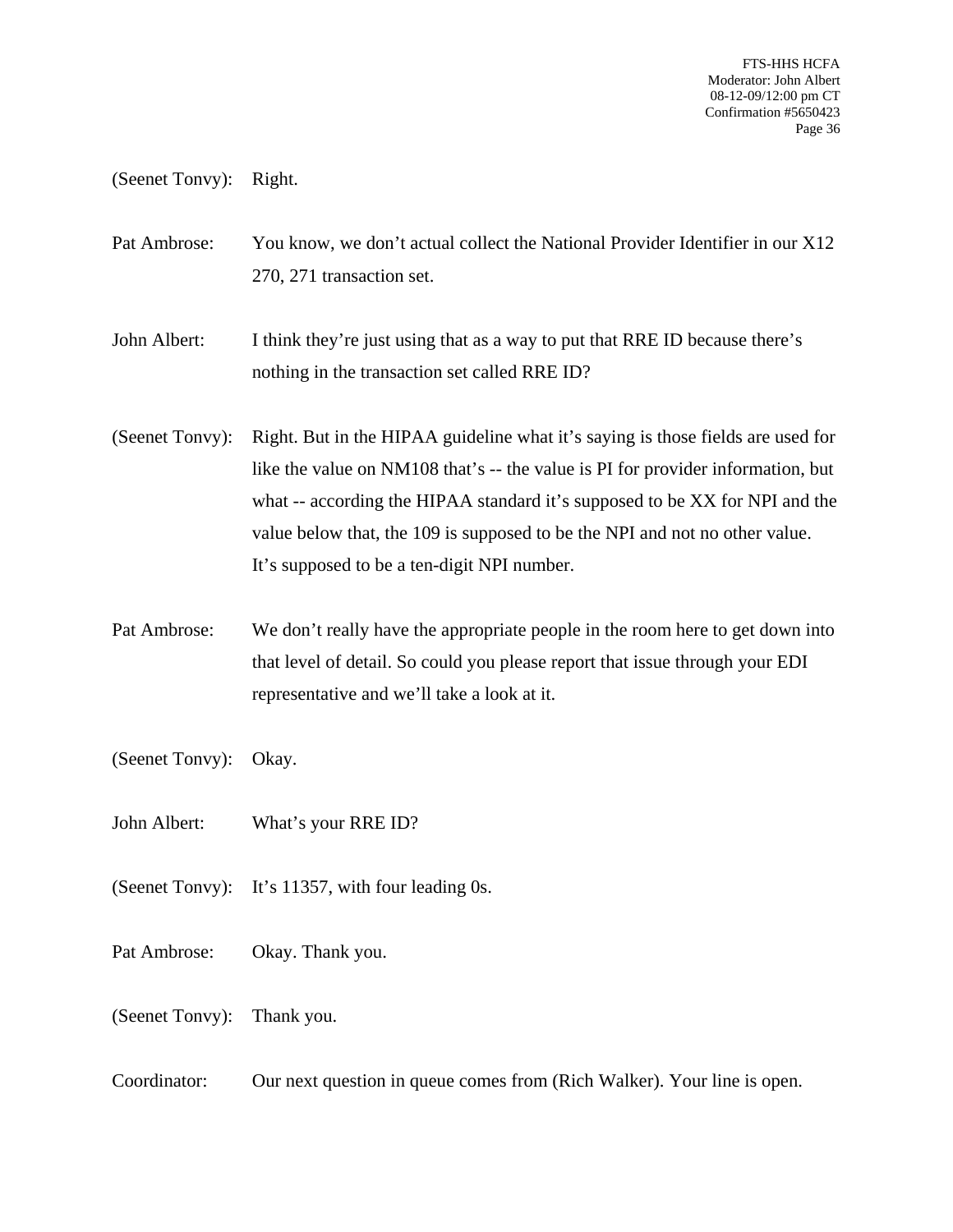(Rich Walker): I can't see even if they want to do...

#### ((Crosstalk))

Coordinator: Excuse me, (Rich Walker), your line is now open.

(Rich Walker): Yes, I got actually one question with two parts that may seem disconnected. But employer size, need clarification. You may have touched on this in your intro comments but we have a handful of clients, I'm sure other PPAs do as well that have several affiliated companies and they all come together under one plan and we administrate that plan. And we've handled that a couple different ways in our system.

> The one client in particular is -- we cover Companies A and B and Company B is a joint venture between Company A and Company C. We do nothing with Company C. Company A is responsible for providing medical benefits for Company B as the joint venture.

Per MSP rules, how should these be reported in the TIN reference file? These Companies A and B both have separate TINs. Company A is 6 employees; Company B is 66. What category on the employer size should they be listed?

(Bill Davoyna): You said one's got 6 and one's got 66 or something?

- (Rich Walker): Yes, sir.
- (Bill Davoyna): Okay. They have clearly more than 20. I would say that the employees in C are affiliated with A in an ongoing business relationship, so they have current employment status with A. And you said A is the one that's providing the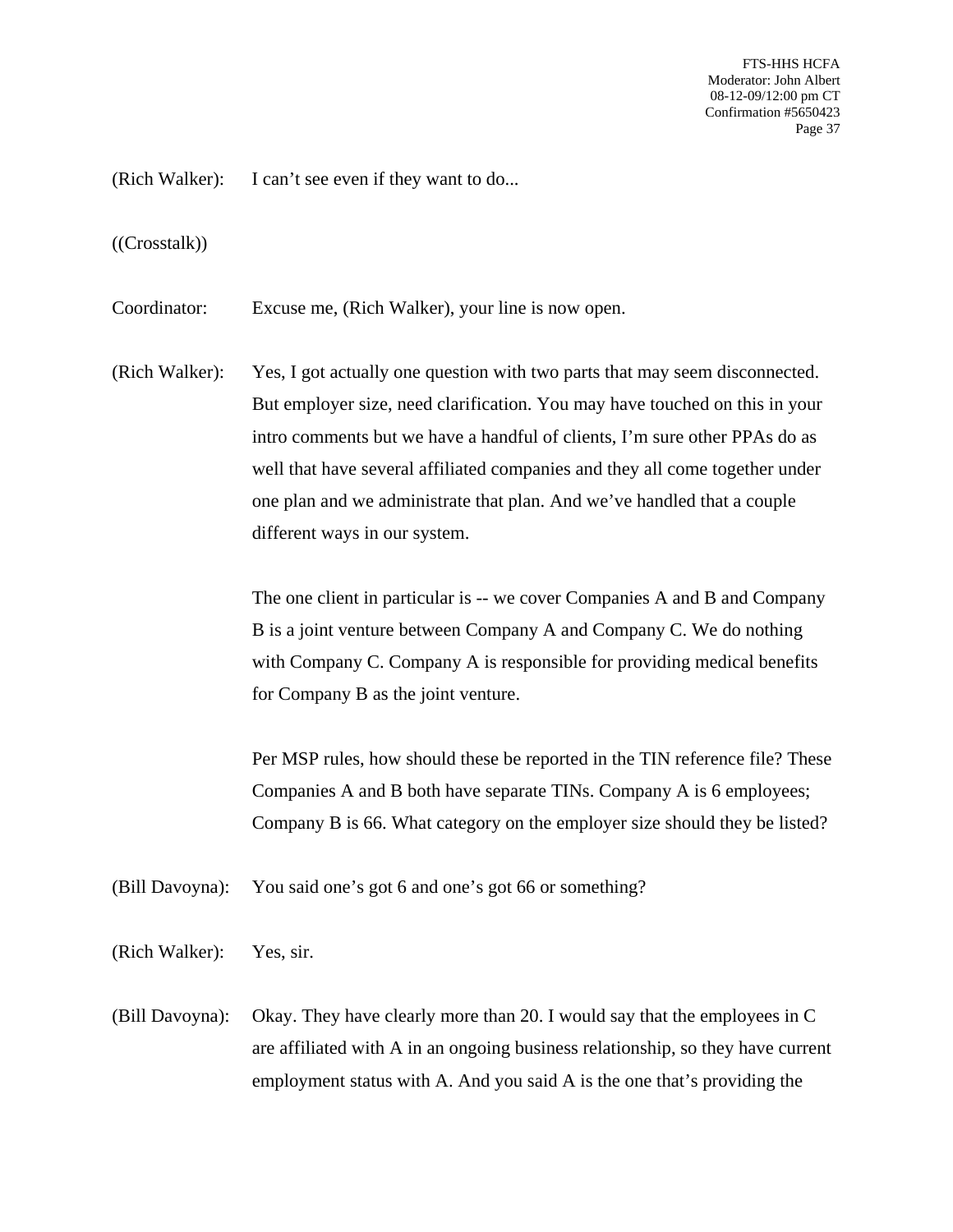group health plan coverage, so you would add together the two and use the TIN for A.

- (Rich Walker): Okay. That's what we've been doing. But I'm glad to hear that. Okay. Another question. And I think you did touch on this earlier but in the TIN reference file, we're providing the address for the employer group, the description on the field is that you'll use that address for correspondence, et cetera. It seems like you said in a previous call that correspondence will be sent both to the employer and the payer, is that correct?
- (Bill Davoyna): I think the (demand) is addressed to the employer and a copy is sent to the claims processor.
- (Rich Walker): Okay. An exact copy?
- (Bill Davoyna): When you say you're reporting not the employer's address but the address of the plan?
- (Rich Walker): No, we're reporting the employer's address under the employer's row and we're reporting our address under our row for the payer.
- (Bill Davoyna): That's fine. That's correct.
- (Rich Walker): Okay. Well that will do it. Thank you.
- Coordinator: Our next question will come from (Barbara Main). Your line is open.
- (Barbara Main): Hi. I was just had my question on the query-only response file. And we were wondering if at some point down the road that people filing under the basic reporting option would be getting any Part D information.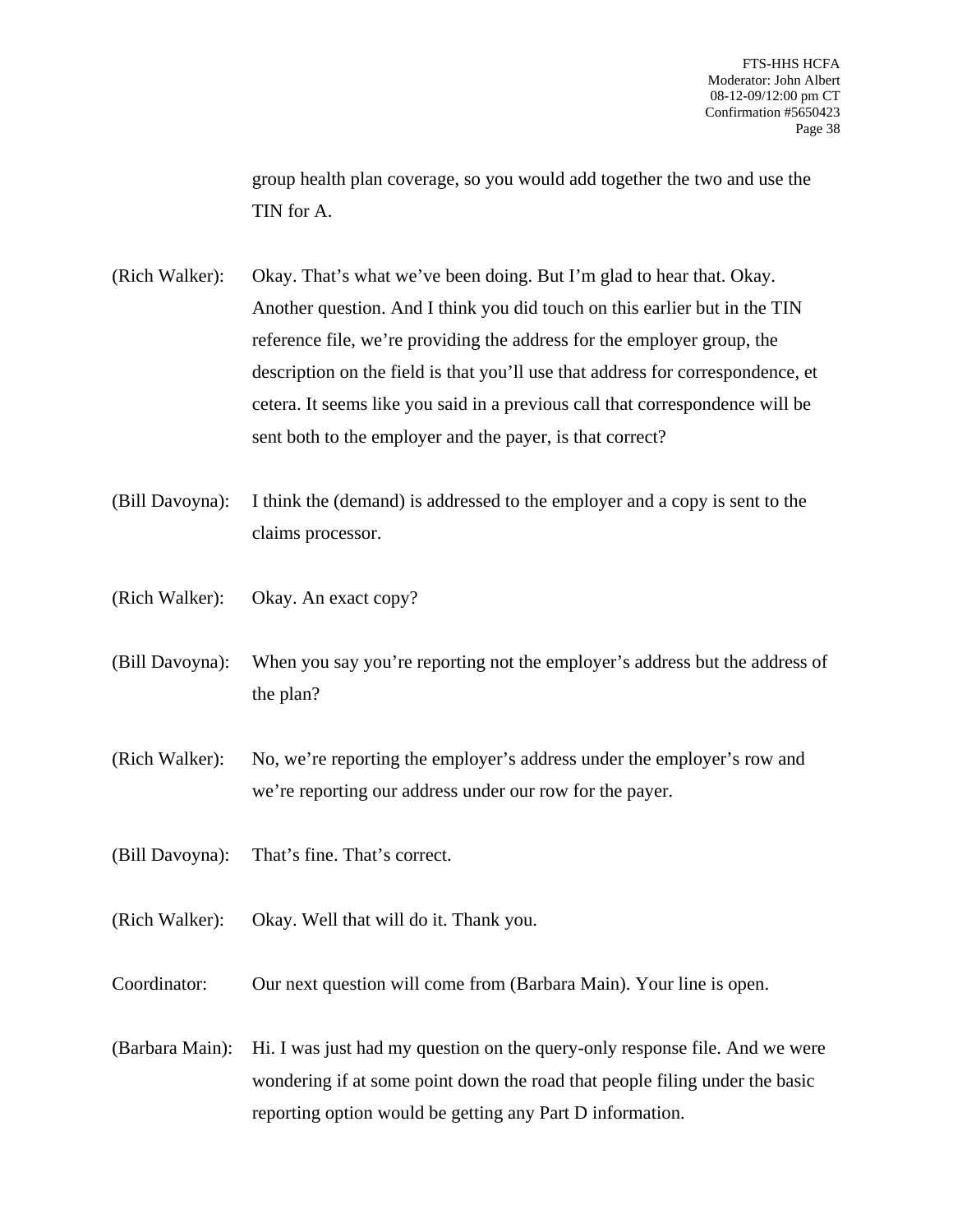- John Albert: No. We are bound to only release information where applicable. And if you're only reporting hospital medical coverage, we can't release any Part D entitlement data because it's outside the scope of your reporting. If you report -- sign up for the expanded report prescription drug data, we'll provide Part D information.
- Pat Ambrose: I need to add a minor clarification. Currently for both basic and expanded, the query-only response file does not provide Part D information and we are working to add that at a later date. So for expanded reporters to submit the non-MSP file, they will get back Part D enrollment entitlement information.
- (Barbara Main): Okay.
- Pat Ambrose: Okay.
- (Barbara Main): Thank you very much.
- Coordinator: Our next question in queue will be from (Bo Erbansfa). Your line is open
- (Jim Erbansfa): Hi. Actually it's (Jim). Pat and John, we're at GHP as the result of a collectively bargained (unintelligible) trust fund. And we're primary for our working-aged individuals. But often times we get a request for Medicare to be primary.

And the CMS Web site indicates that Medicare beneficiaries are free to reject the employer plan coverage. I'm verifying that information and asking what documentation will we need other than a participant's letter requesting to be dropped from coverage?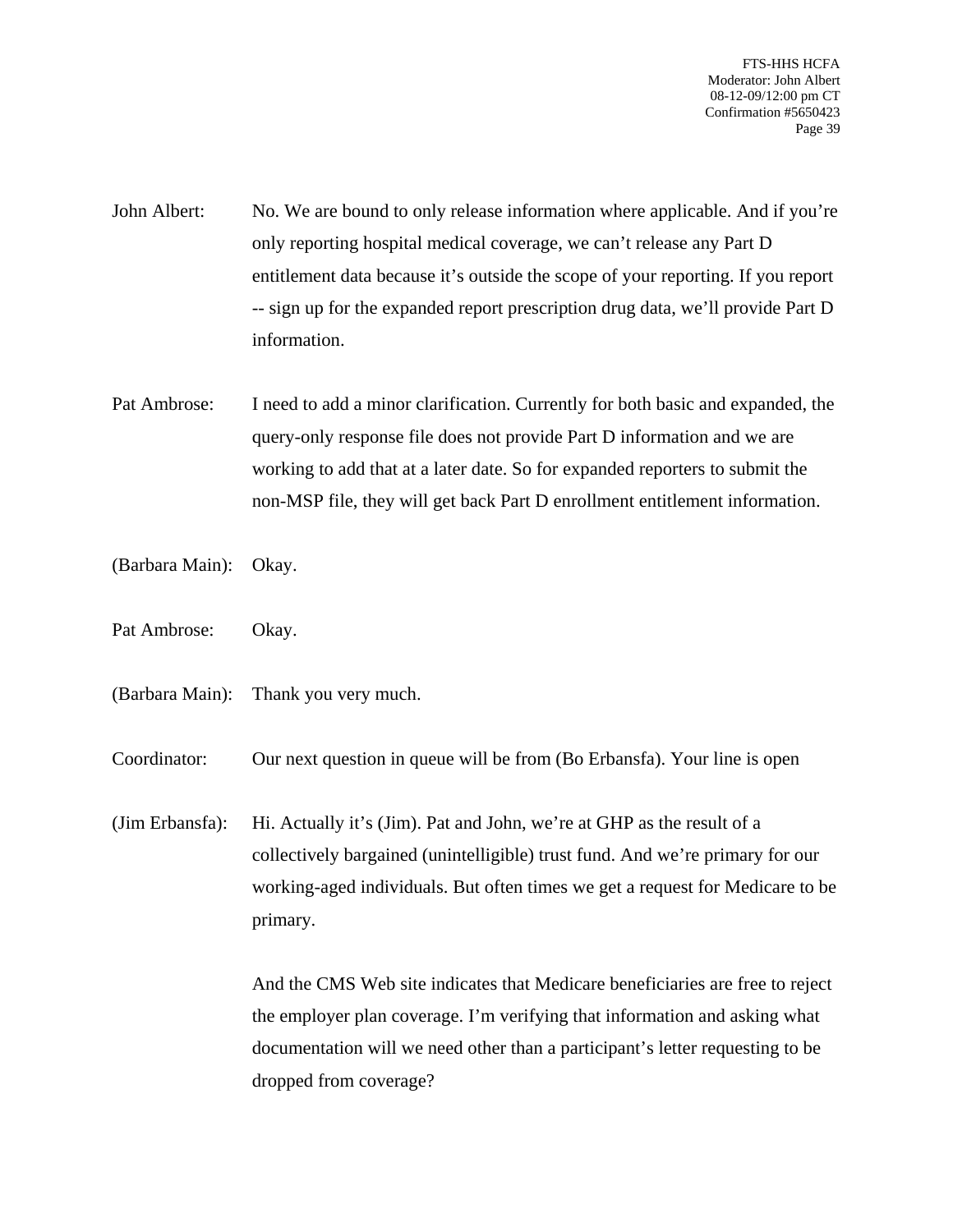- John Albert: If they're dropped from coverage, you're not providing coverage at all, correct? You cannot provide coverage that's supplemental to Medicare.
- (Jim Erbansfa): No.
- John Albert: You'll in essence be providing no coverage.
- (Jim Erbansfa): Correct.
- John Albert: So you would not have a reporting requirement under Section 111.
- (Jim Erbansfa): But under the collective bargaining agreement, the contributing employer would still be required to pay on that individual. Does that matter at all?
- John Albert: That gets to me a rather interesting complicating factor. It could be argued that that's taking Medicare into account which it's another set of issues. Send an email to the Section 111 report indicating that it was a policy-related issue and I'll ask the monitor to forward that to me.
- (Jim Erbansfa): Thanks.
- John Albert: Yes, just mention today's call in like the subject line and include your contact information.
- (Jim Erbansfa): Okay. Thank you.
- Coordinator: Our next question in queue will come from (Denise Stillwell). Your line is open.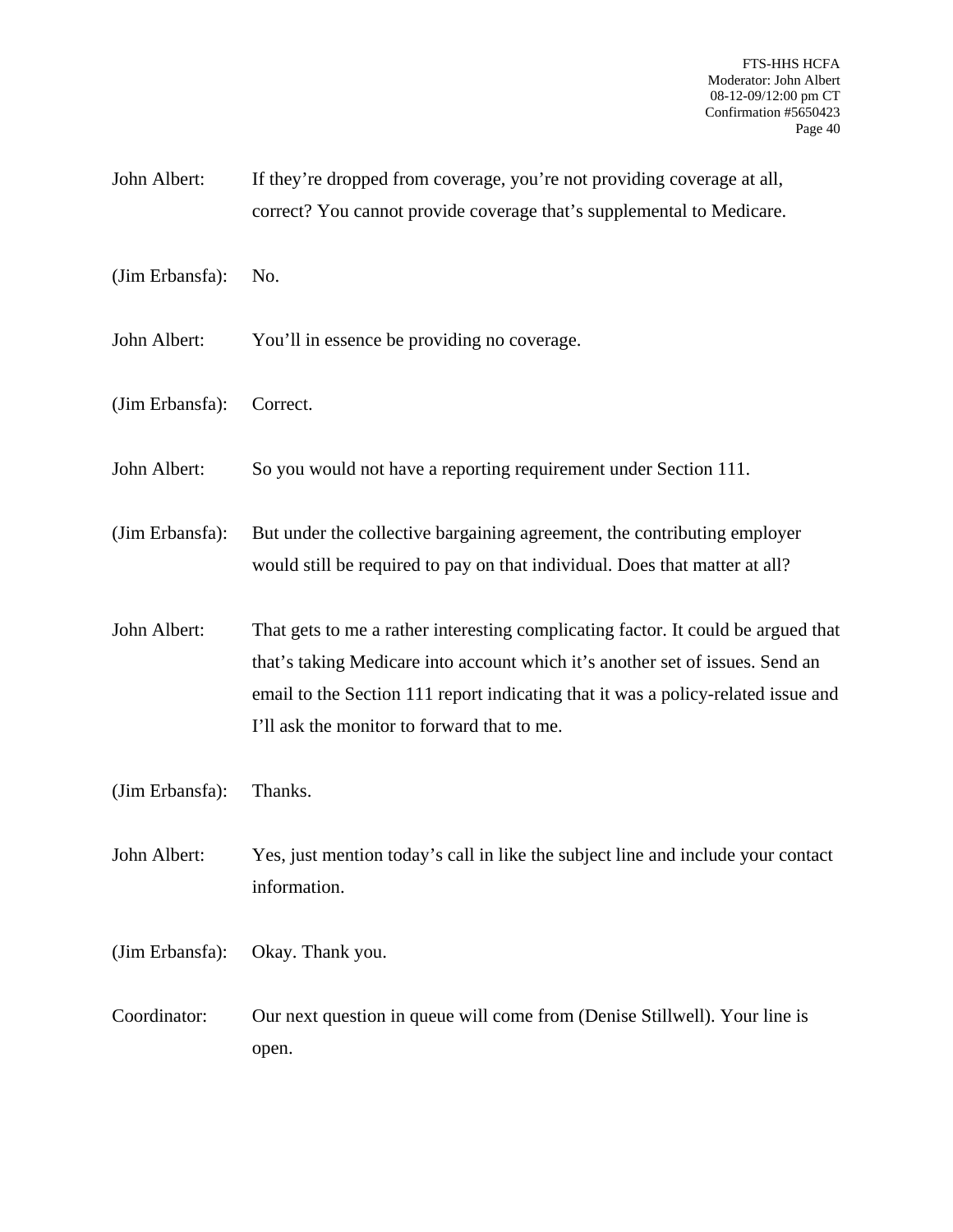(Denise Stillwell): Yes, I'd like some clarification on the employer group size changes when we report on that. I guess I'm a little bit confused on the actual effective date we need to send.

> So if we have a group that originally has 25 employees so they fall above the less than 20 threshold, but they fall below, let's say they fall below, they have 15 employees. So do we report -- say they get 15 employees starting 1/1/2010 but our plan would remain primary for the remainder of 2010 and 2011, would that be correct?

John Albert: Okay. When -- now you said they had less than 20 on January 1, 2010.

(Denise Stillwell): Right.

John Albert: That means they had more than 20 in 2009.

(Denise Stillwell): Right.

((Crosstalk))

John Albert: ...be primary for 2009 and 2010 not for 2011.

(Denise Stillwell): Okay. So if...

John Albert: It (unintelligible) preceding year.

(Denise Stillwell): Okay. So the effective date we would send to you saying that you guys, that we're secondary would be...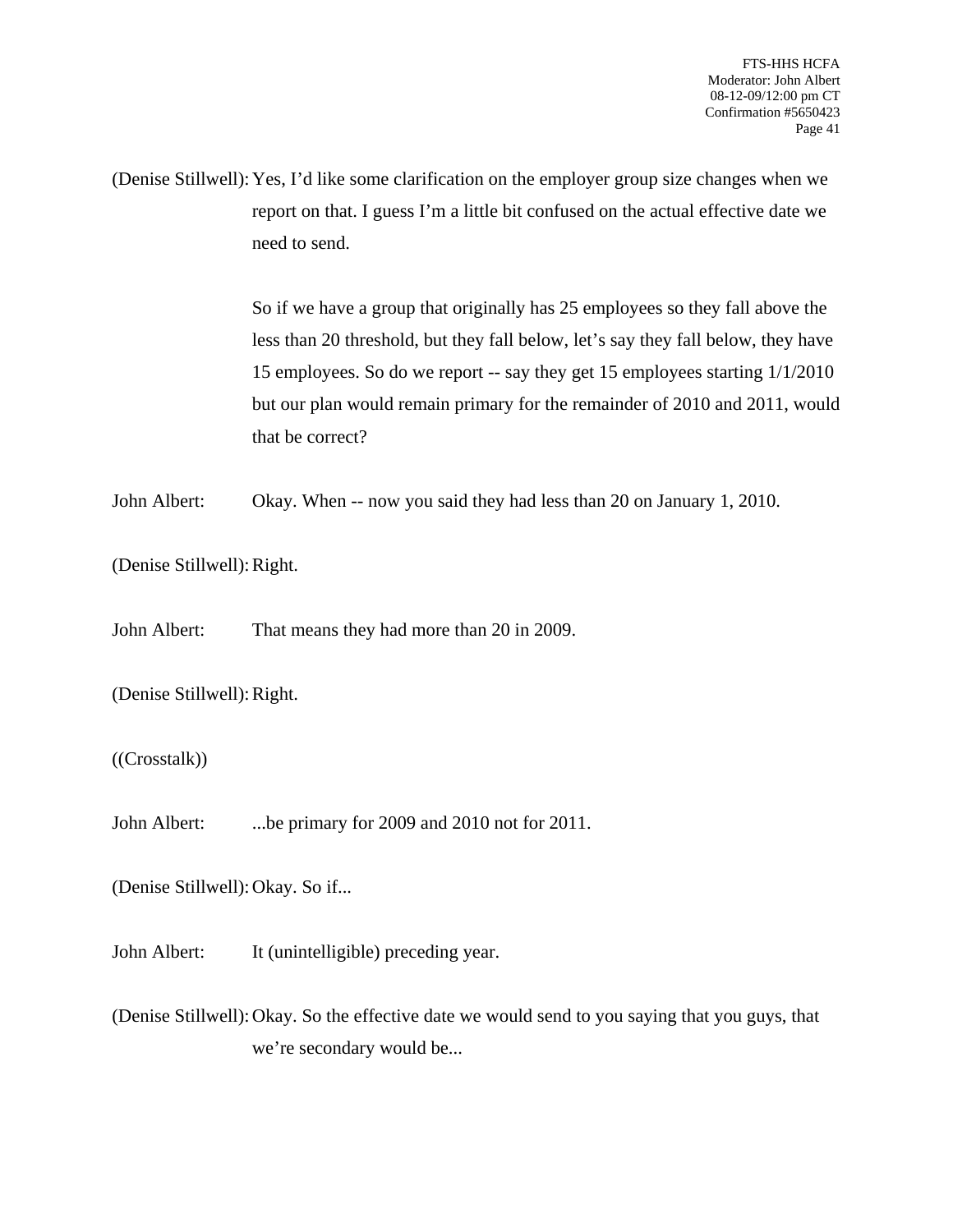John Albert: Well no, you're not reporting to use when they're secondary. You wouldn't be re -- in that case if they had never been above, you wouldn't report them. But in this case the effective date on this example where they had more than 20 in 2009 and say their coverage started in January 2009, that would be the effective date of the MSP coverage or the effective date...

### ((Crosstalk))

- (Bill Davoyna): Now if they started with you January 1, 2010, but they had the 20 in 2009 but in 2010 had the fewer than 20, you would still need to report it as more than 20 under the counting rules.
- John Albert: Yes.

(Denise Stillwell): Okay. So if it was -- if they had 20 in 2009 and then in 2010 it was below...

(Bill Davoyna): You would still report it as over 20 for 2010.

(Denise Stillwell): Okay.

(Bill Davoyna): Because remember the rule is at least 20 employees for 20 or more calendar weeks in the current or preceding year.

(Denise Stillwell): Okay, right. Okay. So then I guess where I'm confused is if the change occurs on the first of the year, do we send like a 1/1/2010 date or do we send -- do we calculate it out and send 1/1/2011.

(Bill Davoyna): I'm not...

(Denise Stillwell): Do you understand where I'm...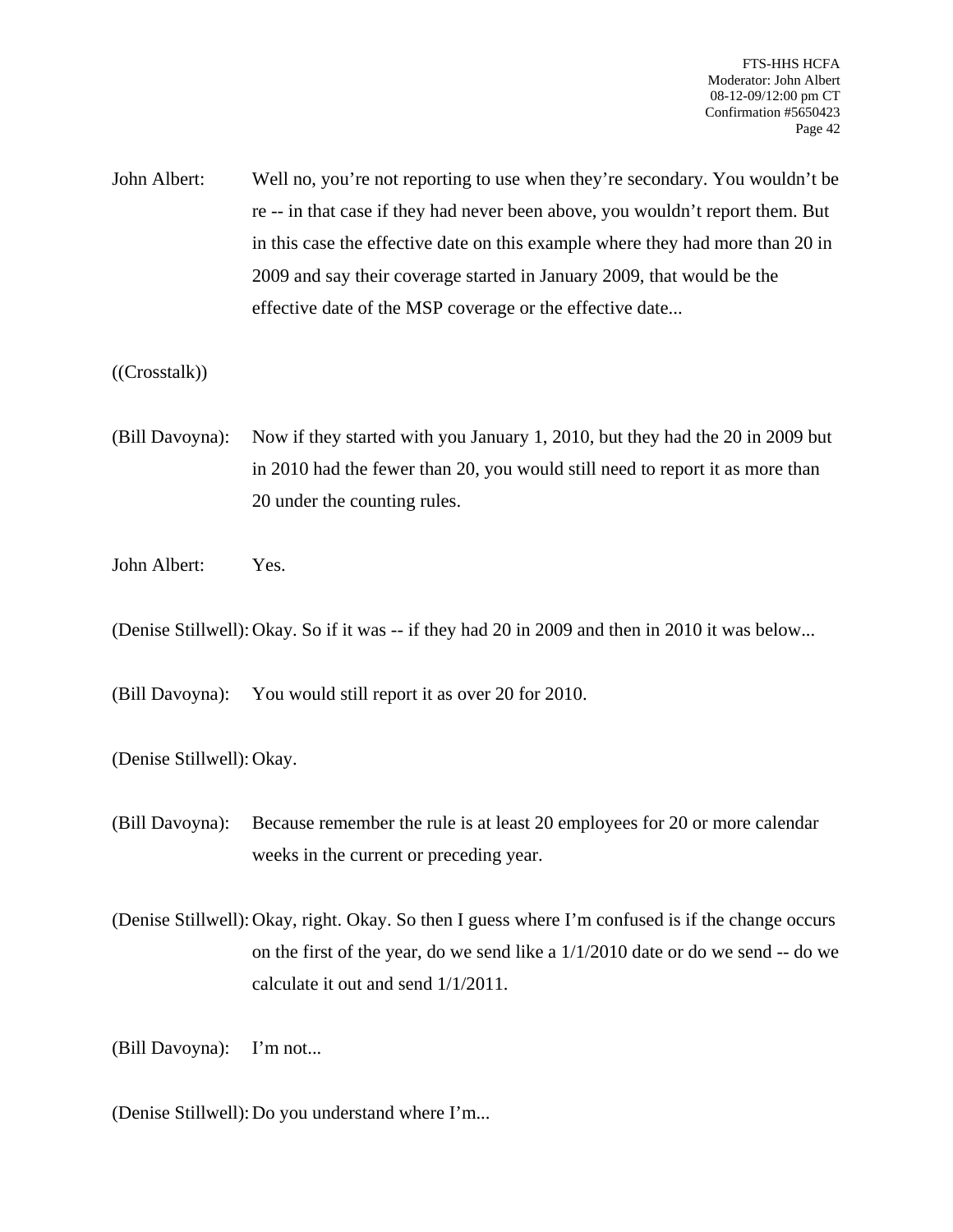(Bill Davoyna): I know what you're saying. I don't remember exactly how the non-group health -- the group health plan guide says to report numbers. But bottom line is you're primary through 2010.

(Denise Stillwell): Right.

Pat Ambrose: You can't report a future effective date.

(Denise Stillwell): Okay.

((Crosstalk))

- Pat Ambrose: You may report a future term date but you cannot report a future effective date. So you would have to wait until that effective date rolls around for the change and report it.
- (Bill Davoyna): Right. And I wouldn't try to report the 2011 term date because they could go back up above 20 for 20 weeks in 2010.

(Denise Stillwell): Right. Okay. I'm still confused but I'll figure it out. Thank you.

(Bill Davoyna): If you could, send a detailed example to the mailbox.

(Denise Stillwell): Okay.

Pat Ambrose: And we'll take it under advisement to add some examples to the user guide and the CBTs.

(Denise Stillwell): Okay. Thank you very much.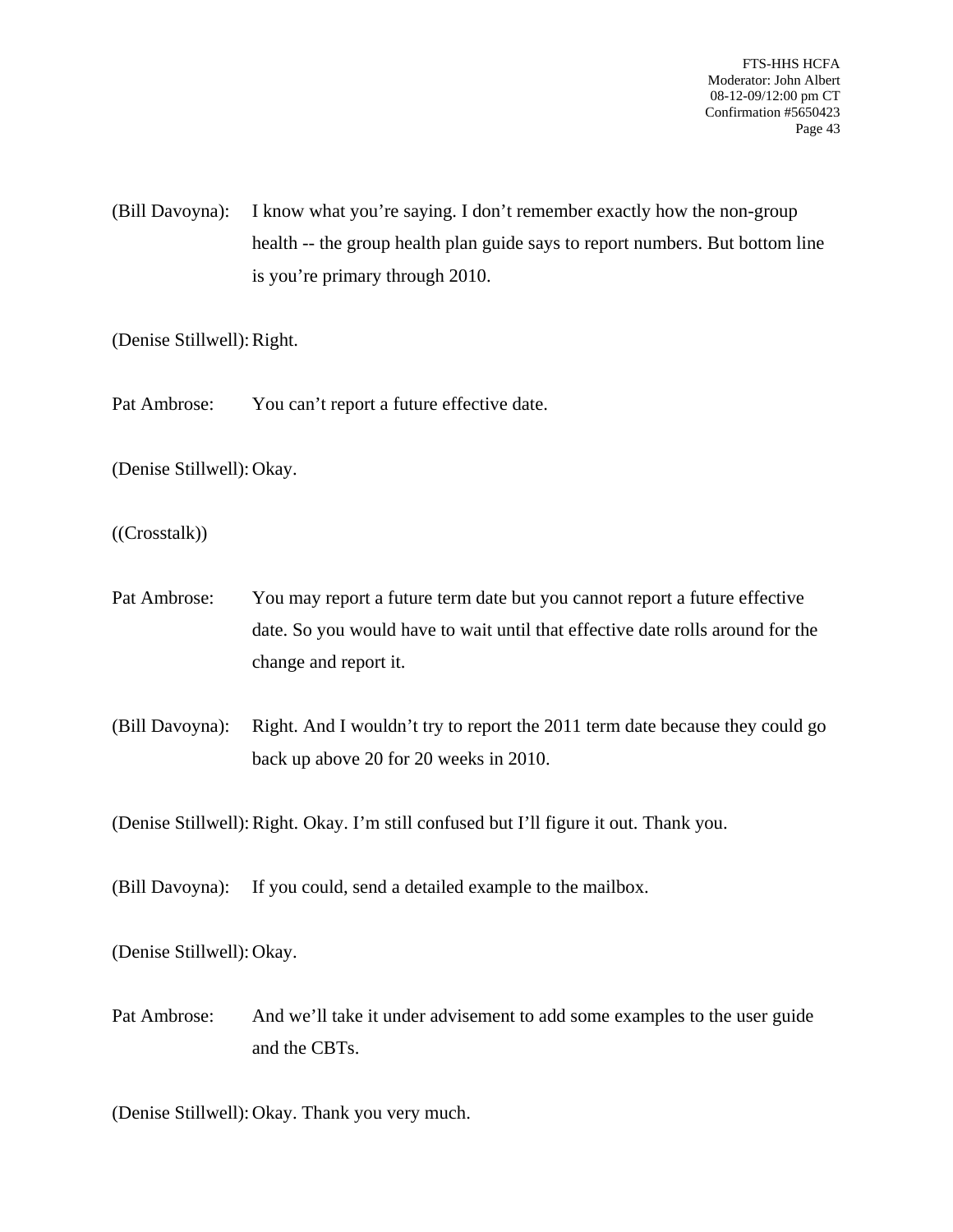- Coordinator: I currently have just one more question in queue. Again as a reminder that is star 1 for any questions. Our last question currently in queue comes from (Steven Ross). Your line is open.
- (Peter Massina): Actually this is (Peter Massina). I just wanted to just offer just an answer to one of the questions that came up earlier on a 270, 271 question. Inside of that (ANOM) 108 field there's actually two values. One of them I believe is (add vac) for NPI and the other one is VZ, which is universal qualifier.

You can use that for all non-PCP provider requests stated in the front of the book. It's kind of buried depending on your version. So it does let you submit that and it will pass compliance through our general (mat) managers pretty much.

- Pat Ambrose: Thank you very, very much for that.
- (Peter Massina): Yes.
- Coordinator: And we do have a couple more questions that queued up. Our next question will come from (Paul Smith). Your line is open.
- (Paul Smith): Yes, I just wanted to have a follow-up question with the HEW software. We too have experienced running the 270 through our (30-I) which is our compliancy checker and it does fail for other reasons. And so again just follow up in terms of compliancy from HIPAA we do see some issues that are coming up and would like to get some guidance around that.
- Pat Ambrose: Okay. Those have -- I did see that you submitted I believe that question to the resource mailbox. What we need you to do is provide the details of what fails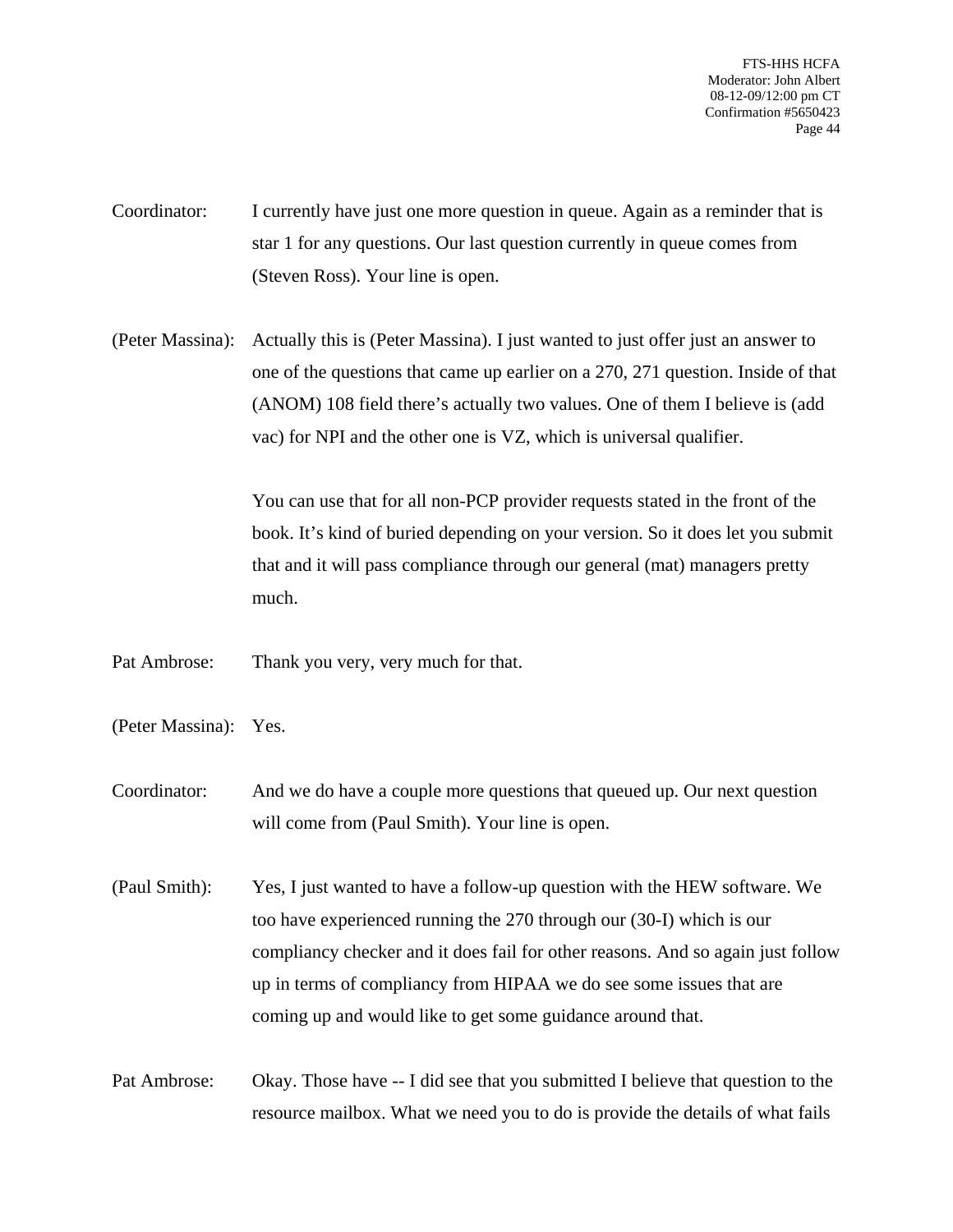and what, you know, appears to be non-compliant. We haven't had this report as of yet.

And what would be most expedient is if you could send those to your EDI representative and we'll handle it through that channel although you're welcome to send it to the resource mailbox as well. But I think that would be to your EDI representative with exactly what you believe is not compliant and we'll take care of it.

- (Paul Smith): Okay. So, based on your comment then, it sounds like the objective is that these transactions would be compliant.
- Pat Ambrose: As far as I know, yes.
- (Paul Smith): Okay, thank you.
- John Albert: Do you mind giving us your RRE ID?
- Woman: We don't have it handy but we'll submit another question.
- John Albert: Yes, just send it to your EDI rep.

Woman: We did actually submit a question to our EDI rep about this and we haven't heard anything back. It's about a week, week and a half ago. So we'll submit another one. Thanks.

Coordinator: Our last question currently in queue comes from (Cassandra Olson). Your line is open.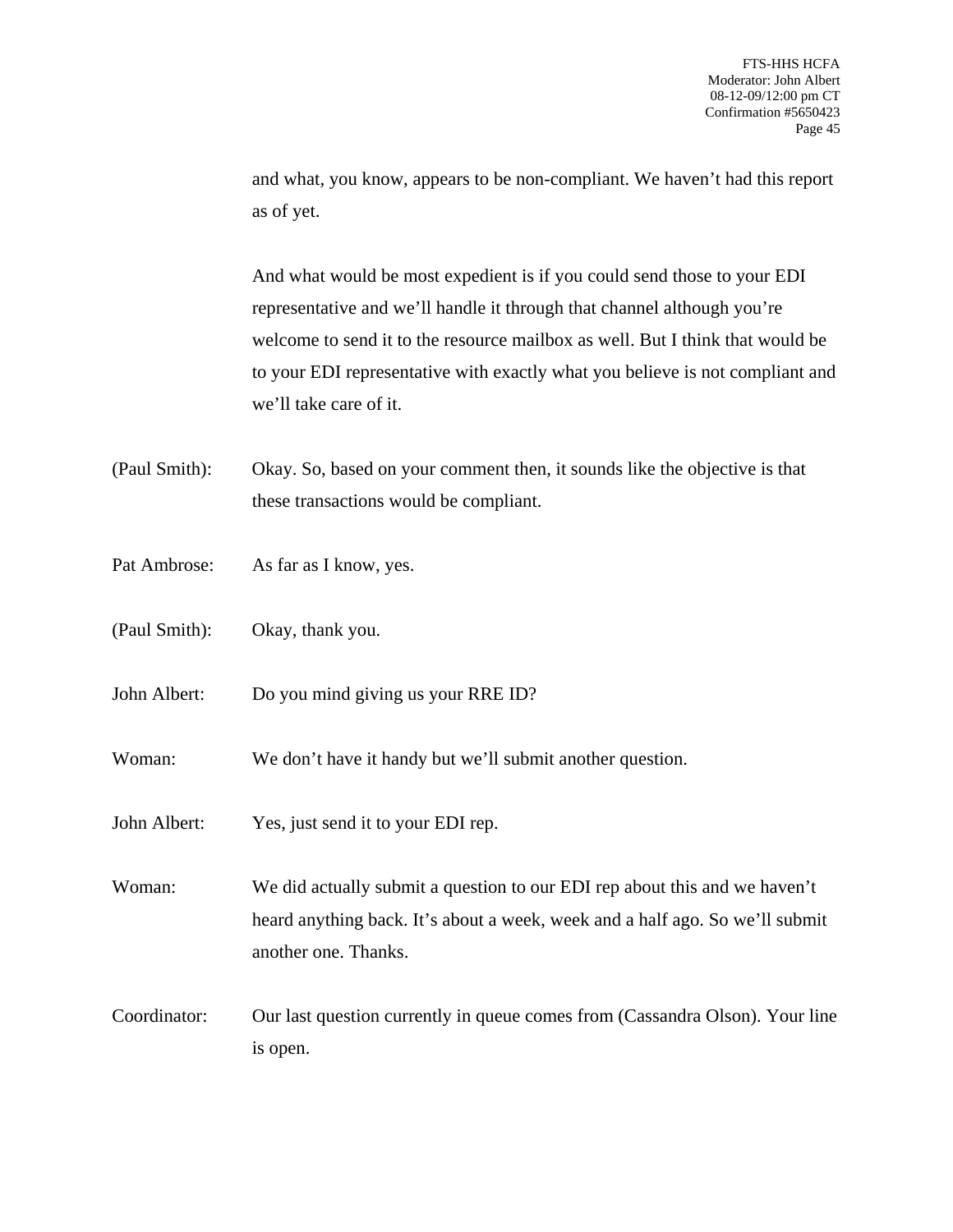(Cassandra Olson): Hi Pat and John. (Cassandra Olson) with Blue Cross Blue Shield of Florida. Just looking for some clarification. First when will the transcript for this call come out? Do you know?

- Pat Ambrose: It takes approximately two weeks.
- (Cassandra Olson): Okay.
- Pat Ambrose: And that gets posted to the Section -- CMS Web site, Section 111 page.

(Cassandra Olson): Right. And unfortunately I dropped out of shorthand in high school so I missed a couple of things. The report -- who reports the Medicare dates? Is that done by the COBC?

- Pat Ambrose: I'm not quite sure I understand your question.
- (Cassandra Olson): Earlier in the call there was a question about...
- Pat Ambrose: Are you referring to what effective date you should be submitting?
- (Cassandra Olson): Well we don't report Medicare effective dates...
- ((Crosstalk))
- Pat Ambrose: That's right. That's right. It's up to the COBC and CMS to determine the dates of Medicare coverage.

(Cassandra Olson): Right.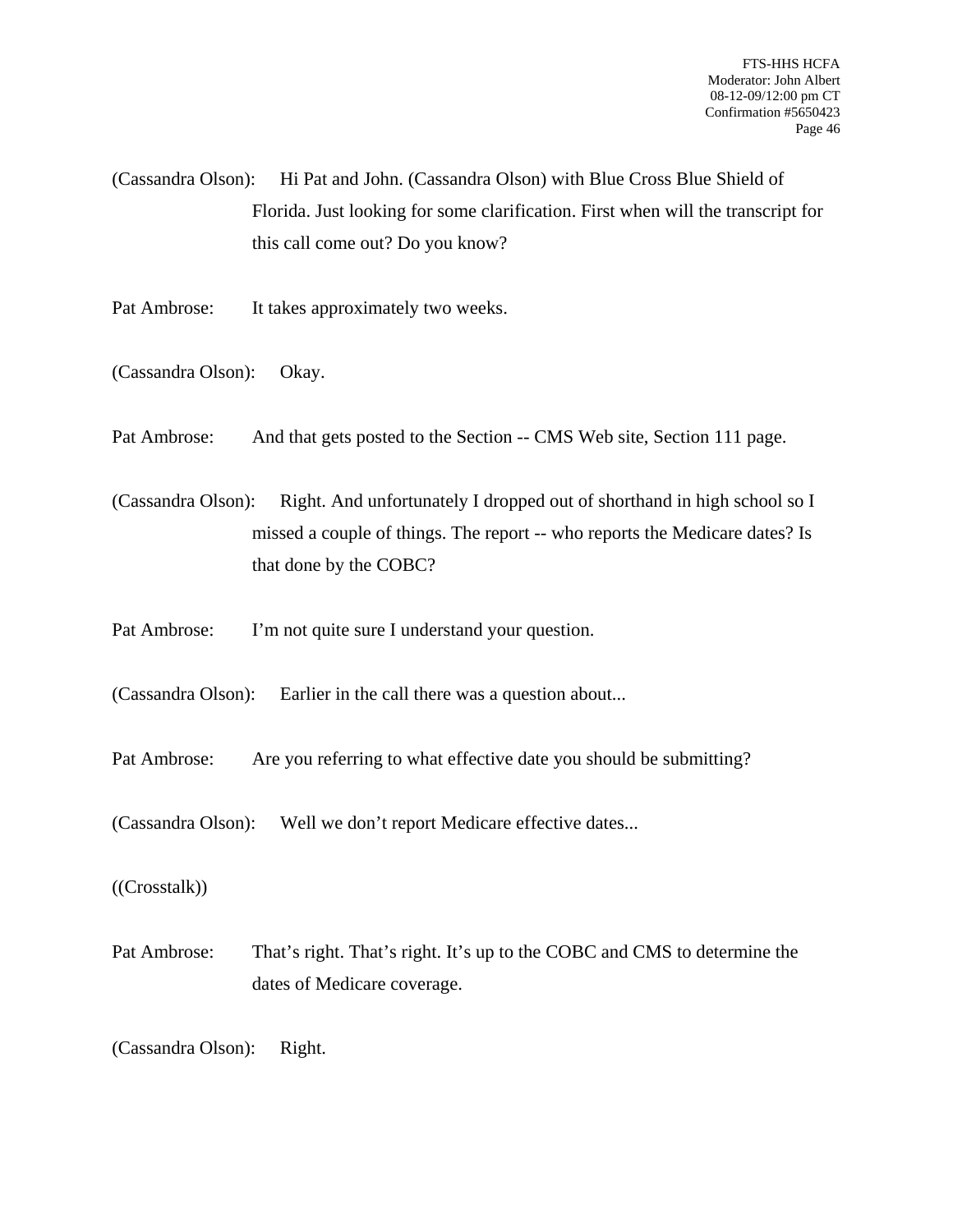Pat Ambrose: You are to report your GHP coverage effective dates. And the discussion went on to talk about changes to certain key information such as employer size.

(Cassandra Olson): Right.

Pat Ambrose: And so you might report an original GHP coverage effective date and then the employer size changes and according to all those rules about when that change becomes effective, you would report a termination date for the original record and an add record...

(Cassandra Olson): Right.

- Pat Ambrose: ...with a perspective date of when that change is to take place.
- (Cassandra Olson): Right. I got all that. I just didn't know if it was the COBC or Medicare who actually reported the Medicare dates and...

((Crosstalk))

Pat Ambrose: Yes, we have the Medicare dates on file.

(Cassandra Olson): Okay.

Pat Ambrose: So when you report an individual we match that individual to our database of Medicare beneficiaries and that includes, you know, we have then the information as to when they are actually covered by Medicare.

(Cassandra Olson): Okay. And you guys said that there were no known circumstances when the RRE would be primary if under 20 employees unless there was an (SEE)?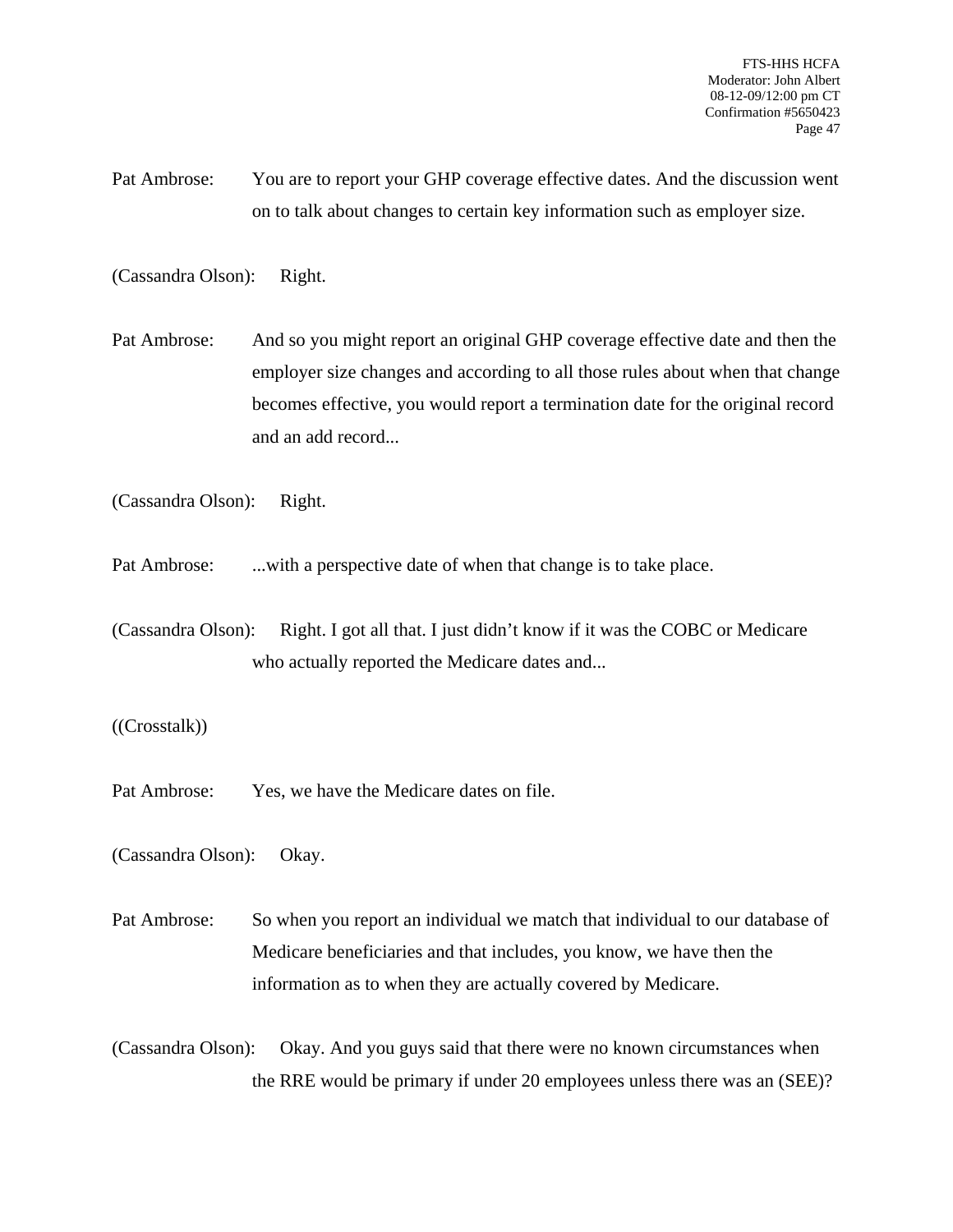Pat Ambrose: I think there is -- the individual has to be working-aged.

((Crosstalk))

(Bill Davoyna): ...employer with -- if it's a multi or multiple employer group health plan Medicare is secondary for everyone who does not have an (SEE) if any participating employer has at least 20 employees.

> I believe the other question was, is there any circumstance where an employer with more than 20 employees that is not -- for which an (SEE) has not been granted and -- or in a single employer plan doesn't have to comply with the MSP rules? And the answer was we're not aware of any circumstance where they would be of exempt.

John Albert: So for example if you had a multi-employer group health plan where one of them had 25 and there was another that had 6 and there was someone in that 6 who was a working-age beneficiary meaning, you know, they were over 65 and had coverage, there would be MSP for age because they are part of that multi-employer group health plan.

(Bill Davoyna): Unless a small employer exception has been requested an approved.

John Albert: So, yes, there are many instances where someone can have fewer than 20 but because of their relationship with other employers in that group multiemployer group health plan, Medicare is secondary.

(Bill Davoyna): And remember that the rule is slightly different with respect to the situation where any participating employer has at least 100 employees, then the disability rules are applicable to everyone regardless of size and there is no exception granted.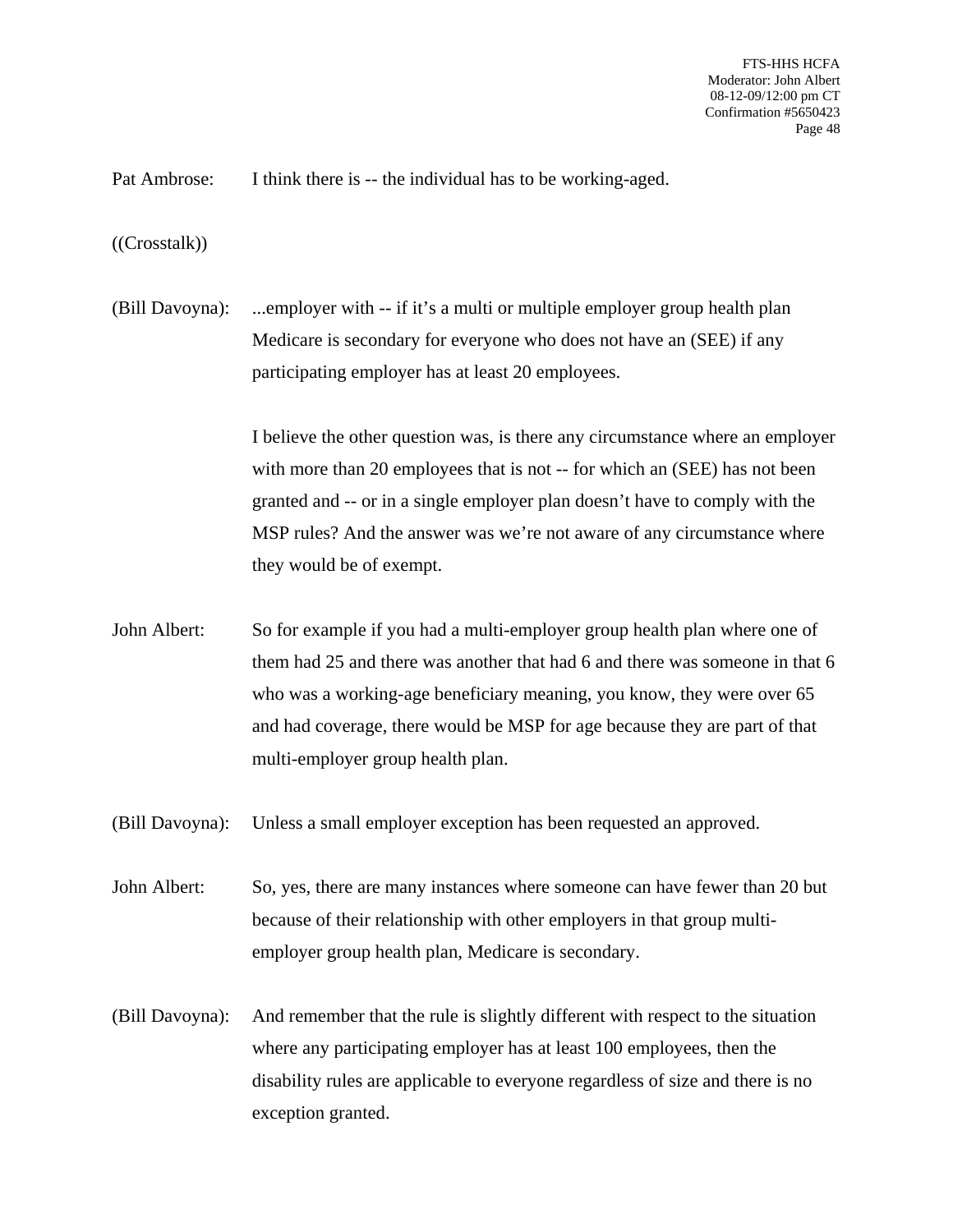- (Cassandra Olson): Okay. All right. And in one of the questions I believe that Pat was answering earlier from last time's conference call or from the mailbox. The changes to the relationship code, that there wasn't a date field to capture the code changes. And I just wanted to clarify you're asking that we capture the date and get it to the COBC how?
- Pat Ambrose: Yes, you in your internal system need to know when changes are made to an individual's coverage that effect -- that may affect MSP. And...
- (Cassandra Olson): Okay. So we...
- Pat Ambrose: And again see that event table in the user guide as to reporting that change. Normally, you know, this was patient relationship. If you already have a record out there that's been accepted with an 01, you would be -- in the patient relationship changes, you would need to terminate that record, you know, not delete but add a -- update the record with a termination date and send an add record for the date of the change of that key field or other field that is critical to MSP determination.
- (Cassandra Olson): Okay, great. Thank you so much.
- Pat Ambrose: You're welcome. Other questions?
- Coordinator: Our next question in queue comes from (Nava Reels). Your line is open.
- (Nyda Reels): Hi. It's (Nyda). Just a question about the (SEE). As an RRE how would we become informed that it's been approved? In looking at the guide I think it's on that response file we would see the recognition that the application has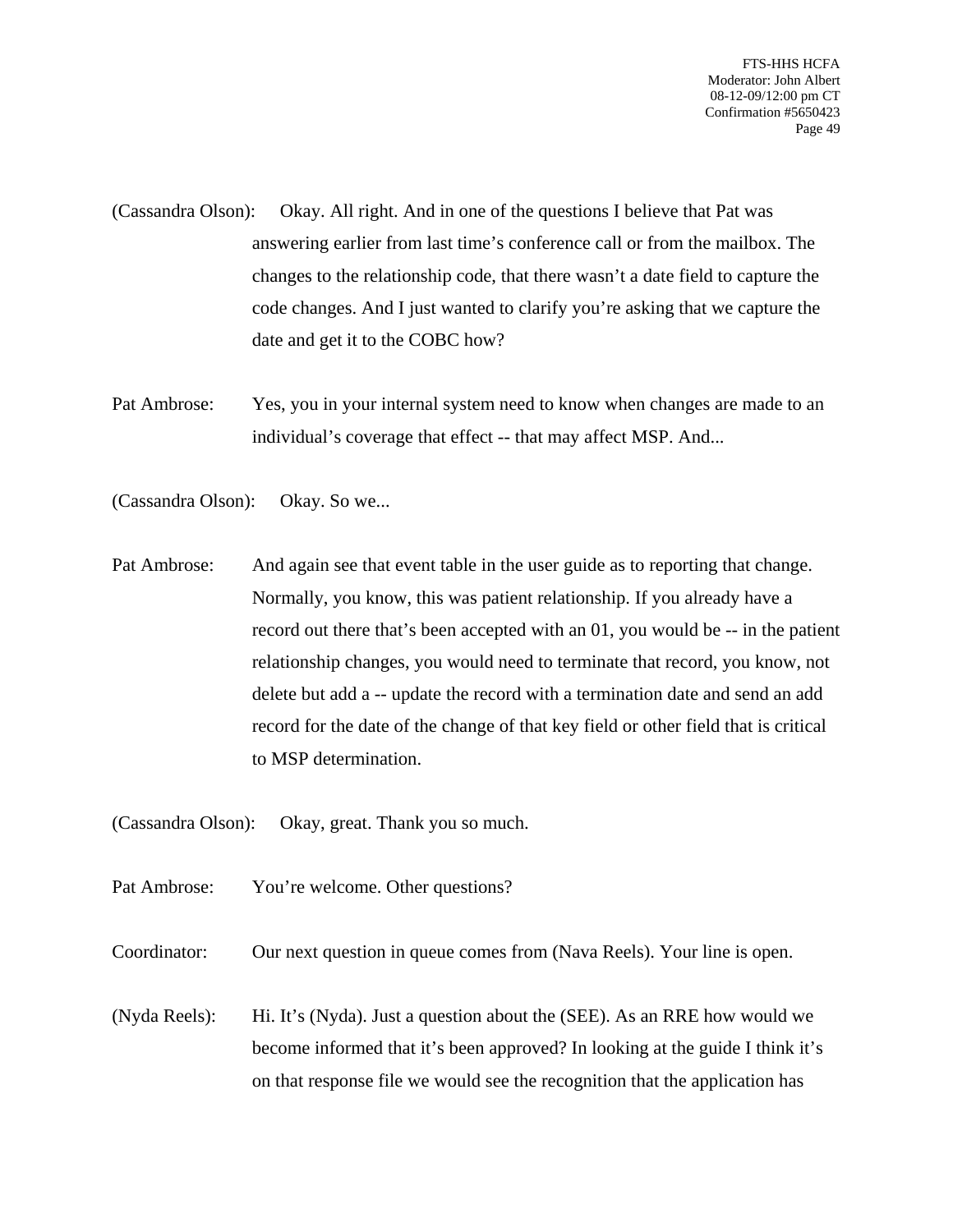been accepted or approved, is that true? And would we get also the time span when that exemption has been granted?

I understand it's a year but I assume it's a year from the date when you've gotten it and approved it. So would we get all of that on that response file back? That's what we thought looking at the implementation guide.

Pat Ambrose: Go ahead.

(Bill Davoyna): I mean if you send an MSP record and you indicate that there is a (SEE) and provide that (SEE) HICN...

(Nyda Reels): No, no, I'm not talking -- we're looking for you to tell us it's been granted because it's individual employers that are submitting to you the application. So we would have no knowledge of that.

(Bill Davoyna): Number 1, it's not the employers that are submitting the information. It is the plan that was requesting information and provides information from the employers with respect to size.

> The response goes back to the plan and it is the plan's obligation to notify the employer and the affected individuals that it's been granted. The communication is between the multiple or multi-employer plan and the COBC, not the individual employer.

(Nyda Reels): And I guess that's what -- I guess it's just the terminology that plan is not the RRE. I'm the RRE in this situation so I...

((Crosstalk))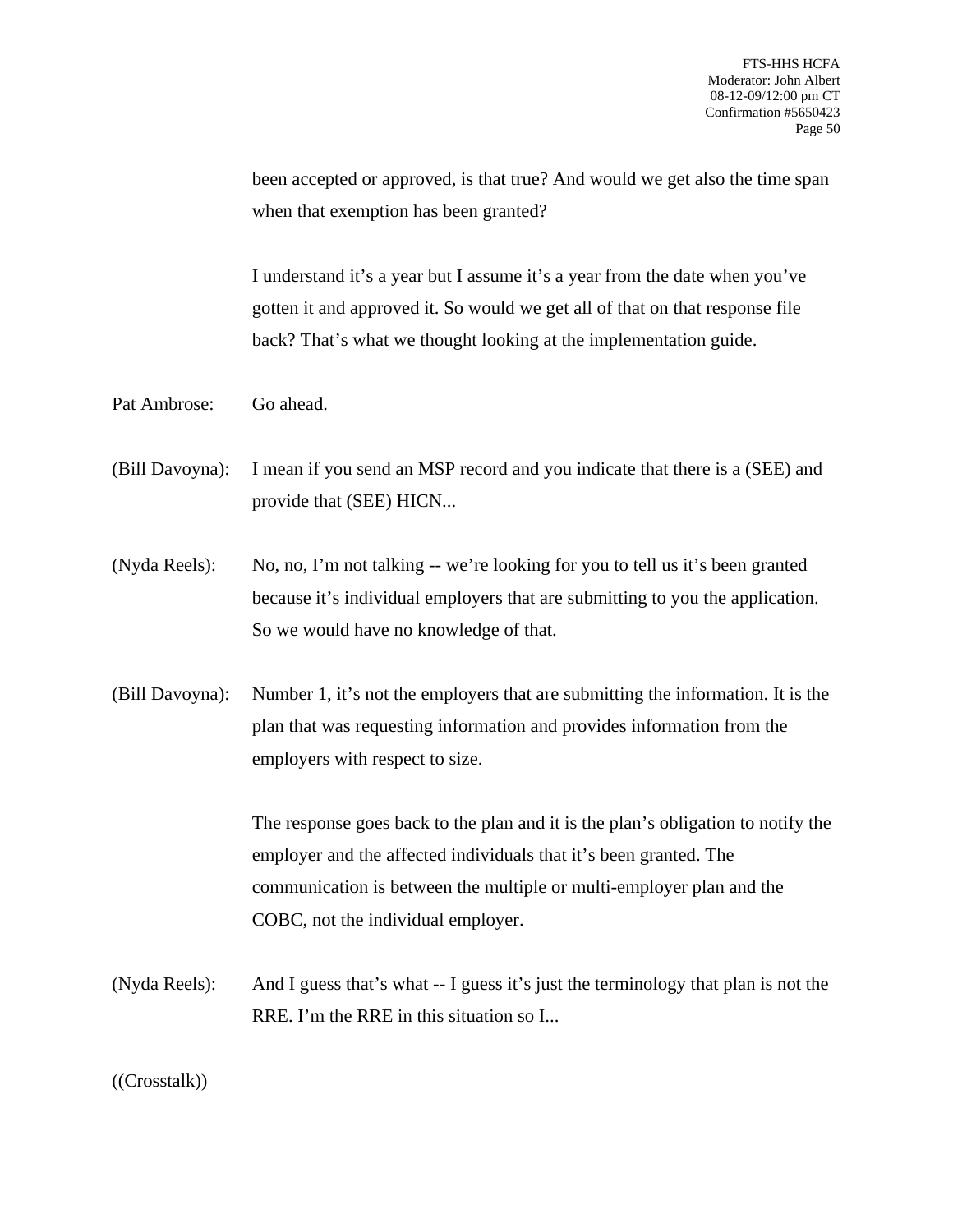(Bill Davoyna): ....the insurer.

(Nyda Reels): Yes, I'm the insurance company and we have an association of many small employers and within that group they have individual small employers that will be filing for this exemption.

(Bill Davoyna): Okay, Number 1, it is not the individual employers that would be filing for the exemption. It is the association plan. Now also the association plan, if you look at the cms.hhs.gov Web site under employer services and under that small employer exception, you'll see that there are circumstances where the multi or multiple employer group health plan can designate the insurer to make their request for them with the appropriate documentation and to have the communication going to and from them.

> So it's going to be either the association plan itself or you acting as the agent for the association plan that would be communicating with COBC.

(Nyda Reels): So and what you explain that we have this association that's thousands of possible members, so they're filing this application on behalf of their entire population?

(Bill Davoyna): No.

- (Nyda Reels): I didn't understand.
- (Bill Davoyna): The association -- I would suggest that -- it's pretty explained in considerable detail on the CMS Web site. So I would think -- I would suggest that you go to the CMS Web site and review exactly what it says. I think that will answer the questions that you're raising.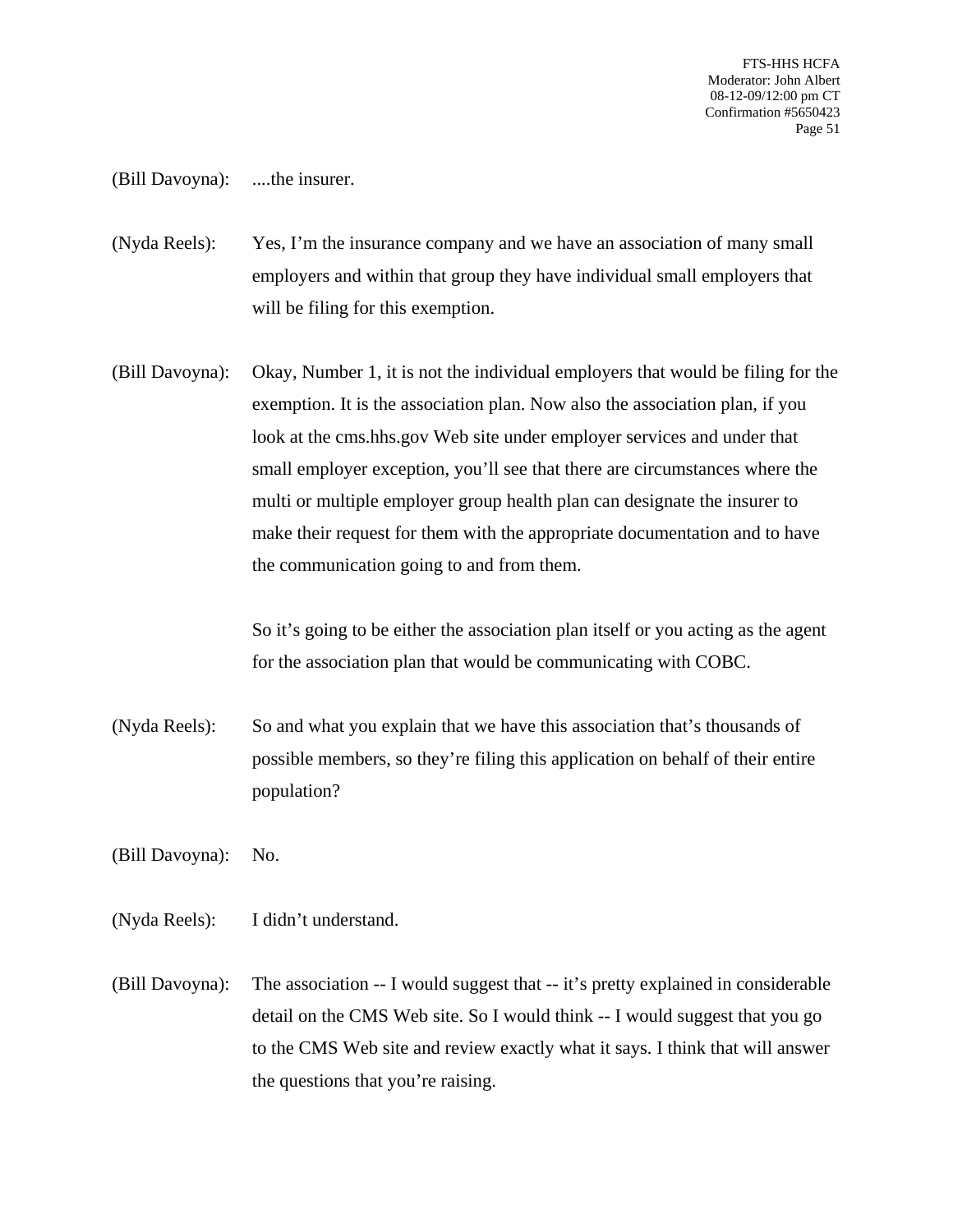- (Nyda Reels): And who is talking because I myself have looked and it's not really clear, an employer has looked, so perhaps we need to look again but if we have followup questions, is there someone we can contact?
- (Bill Davoyna): Send your question to the Section 111 mailbox and if necessary, they'll forward it to me.
- (Nyda Reels): And who's the me that's talking?
- (Bill Davoyna): It's (Bill Davoyna).
- Pat Ambrose: If you take a look at Section 7.2.4 the small employer exception section of the user guide, at the bottom of that section there's a link on the CMS Web site, www.cms.hhs.gov/employerservices/05\_smallemployerexception.asp. That's the location of the information that (Bill) is referring to on the CMS Web site.
- (Bill Davoyna): And there are also some downloads on that that you may want to look at as well.
- Pat Ambrose: And then just to be clear, in order for when you get to reporting on your Section 111 files, in order for the COBC to consider the small employer exception, you have to submit that (SEE) HICN field. And then the system will take that record and match it up against the small employer exception database and find out whether the GHP coverage that you're reporting -- you know, how it compares to that -- the exception period.

((Crosstalk))

Pat Ambrose: And what you receive back from the CMS or from COBC on your Section 111 files is just how we process the record against the small employer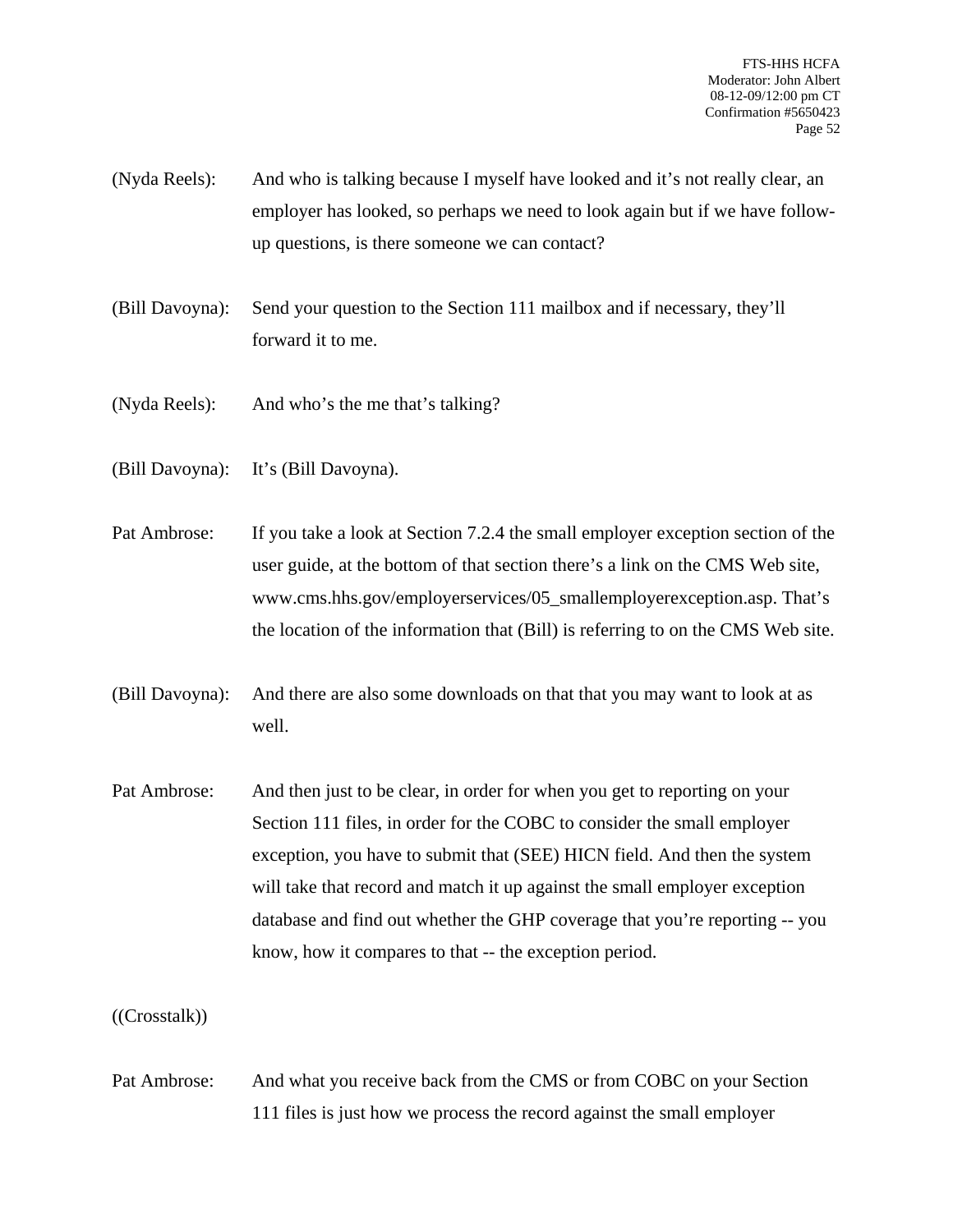exception. But through Section 111 we don't actually notify you of the approval of a (SEE).

As (Bill) said earlier, that's done outside of Section 111 reporting and that process is described on the link on the CMS Web site that we talked about before.

- (Nyda Reels): Okay.
- Coordinator: Our next question will come from (Gerrilynn Hawkins). Your line is open.
- (Erica Wagner): Hi. Actually this is (Erica Wagner). I have a question regarding late submission indicator. Our initial file we submitted I believe at the end of May or early June and we received a number of late submission flags on that file when we received a response.

The question is if these people have never been submitted before, why is there a criteria on late submission when it was our first time reporting them?

- Pat Ambrose: That should not have happened. There should have been logic in the system to account for the fact that you were reporting your initial file. So if you believe that one of the flags was set erroneously, we need you to report that to your EDI representative if you haven't done so already.
- (Erica Wagner): Okay. Yes, another interesting thing is that we had received the same -- we had reported the same information for a subscriber and a spouse and we received a late submission flag for one but not the other. But we reported the same date, so that was a little unusual as well.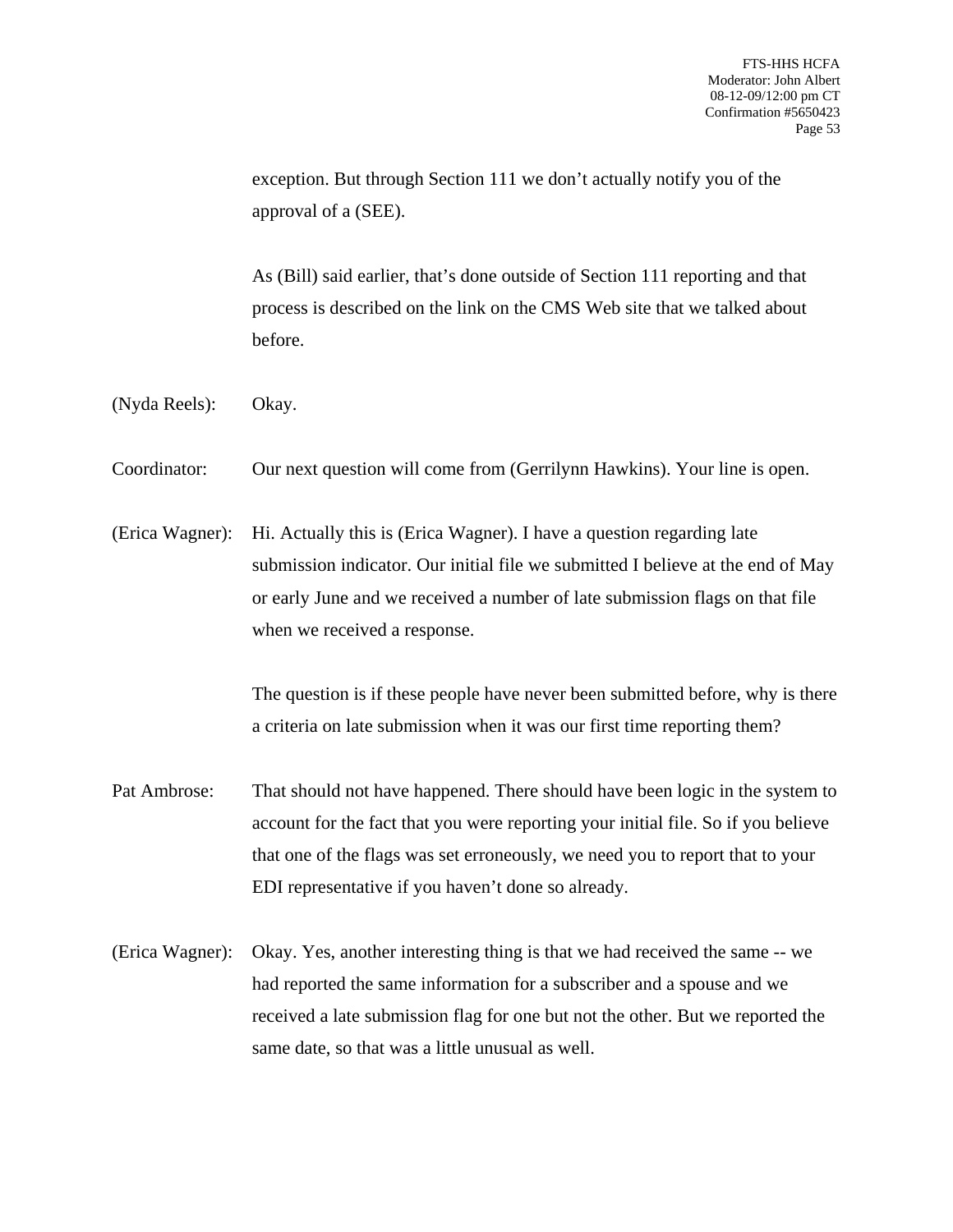Pat Ambrose: Okay. Could I put you on mute just for a second? We have some -- an internal discussion we need to...

(Erica Wagner): Okay.

Man: If you get answers to all your questions, let me know.

Pat Ambrose: Okay. Someone just informed me that there was an issue with the late submission flag back in the May timeframe and that it has been addressed.

(Erica Wagner): Okay.

Pat Ambrose: If you see that occur again -- now also note that nothing -- you know, there's no fine automatically imposed by the system as John has said earlier. So if you believe that since that May submission if you believe that the late submission flag has been erroneously set, then we -- that is something that needs to be reported to an EDI representative and we'll take it from there.

(Erica Wagner): Okay. And then just to confirm one other thing, since we are reporting individuals' coverage back to the beginning or since they enrolled with us which some -- in some situations it could go back to the 1980s, if somebody had maybe met the reporting criteria before but maybe they were 44 and now they turned 45, when we submit that record and if we -- for coverage back to, you know, '98, that should not result in a late submission flag, is that correct?

Pat Ambrose: That's correct. The system is supposed to be looking at the age of the individual.

(Erica Wagner): Okay. All right. I just wanted to double check.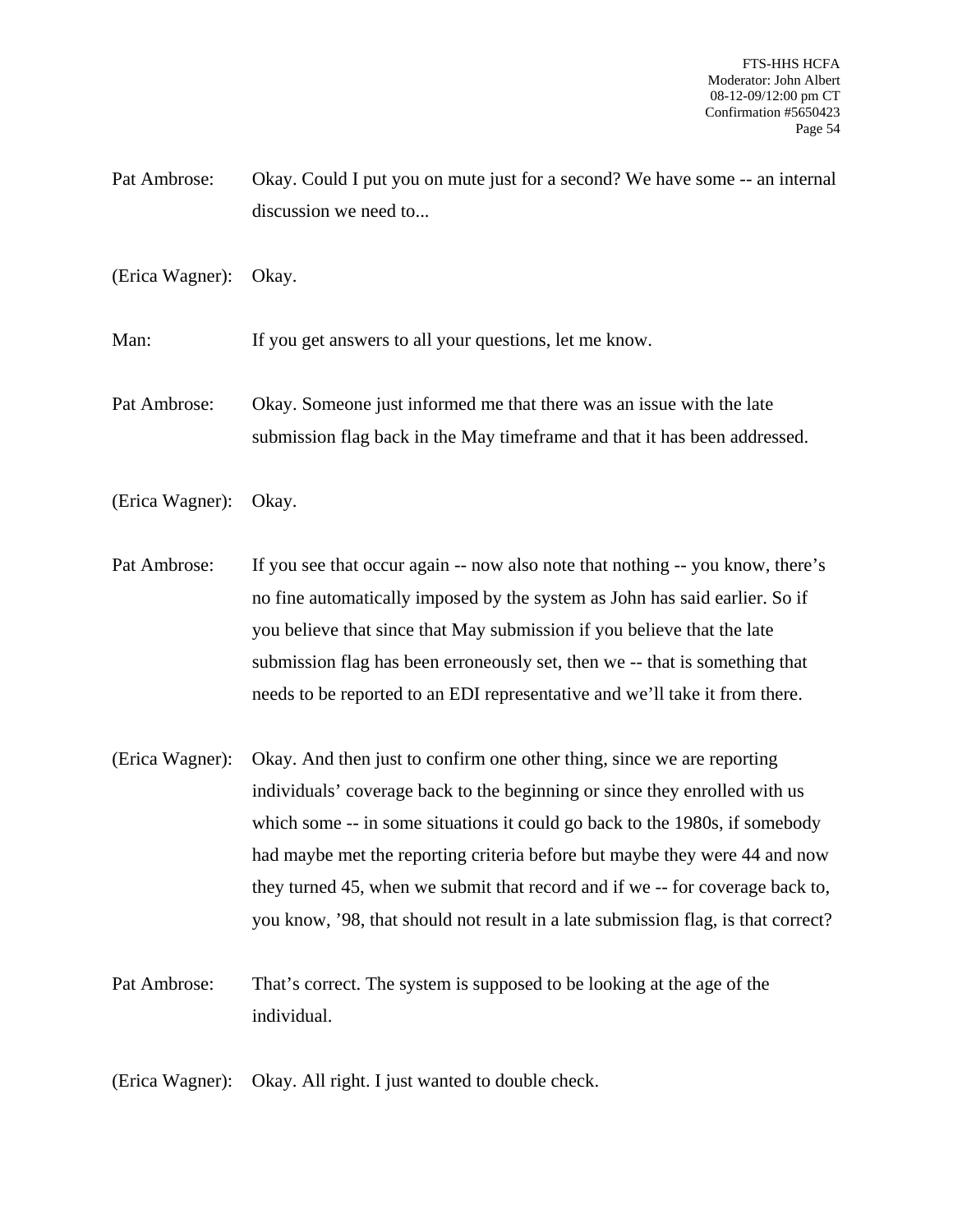- Pat Ambrose: Okay.
- (Erica Wagner): Thank you.
- Coordinator: Our last question currently in queue comes from (Rich Walker). Your line is open.
- (Rich Walker): It's me again. Can we -- can I have further clarification -- what are the determining factors in, you know, if we have a company that has several affiliates together under the plan and maybe they do have separate TINs but depending on their business relationship maybe they all fall under the same TIN, what determines whether or not we put them together to get the employer size? And what determines whether or not we put them all under the same TIN?
- (Bill Davoyna): Generally speaking you aggregate the parent with all of the subsidiaries. And in one of the cases that was mentioned, there was a joint venture.
- (Rich Walker): Right.
- (Bill Davoyna): One of the employers in the venture was providing the coverage to those individuals to whom the coverage was being provided and the minimum would be associated in an ongoing business relationship. They may or may not have been employees depending on the unique circumstance of the joint venture. So if you've got specific questions about a specific example, I would suggest you send all the facts to the mailbox.

(Rich Walker): Okay. Thank you.

Coordinator: And I am currently showing no further questions from the phone lines.